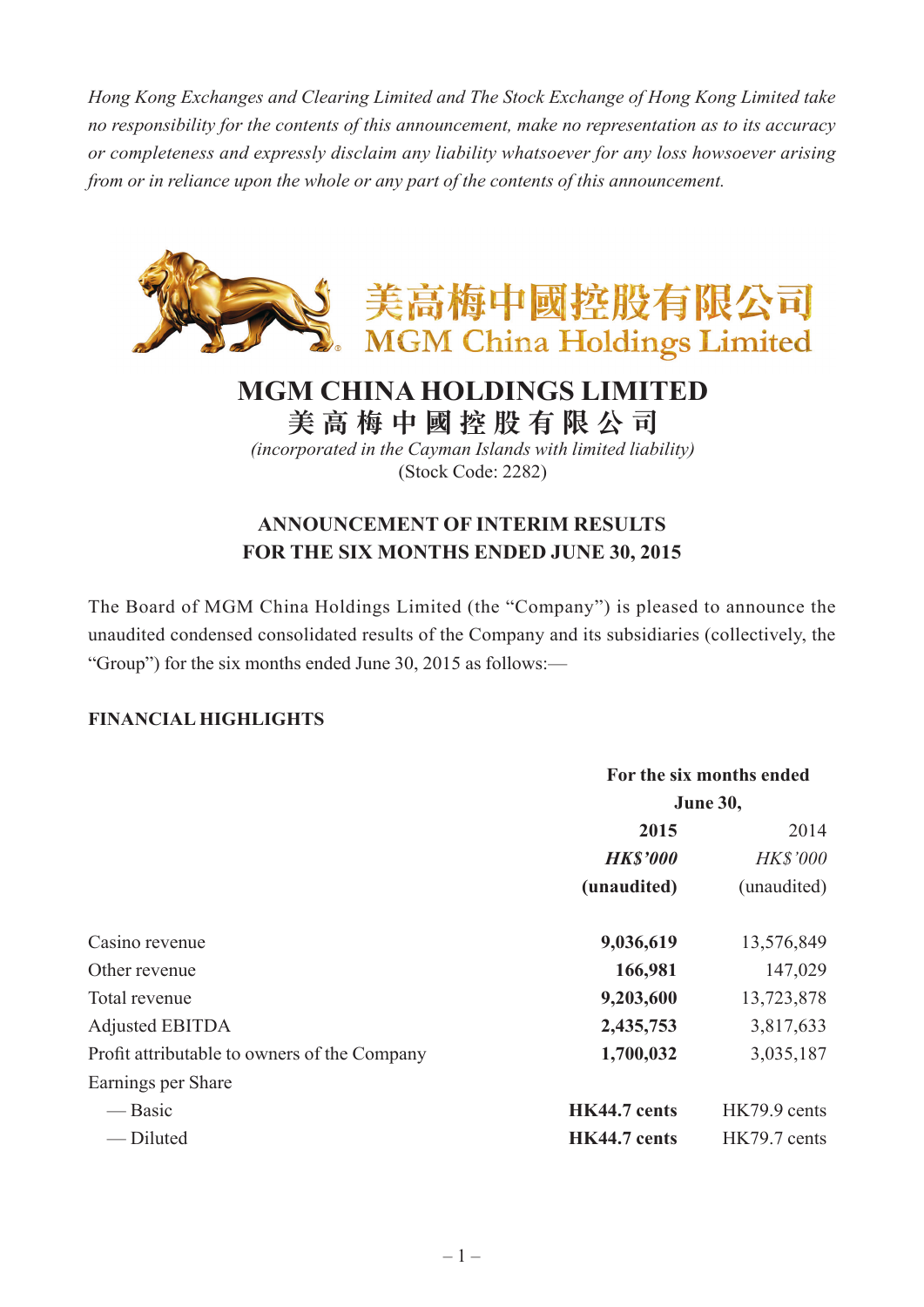#### **DIVIDENDS**

The Board is pleased to declare the payment of an interim dividend of HK\$0.156 per Share (the "Interim Dividend"), amounting to approximately HK\$592.8 million in aggregate, representing approximately 35% of the Group's profit attributable to owners of the Company for the six months ended June 30, 2015. The register of members will be closed from August 20, 2015 to August 24, 2015, both days inclusive, for the purpose of ascertaining the members who are entitled to the Interim Dividend. This Interim Dividend is expected to be paid on or about August 31, 2015 to the Shareholders whose names would appear on the register of members on August 24, 2015. The Board has resolved to declare the Interim Dividend after reviewing the Group's general financial position as at August 4, 2015, its capital requirements going forward and other factors that the Board considered relevant, and determined that the Group had sufficient resources, after the payment of the Interim Dividend, to finance its operations and expansion of its business, including the development of an additional casino and hotel complex in Cotai. The Interim Dividend should not be taken as an indication of the level of profit or dividend for the full year.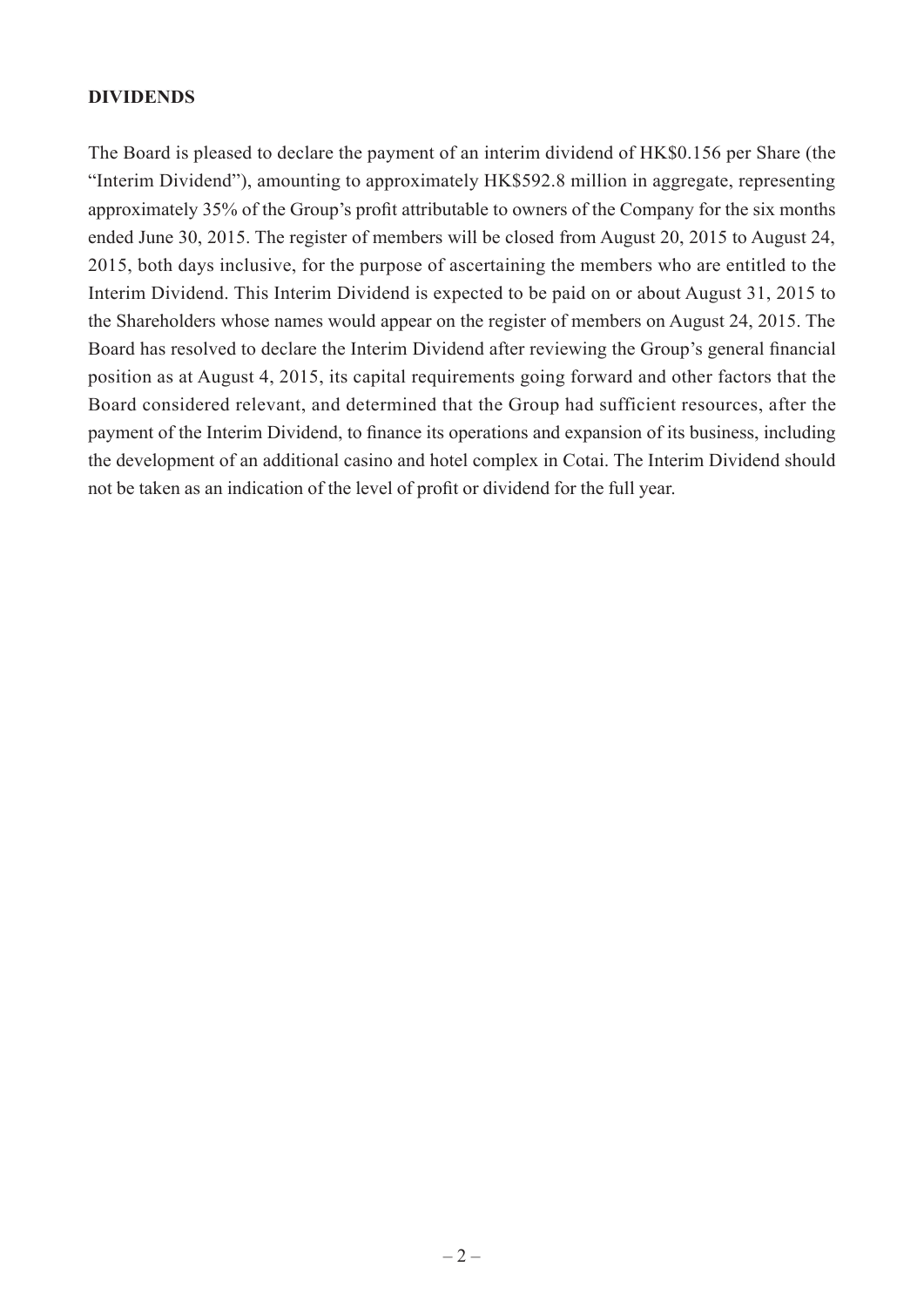## **CONDENSED CONSOLIDATED STATEMENT OF PROFIT OR LOSS AND OTHER COMPREHENSIVE INCOME**

|                                               |                |                 | <b>Six months ended</b> |
|-----------------------------------------------|----------------|-----------------|-------------------------|
|                                               |                |                 | June 30,                |
|                                               | <b>NOTES</b>   | 2015            | 2014<br><b>HK\$'000</b> |
|                                               |                | <b>HK\$'000</b> |                         |
| <b>OPERATING REVENUE</b>                      |                | (unaudited)     | (unaudited)             |
| Casino revenue                                | $\mathfrak{Z}$ | 9,036,619       | 13,576,849              |
| Other revenue                                 | $\overline{A}$ | 166,981         |                         |
|                                               |                |                 | 147,029                 |
|                                               |                | 9,203,600       | 13,723,878              |
| <b>OPERATING COSTS AND EXPENSES</b>           |                |                 |                         |
| Special gaming tax and special levy           |                |                 |                         |
| to the Macau Government                       |                | (4,486,435)     | (7, 115, 851)           |
| Inventories consumed                          |                | (167, 731)      | (187, 774)              |
| Staff costs                                   |                | (1,004,945)     | (970, 360)              |
| Other expenses and losses                     | $\mathfrak{I}$ | (1,405,924)     | (1,959,239)             |
| Depreciation and amortization                 |                | (395,764)       | (393, 869)              |
|                                               |                | (7,460,799)     | (10,627,093)            |
| Operating profit                              |                | 1,742,801       | 3,096,785               |
| Interest income                               |                | 2,031           | 9,144                   |
| Finance costs                                 | 6              | (37,204)        | (60, 558)               |
| Net foreign currency loss                     |                | (120)           | (2,708)                 |
| Profit before taxation                        |                | 1,707,508       | 3,042,663               |
| Taxation                                      | $\overline{7}$ | (7, 476)        | (7, 476)                |
| Profit for the period and total comprehensive |                |                 |                         |
| income attributable to owners of the Company  |                | 1,700,032       | 3,035,187               |
| Earnings per Share — Basic                    | 9              | HK44.7 cents    | HK79.9 cents            |
| Earnings per Share - Diluted                  | 9              | HK44.7 cents    | HK79.7 cents            |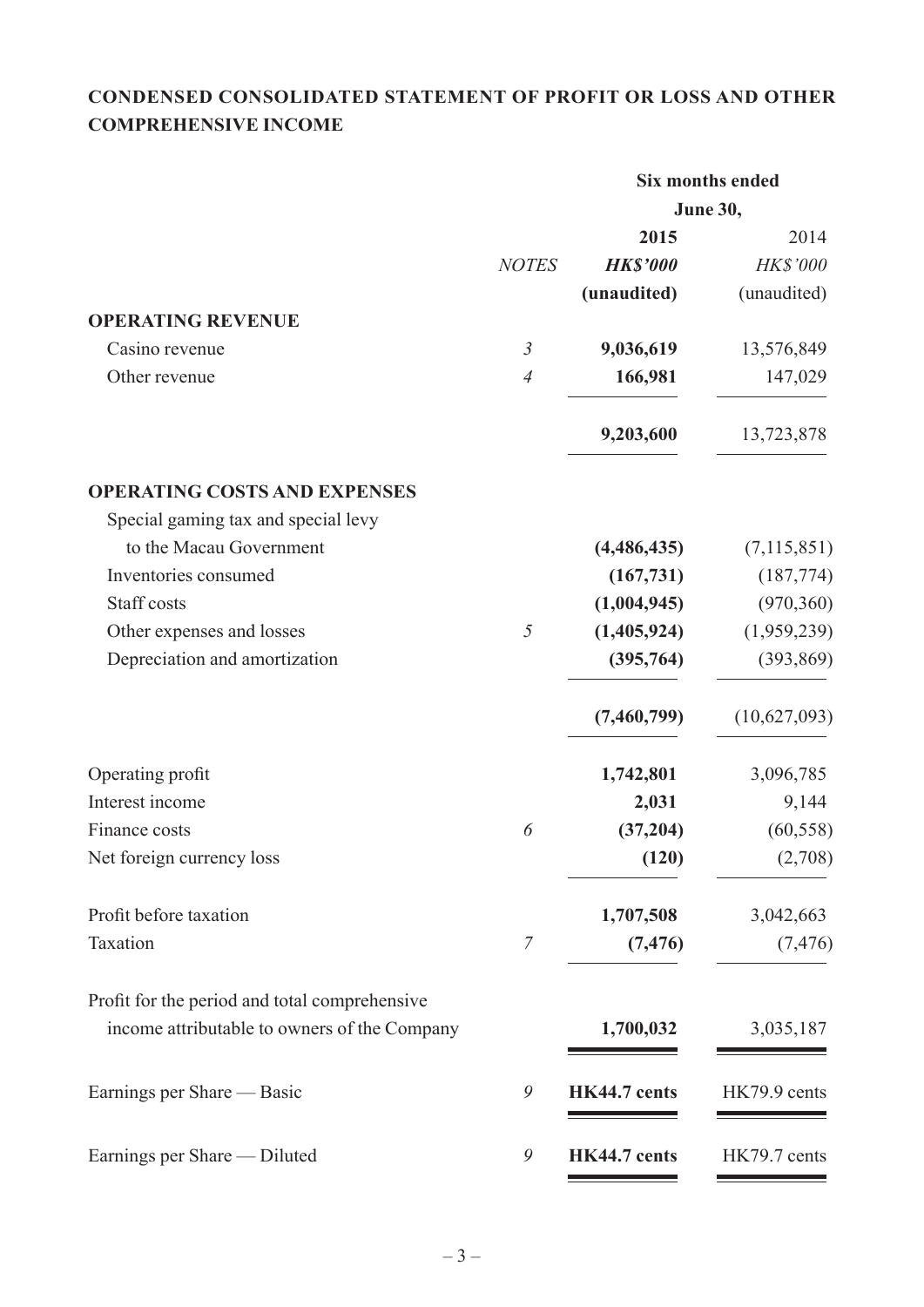## **CONDENSED CONSOLIDATED STATEMENT OF FINANCIAL POSITION**

|                                              |              | At June 30,     | At December 31, |
|----------------------------------------------|--------------|-----------------|-----------------|
|                                              |              | 2015            | 2014            |
|                                              | <b>NOTES</b> | <b>HK\$'000</b> | HK\$'000        |
|                                              |              | (unaudited)     | (audited)       |
| <b>NON-CURRENT ASSETS</b>                    |              |                 |                 |
| Property and equipment                       |              | 3,879,661       | 4,046,370       |
| Construction in progress                     |              | 7,466,988       | 5,487,615       |
| Sub-concession premium                       |              | 603,172         | 666,100         |
| Land use right premium                       |              | 1,364,747       | 1,399,355       |
| Other assets                                 |              | 25,445          | 16,241          |
| Prepayments and deposits                     | 11           | 651,967         | 304,186         |
|                                              |              | 13,991,980      | 11,919,867      |
| <b>CURRENT ASSETS</b>                        |              |                 |                 |
| Inventories                                  |              | 113,533         | 110,407         |
| Trade receivables                            | 10           | 287,795         | 427,573         |
| Prepayments, deposits and other receivables  | 11           | 96,057          | 67,318          |
| Land use right premium                       |              | 69,596          | 69,406          |
| Amounts due from related companies           |              | 632             | 1,087           |
| Bank balances and cash                       |              | 4,047,710       | 4,232,187       |
|                                              |              | 4,615,323       | 4,907,978       |
| <b>CURRENT LIABILITIES</b>                   |              |                 |                 |
| Payables and accrued charges                 | 12           | 4,418,162       | 5,579,218       |
| Land use right payable                       |              | 208,954         | 203,857         |
| Construction retention payable               |              | 39,670          | 40,346          |
| Amounts due to related companies             |              | 28,374          | 17,414          |
| Taxation payable                             |              | 8,607           | 16,083          |
|                                              |              | 4,703,767       | 5,856,918       |
| <b>NET CURRENT LIABILITIES</b>               |              | (88, 444)       | (948, 940)      |
| <b>TOTAL ASSETS LESS CURRENT LIABILITIES</b> |              | 13,903,536      | 10,970,927      |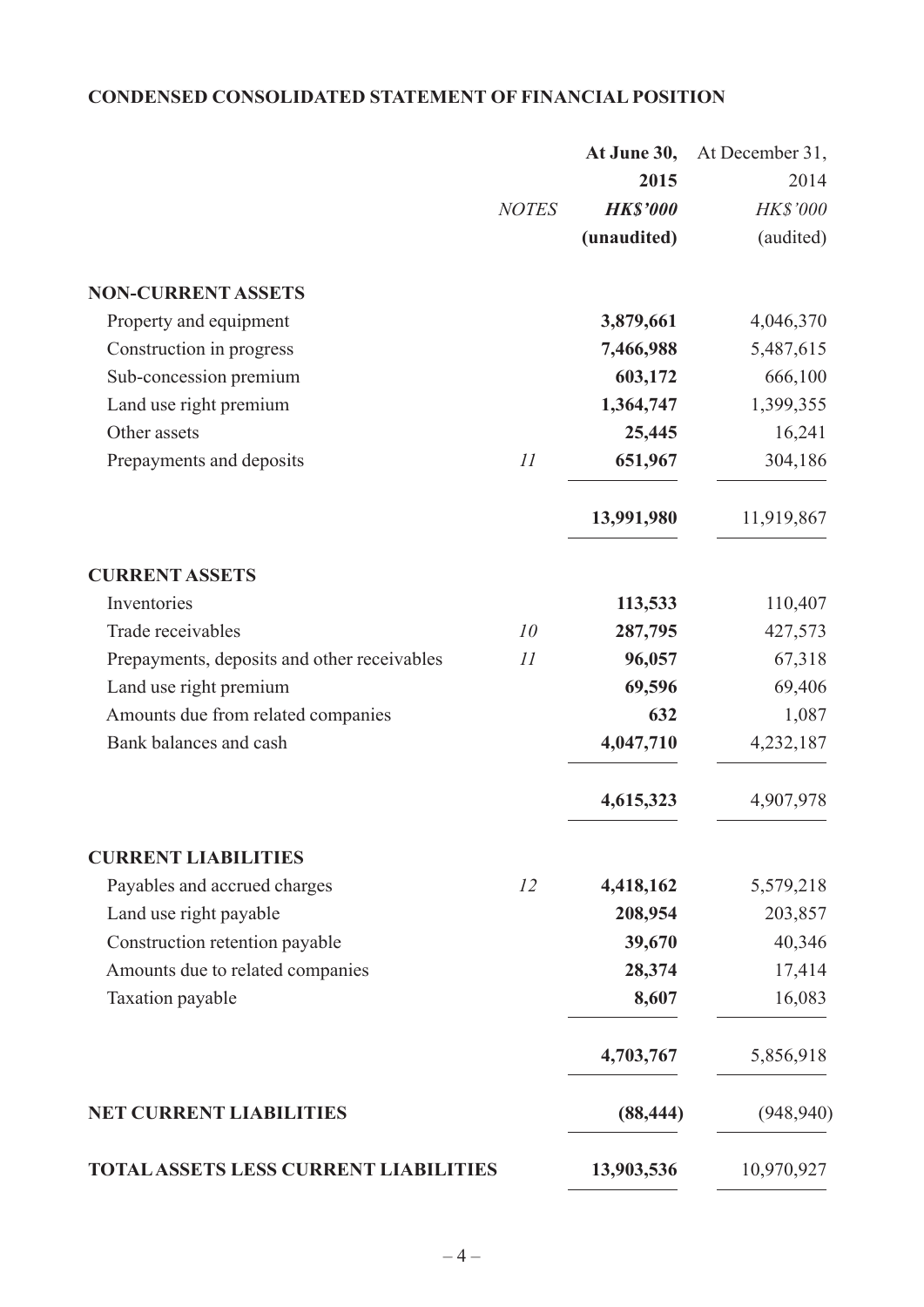|                                |              | At June 30,     | At December 31, |
|--------------------------------|--------------|-----------------|-----------------|
|                                |              | 2015            | 2014            |
|                                | <b>NOTES</b> | <b>HK\$'000</b> | HK\$'000        |
|                                |              | (unaudited)     | (audited)       |
| <b>NON-CURRENT LIABILITIES</b> |              |                 |                 |
| <b>Bank borrowings</b>         | 13           | 9,370,639       | 4,118,182       |
| Payables and accrued charges   | 12           | 2,635           | 2,040           |
| Land use right payable         |              | 219,532         | 325,299         |
| Construction retention payable |              | 254,396         | 183,883         |
|                                |              | 9,847,202       | 4,629,404       |
| <b>NET ASSETS</b>              |              | 4,056,334       | 6,341,523       |
| <b>CAPITAL AND RESERVES</b>    |              |                 |                 |
| Share capital                  |              | 3,800,000       | 3,800,000       |
| Share premium and reserves     |              | 256,334         | 2,541,523       |
| <b>SHAREHOLDERS' FUNDS</b>     |              | 4,056,334       | 6,341,523       |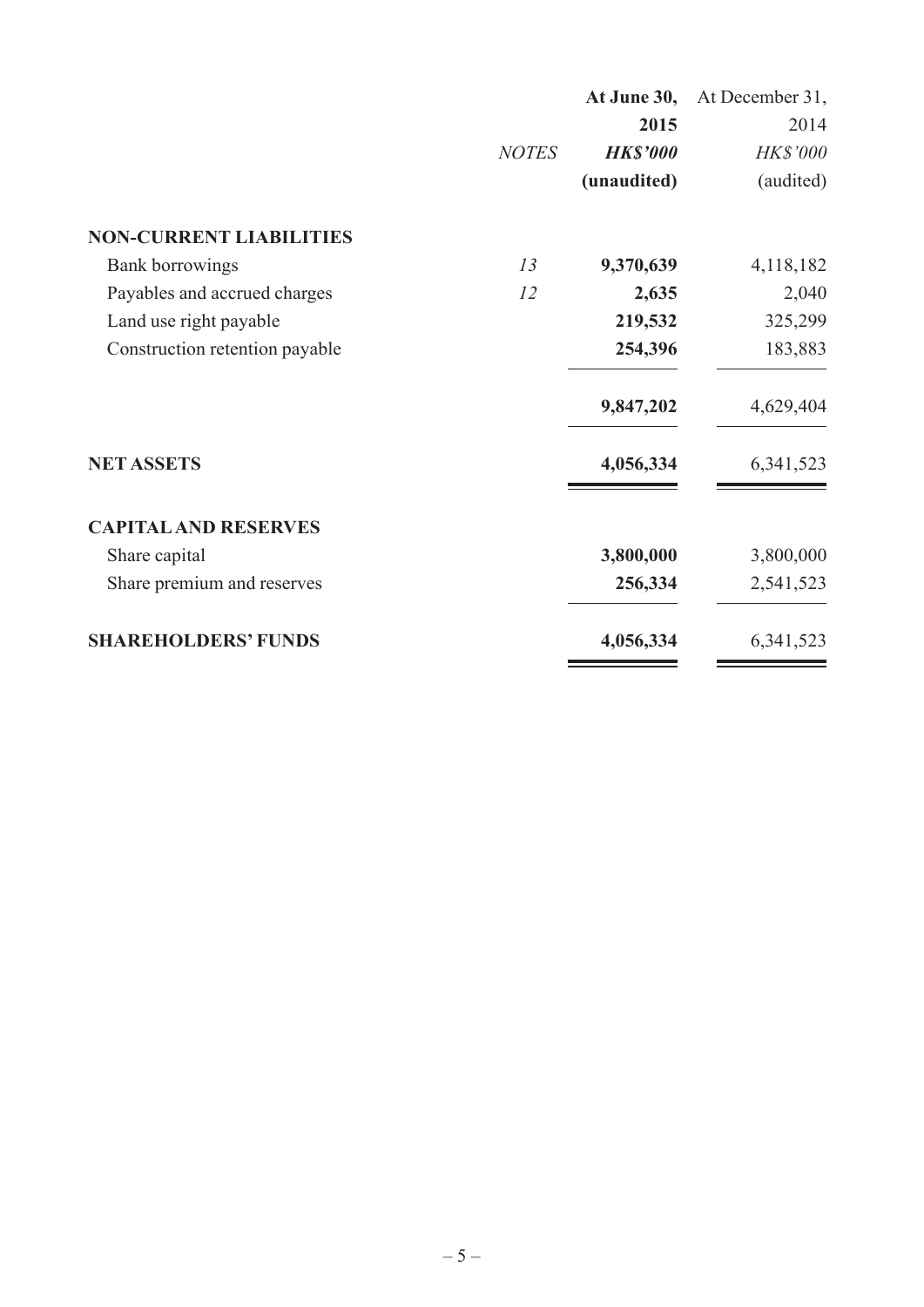#### **NOTES TO THE CONDENSED CONSOLIDATED FINANCIAL STATEMENTS**

#### **1. BASIS OF PREPARATION AND PRINCIPAL ACCOUNTING POLICIES**

The condensed consolidated financial statements have been prepared on the historical cost basis, and in accordance with the applicable disclosure requirements of Appendix 16 to the Listing Rules and with International Accounting Standard 34 Interim Financial Reporting ("IAS 34").

The accounting policies and methods of computation used in the condensed consolidated financial statements for the six months ended June 30, 2015 are the same as those followed in the preparation of the annual consolidated financial statements of the Group for the year ended December 31, 2014.

The condensed consolidated financial statements have been prepared on a going concern basis. As at June 30, 2015, the Group had net current liabilities of approximately HK\$88.4 million (December 31, 2014: approximately HK\$948.9 million) mainly as a result of partly funding non-current capital expenditure out of cash from operations. As described in note 13, the Group has credit facilities comprising a HK\$12.09 billion term loan facility and a HK\$11.31 billion revolving credit facility. As at June 30, 2015, HK\$7.20 billion of the term loan facility and HK\$6.68 billion of the revolving credit facility are undrawn and available to enable the Group, with cash and cash equivalents and cash from operations, to meet its financial obligations as they fall due for the following twelve months. The Group drew down the remaining portion of the term loan facility in July 2015. The repayment terms of the Group's bank borrowings are disclosed in note 13.

#### **Application of new and revised IFRSs**

In the current period, the Group has applied, for the first time, the following new and revised IFRSs relevant to the Group:

| Amendments to IAS 19 | Defined Benefit Plans: Employee Contributions |
|----------------------|-----------------------------------------------|
| Amendments to IFRSs  | Annual Improvements to IFRSs 2010-2012 Cycle  |
| Amendments to IFRSs  | Annual Improvements to IFRSs 2011-2013 Cycle  |

The application of the above new and revised IFRSs in the current period has had no material effect on the amounts reported in these condensed consolidated financial statements and/or disclosures set out in these condensed consolidated financial statements.

#### **IFRSs in issue not yet adopted**

Up to the date of this announcement, the Group has not early adopted the new or revised IFRSs that have been issued, but are not yet effective.

#### **2. SEGMENT INFORMATION**

The Group currently operates in one operating segment which is the ownership and management of its casino, hotel and food and beverage operations. A single management team reports to the Group's Chief Executive Officer (being the chief operating decision-maker) who allocates resources and assesses performance based on the consolidated revenue, result, assets and liabilities for the period for the entire business. Accordingly, the Group does not present separate segment information.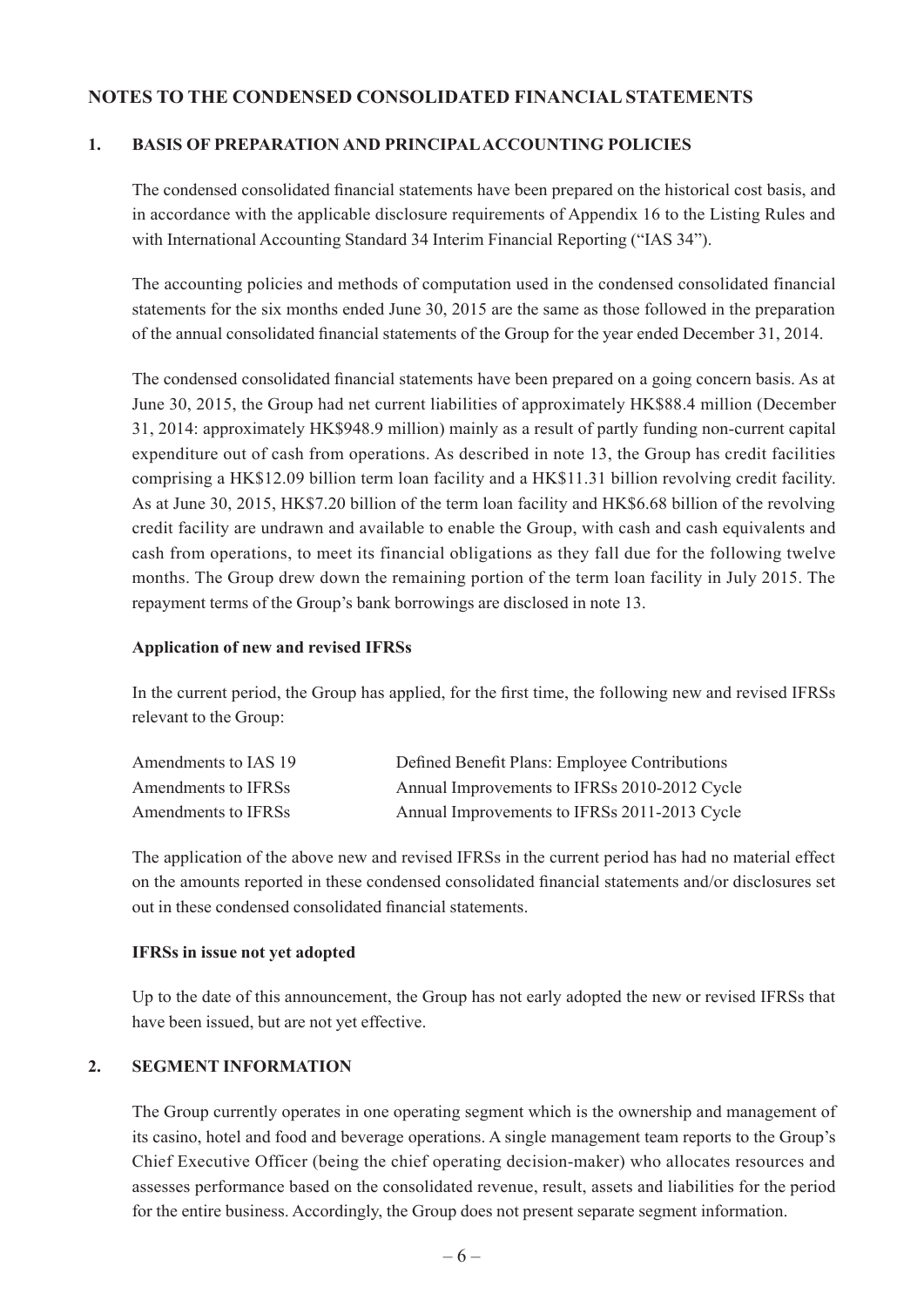#### **3. CASINO REVENUE**

Casino revenue represents the aggregate net difference between gaming wins and losses, net of sales incentives.

| Six months ended June 30, |                 |
|---------------------------|-----------------|
| 2015                      | 2014            |
| <b>HK\$'000</b>           | <b>HK\$'000</b> |
| (unaudited)               | (unaudited)     |
|                           |                 |
| 4,239,479                 | 7,581,114       |
| 3,961,244                 | 4,866,823       |
| 835,896                   | 1,128,912       |
| 9,036,619                 | 13,576,849      |
|                           |                 |

#### **4. OTHER REVENUE**

Other revenue comprises:

|                   | Six months ended June 30, |                 |
|-------------------|---------------------------|-----------------|
|                   | 2015                      | 2014            |
|                   | <b>HK\$'000</b>           | <b>HK\$'000</b> |
|                   | (unaudited)               | (unaudited)     |
| Hotel rooms       | 38,828                    | 17,660          |
| Food and beverage | 103,181                   | 107,001         |
| Retail and others | 24,972                    | 22,368          |
|                   | 166,981                   | 147,029         |

From time to time, the Group provides hotel rooms, food and beverage, retail and others to certain guests and customers without charges (the "Promotional Allowances") and no revenue is received for such promotional activities. The retail value of the Promotional Allowances incurred during the period is as follows:

|                   | Six months ended June 30, |             |
|-------------------|---------------------------|-------------|
|                   | 2015                      | 2014        |
|                   | <b>HK\$'000</b>           | HK\$'000    |
|                   | (unaudited)               | (unaudited) |
| Hotel rooms       | 212,328                   | 232,853     |
| Food and beverage | 152,046                   | 190,967     |
| Retail and others | 4,823                     | 7,452       |
|                   | 369,197                   | 431,272     |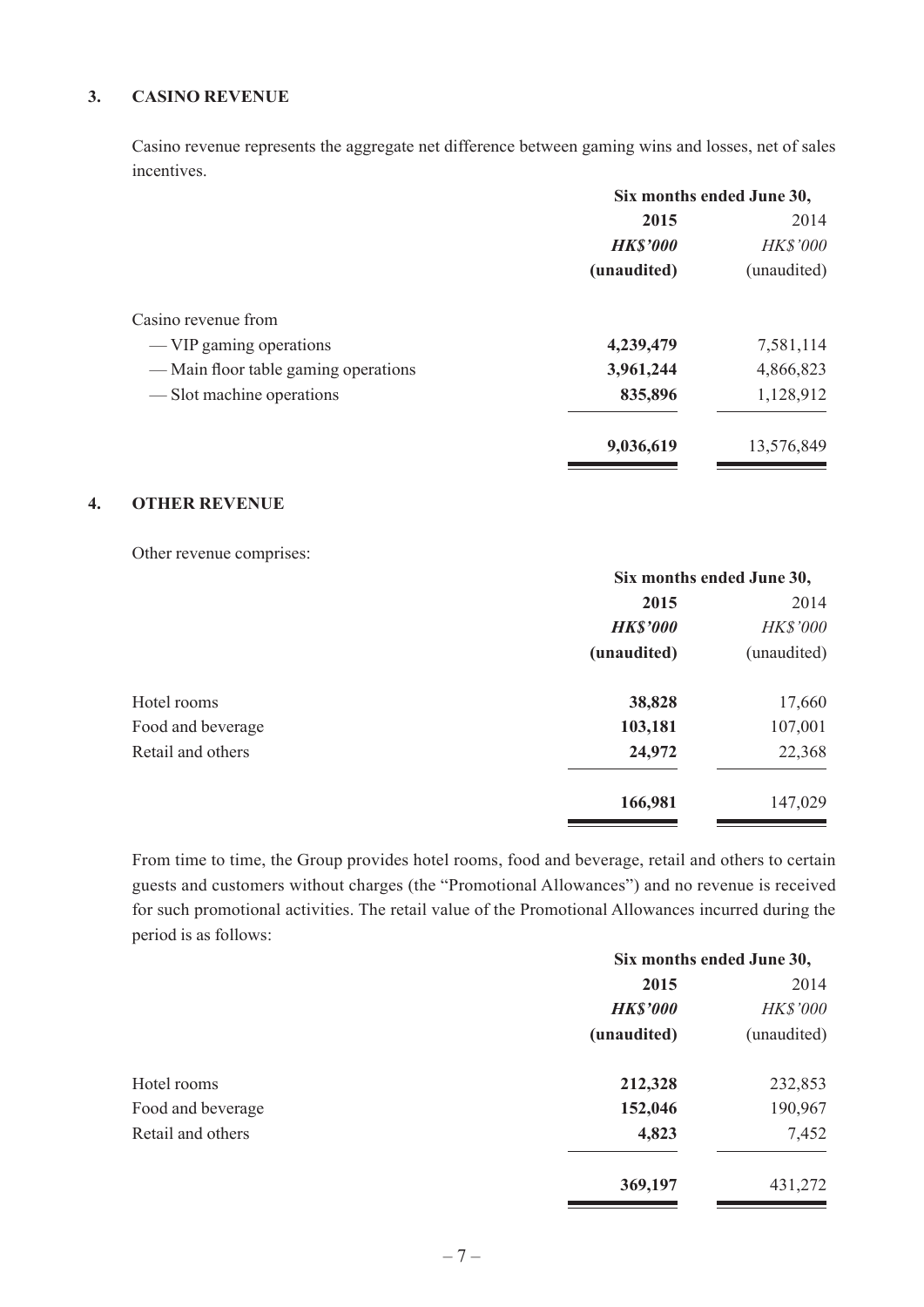#### **5. OTHER EXPENSES AND LOSSES**

|                                                  | Six months ended June 30, |                 |
|--------------------------------------------------|---------------------------|-----------------|
|                                                  | 2015                      | 2014            |
|                                                  | <b>HK\$'000</b>           | <b>HK\$'000</b> |
|                                                  | (unaudited)               | (unaudited)     |
| Junket commission                                | 522,260                   | 1,025,201       |
| Advertising and promotion                        | 274,804                   | 374,977         |
| Allowance for doubtful debts, net                | 190,110                   | 55,220          |
| License fees                                     | 161,063                   | 240,168         |
| Utilities and fuel                               | 53,527                    | 54,067          |
| Other support services                           | 49,071                    | 55,305          |
| Repairs and maintenance                          | 39,508                    | 45,755          |
| Loss/(gain) on disposal or write-off of property |                           |                 |
| and equipment and construction in progress       | 6,422                     | (431)           |
| Other                                            | 109,159                   | 108,977         |
|                                                  | 1,405,924                 | 1,959,239       |

#### **6. FINANCE COSTS**

|                                                           | Six months ended June 30, |                 |
|-----------------------------------------------------------|---------------------------|-----------------|
|                                                           | 2015                      | 2014            |
|                                                           | <b>HK\$'000</b>           | <b>HK\$'000</b> |
|                                                           | (unaudited)               | (unaudited)     |
| Interest on:                                              |                           |                 |
| Bank borrowings wholly repayable within five years        | 95,155                    | 80,959          |
| Land use right payable wholly repayable within five years | 10,712                    | 15,684          |
| Amortization of debt finance costs                        | 35,525                    | 33,847          |
| Loss on modification or early retirement of debt          | 14,918                    |                 |
| Bank fees and charges                                     | 3,203                     | 3,475           |
| Total borrowing costs                                     | 159,513                   | 133,965         |
| Less: capitalized interest allocated to construction      |                           |                 |
| in progress                                               | (122, 309)                | (73, 407)       |
|                                                           | 37,204                    | 60,558          |

Interest on land use right payable incurred for the period amounting to HK\$10.7 million was capitalized in construction in progress as at June 30, 2015 (six months ended June 30, 2014: HK\$15.7 million).

For the six months ended June 30, 2015, borrowing costs was capitalized by applying a capitalization rate of 4.28% (six months ended June 30, 2014: 4.10%) per annum to expenditure on qualifying assets.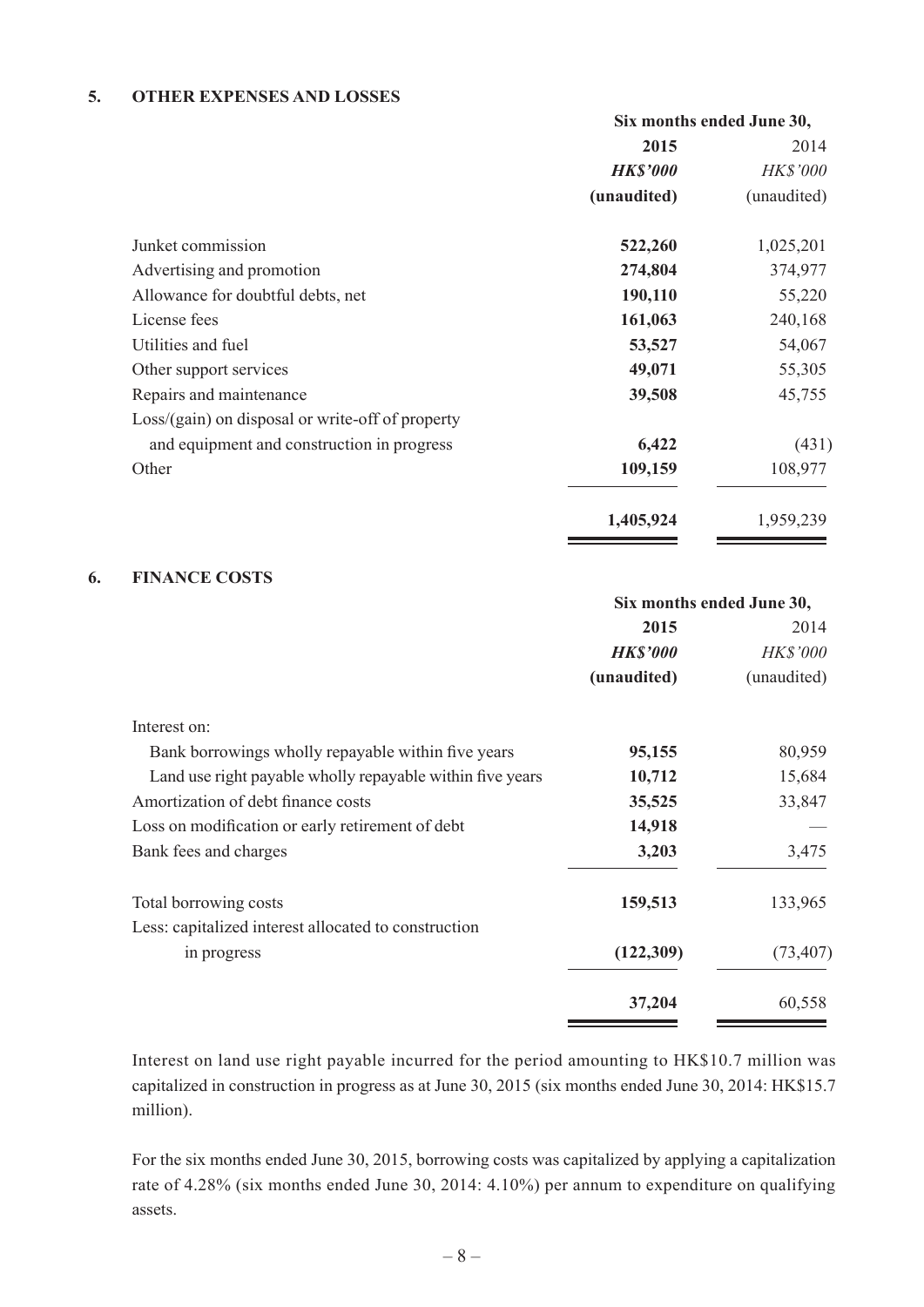#### **7. TAXATION**

|                                | Six months ended June 30, |             |
|--------------------------------|---------------------------|-------------|
|                                | 2015                      | 2014        |
|                                | <b>HK\$'000</b>           | HK\$'000    |
|                                | (unaudited)               | (unaudited) |
| Current taxation expense:      |                           |             |
| Macau dividend withholding tax | (7, 476)                  | (7, 476)    |
| Hong Kong Profit Tax           |                           |             |
|                                | (7, 476)                  | (7, 476)    |

Macau Complementary Tax is calculated at progressive rates up to a maximum of 12% of the estimated assessable profit for the current and prior periods. Pursuant to the approval notice 186/2008 issued by the Macau Government dated June 19, 2008, MGM Grand Paradise, the Group's principal operating subsidiary, was exempted from Macau Complementary Tax for income generated from gaming operations for 5 years from 2007 to 2011. This exemption has been further renewed for another 5 years from 2012 to 2016 pursuant to the approval notice 267/2011 issued by the Macau Government dated September 22, 2011. Accordingly, no liability for Macau Complementary Tax has been recognized by the Group for the six months ended June 30, 2015 and 2014.

MGM Grand Paradise's exemption from Macau Complementary Tax does not apply to dividends to be distributed by MGM Grand Paradise. On December 18, 2012, the Macau Government informed MGM Grand Paradise of the terms of an extended tax concession arrangement pursuant to which MGM Grand Paradise is required to pay a dividend withholding tax of MOP15,400,000 (equivalent to approximately HK\$14,951,000) for each of the years ended December 31, 2012 through 2016 in lieu of Macau Complementary Tax otherwise payable by the shareholders of MGM Grand Paradise on dividend distributions received by them from gaming profit.

Hong Kong Profit Tax is calculated at 16.5% of the estimated assessable profit for the current and prior periods. For the six months ended June 30, 2015, no provision for Hong Kong Profit Tax has been recognized since the Company's subsidiary did not have estimated assessable profit. For the six months ended June 30, 2014, the Company's subsidiary also had no estimated assessable profit after setting off taxation losses brought forward from previous periods and incurred in Hong Kong.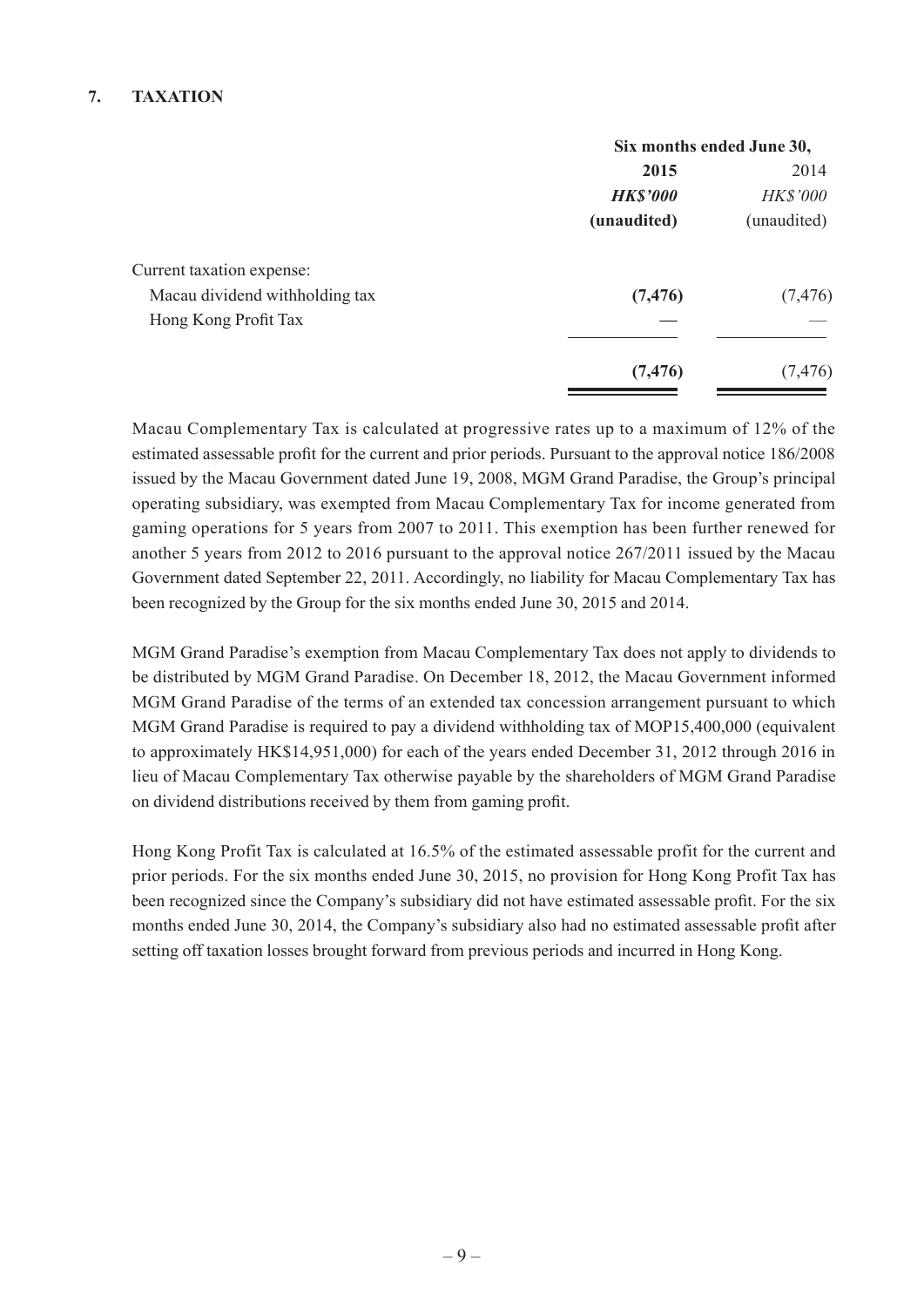#### **8. DIVIDENDS**

On February 19, 2014, a special dividend HK\$1.02 per Share, amounting to approximately HK\$3,876.1 million in aggregate was declared by the Directors of the Company. This dividend was paid to Shareholders on March 17, 2014.

On May 12, 2014, a final dividend HK\$0.26 per Share, amounting to approximately HK\$988.0 million in aggregate for the year ended December 31, 2013 was approved by the Shareholders of the Company. This dividend was paid to Shareholders on June 3, 2014.

On August 5, 2014, an interim dividend of HK\$0.28 per Share, amounting to approximately HK\$1,064.0 million in aggregate was declared by the Directors of the Company. This dividend was paid to Shareholders on September 1, 2014.

On February 17, 2015, a special dividend of HK\$0.816 per Share, amounting to approximately HK\$3,100.8 million in aggregate, was declared by the Directors of the Company. This dividend was paid to Shareholders on March 19, 2015.

On May 14, 2015, a final dividend of HK\$0.245 per Share, amounting to approximately HK\$931.0 million in aggregate for the year ended December 31, 2014 was approved by the Shareholders of the Company. This dividend was paid to Shareholders on June 8, 2015.

On August 4, 2015, an interim dividend of HK\$0.156 per Share, amounting to approximately HK\$592.8 million in aggregate has been declared by the Directors of the Company.

#### **9. EARNINGS PER SHARE**

The calculation of the basic earnings per Share for the six months ended June 30, 2015 and 2014 is based on the consolidated profit attributable to owners of the Company and on the weighted average number of Shares in issue during the period.

The calculation of diluted earnings per Share for the six months ended June 30, 2015 and 2014 is based on the consolidated profit attributable to owners of the Company and on the weighted average number of Shares, including the weighted average number of Shares in issue during the period plus the potential Shares arising from exercise of share options.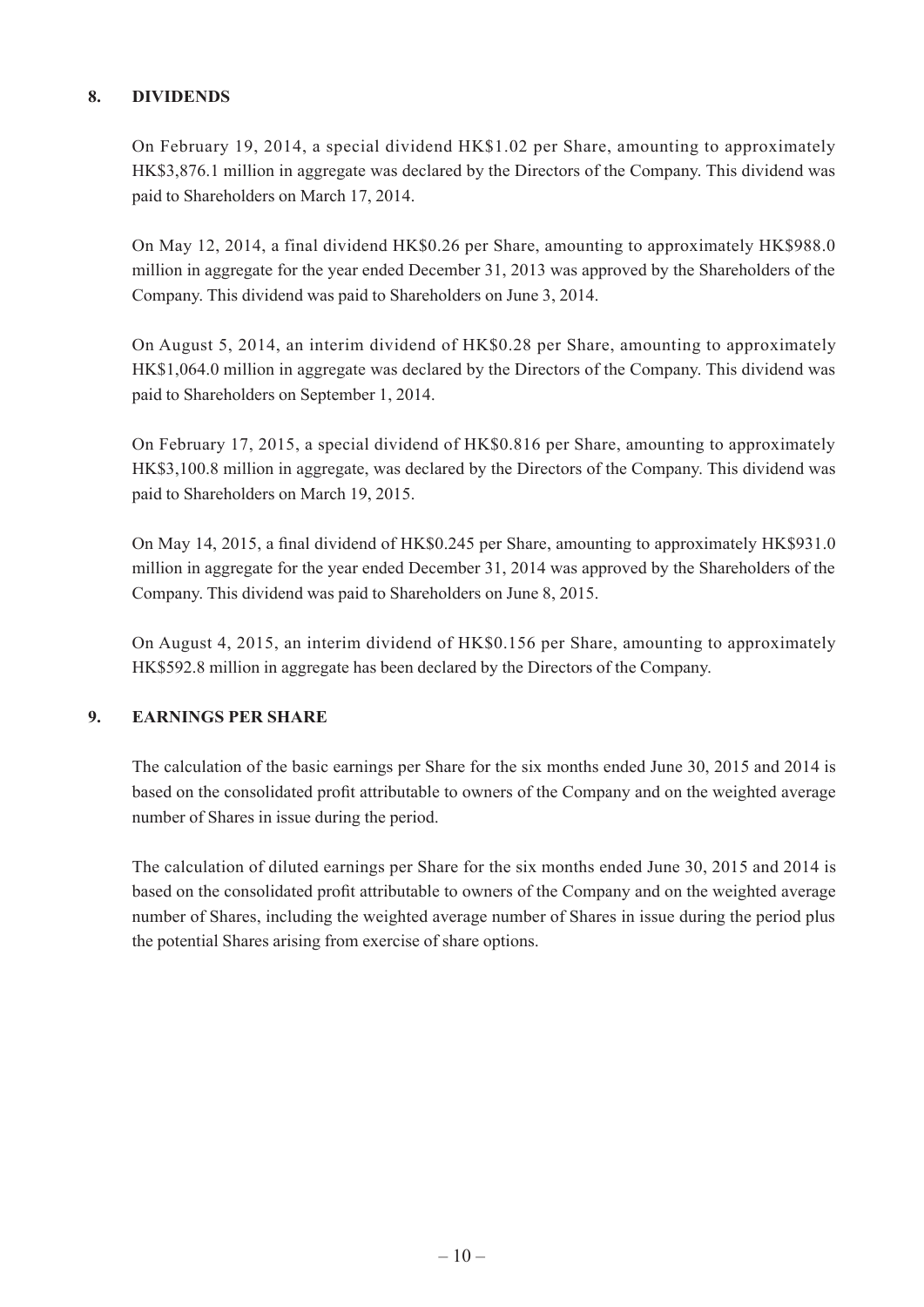The calculation of basic and diluted earnings per Share is based on the following:

|     |                                                           | Six months ended June 30, |              |
|-----|-----------------------------------------------------------|---------------------------|--------------|
|     |                                                           | 2015                      | 2014         |
|     |                                                           | <b>HK\$'000</b>           | HK\$'000     |
|     |                                                           | (unaudited)               | (unaudited)  |
|     | <b>Profit</b>                                             |                           |              |
|     | Profit for the period attributable to owners of           |                           |              |
|     | the Company for the purposes of basic and                 |                           |              |
|     | diluted earnings per Share                                | 1,700,032                 | 3,035,187    |
|     | <b>Weighted average number of Shares</b>                  |                           |              |
|     | Weighted average number of Shares for the purpose         |                           |              |
|     | of basic earnings per Share ('000)                        | 3,800,000                 | 3,800,037    |
|     | Number of dilutive potential Shares arising from exercise |                           |              |
|     | of share options ('000)                                   | 346                       | 6,746        |
|     | Weighted average number of Shares for the purpose         |                           |              |
|     | of diluted earnings per Share ('000)                      | 3,800,346                 | 3,806,783    |
|     | Earnings per Share - Basic                                | HK44.7 cents              | HK79.9 cents |
|     | Earnings per Share – Diluted                              | HK44.7 cents              | HK79.7 cents |
| 10. | <b>TRADE RECEIVABLES</b>                                  |                           |              |
|     |                                                           | At                        | At           |
|     |                                                           | <b>June 30,</b>           | December 31, |
|     |                                                           | 2015                      | 2014         |
|     |                                                           | <b>HK\$'000</b>           | HK\$'000     |
|     |                                                           | (unaudited)               | (audited)    |
|     | Trade receivables                                         | 596,402                   | 532,343      |
|     | Less: Allowance for doubtful debts                        | (308, 607)                | (104, 770)   |
|     |                                                           | 287,795                   | 427,573      |
|     |                                                           |                           |              |

The Group grants unsecured credit lines, drawn by way of non-negotiable chips, to gaming promoters based on pre-approved credit limits. The Group also issues markers and credit to approved casino customers ("VIP gaming customers") and provides credit to hotel customers following background checks and investigations of creditworthiness. The Group allows a credit period up to 30 days on issuance of markers to gaming promoters and VIP gaming customers and an average of 30 days to hotel customers. Trade receivables are unsecured and non-interest bearing. The carrying amount of the trade receivables approximates their fair value.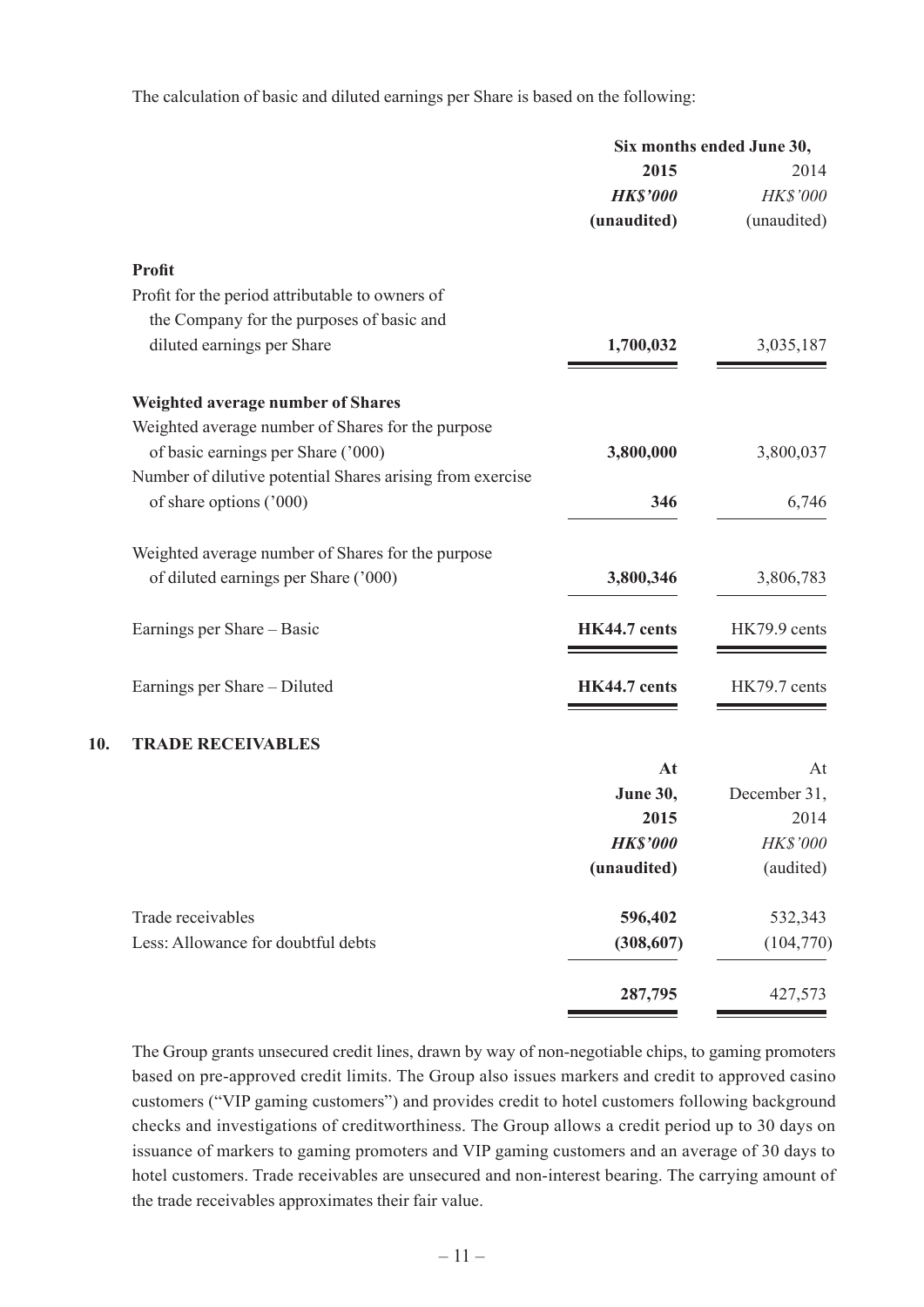The following is an analysis of trade receivables, net of allowance for doubtful debts, by age presented based on marker issuance date or invoice date:

| At              | At           |
|-----------------|--------------|
| <b>June 30,</b> | December 31, |
| 2015            | 2014         |
| <b>HK\$'000</b> | HK\$'000     |
| (unaudited)     | (audited)    |
| 186,424         | 259,406      |
| 70,423          | 94,929       |
| 15,892          | 27,156       |
| 15,056          | 46,082       |
| 287,795         | 427,573      |
|                 |              |

As at June 30, 2015, casino receivables of HK\$276.3 million (December 31, 2014: HK\$34.1 million), have been fully provided for. The impairment losses recognized during the six months ended June 30, 2015 and 2014 are attributable to casino debtors who defaulted in repayment of their debts and/or their creditworthiness has deteriorated.

#### **11. PREPAYMENTS, DEPOSITS AND OTHER RECEIVABLES**

|                                                           | At              | At              |
|-----------------------------------------------------------|-----------------|-----------------|
|                                                           | <b>June 30,</b> | December 31,    |
|                                                           | 2015            | 2014            |
|                                                           | <b>HK\$'000</b> | <b>HK\$'000</b> |
|                                                           | (unaudited)     | (audited)       |
| Prepaid goods and services                                | 79,934          | 60,125          |
| Deposits                                                  | 23,171          | 31,281          |
| Advances to a construction contractor and sub-contractors | 294,538         | 270,556         |
| Prepaid debt finance costs                                | 335,838         |                 |
| Other receivables                                         | 14,543          | 9,542           |
|                                                           | 748,024         | 371,504         |
| Current                                                   | 96,057          | 67,318          |
| Non-current                                               | 651,967         | 304,186         |
|                                                           | 748,024         | 371,504         |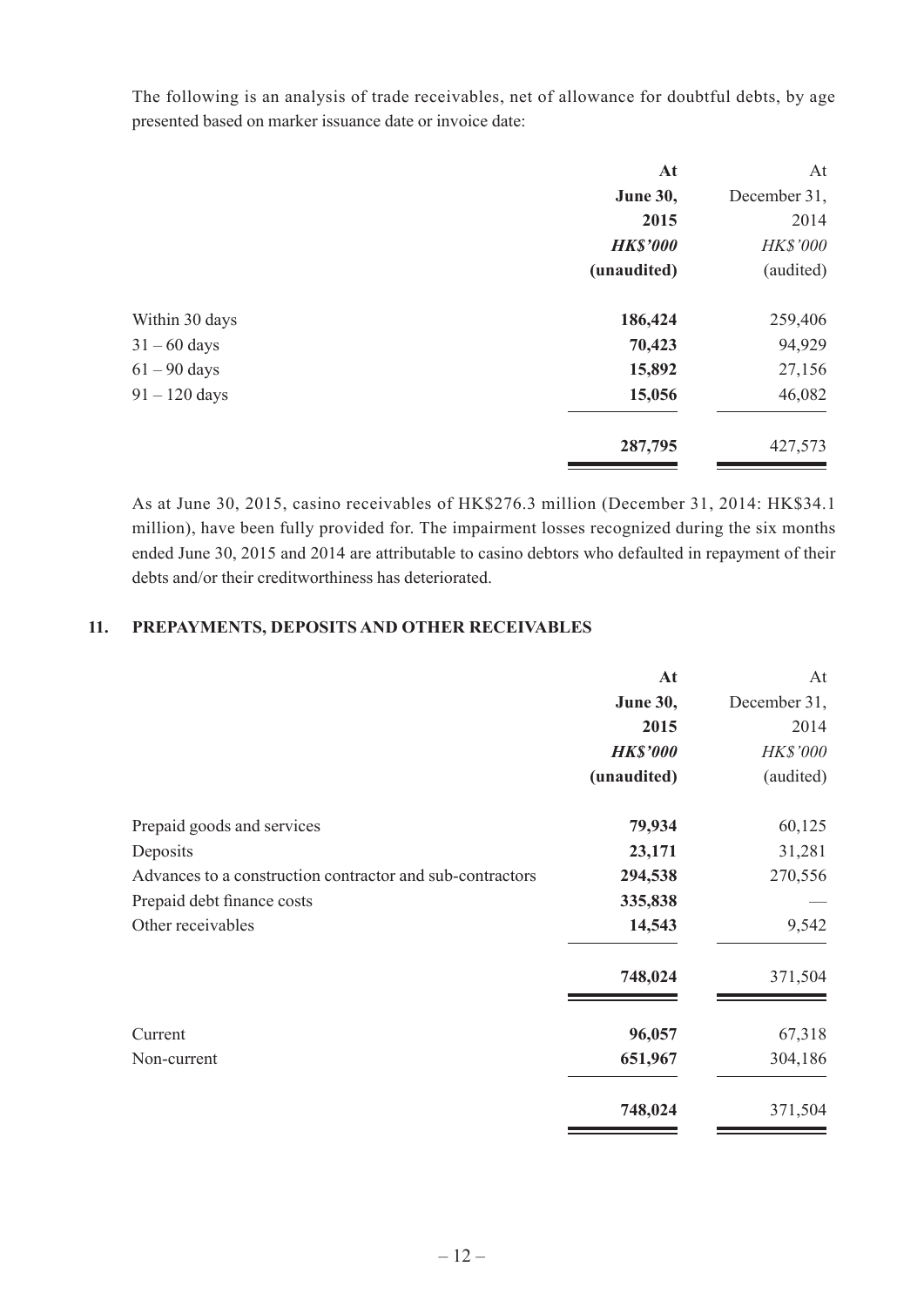#### **12. PAYABLES AND ACCRUED CHARGES**

|                                              | At              | At           |
|----------------------------------------------|-----------------|--------------|
|                                              | <b>June 30,</b> | December 31, |
|                                              | 2015            | 2014         |
|                                              | <b>HK\$'000</b> | HK\$'000     |
|                                              | (unaudited)     | (audited)    |
| Outstanding chips liabilities                | 1,388,370       | 1,718,108    |
| Special gaming tax and special levy payables | 685,489         | 970,677      |
| Accrued construction and renovation costs    | 500,016         | 796,872      |
| Construction payables                        | 491,765         | 115,392      |
| Other casino liabilities                     | 439,651         | 874,988      |
| Accrued staff costs                          | 352,341         | 359,231      |
| Deposits and advances                        | 288,658         | 360,008      |
| Other payables and accrued charges           | 222,186         | 295,502      |
| Trade payables                               | 52,321          | 90,480       |
|                                              | 4,420,797       | 5,581,258    |
| Current                                      | 4,418,162       | 5,579,218    |
| Non-current                                  | 2,635           | 2,040        |
|                                              | 4,420,797       | 5,581,258    |

The following is an analysis of trade payables by age based on the invoice date:

|                 | At              | At           |
|-----------------|-----------------|--------------|
|                 | <b>June 30,</b> | December 31, |
|                 | 2015            | 2014         |
|                 | <b>HK\$'000</b> | HK\$'000     |
|                 | (unaudited)     | (audited)    |
| Within 30 days  | 38,124          | 55,182       |
| $31 - 60$ days  | 12,708          | 26,809       |
| $61 - 90$ days  | 1,208           | 3,202        |
| $91 - 120$ days | 97              | 3,840        |
| Over 120 days   | 184             | 1,447        |
|                 | 52,321          | 90,480       |

The average credit period on purchases of goods is one month.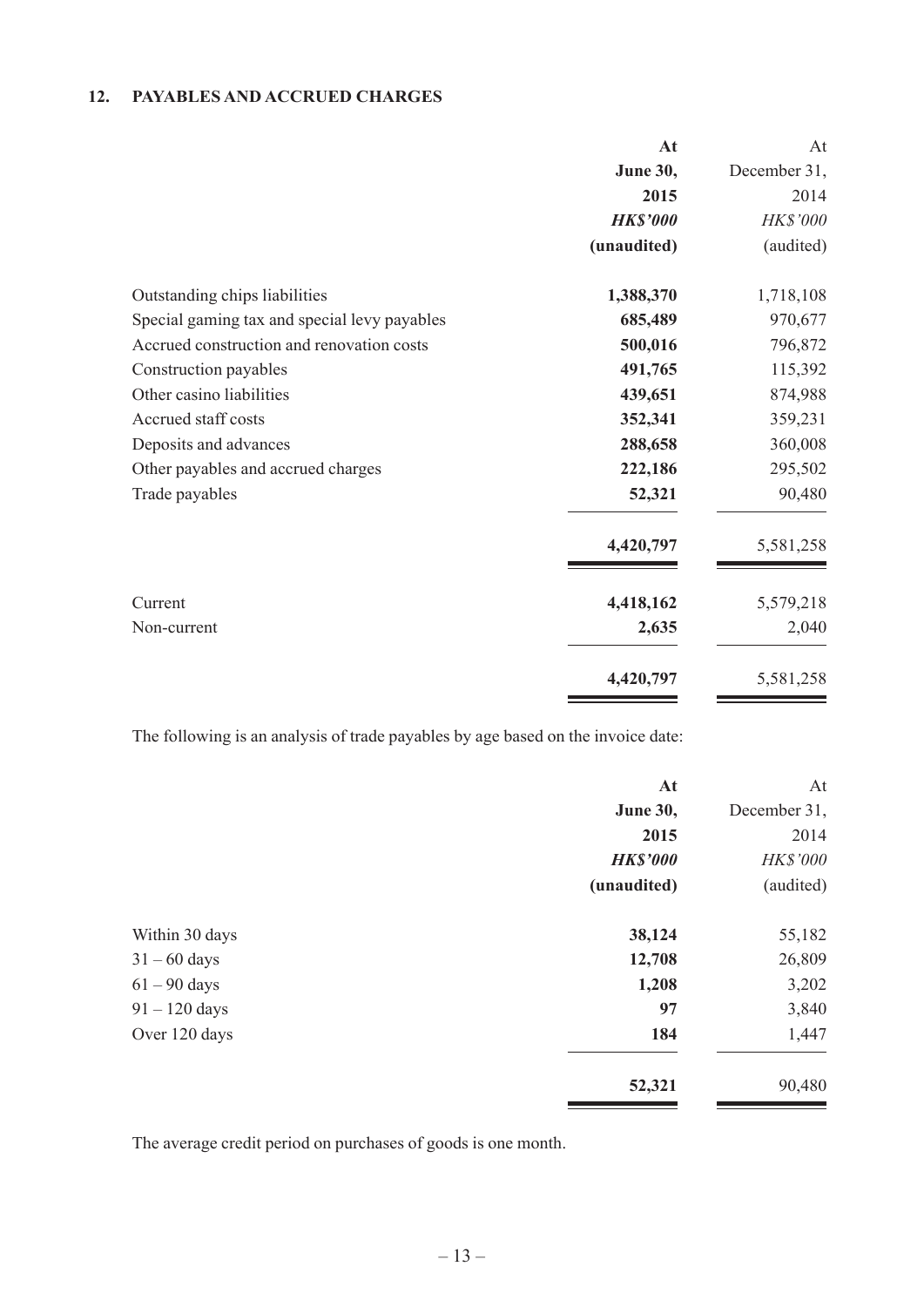#### **13. BANK BORROWINGS**

|                                              | At              | At           |
|----------------------------------------------|-----------------|--------------|
|                                              | <b>June 30,</b> | December 31, |
|                                              | 2015            | 2014         |
|                                              | <b>HK\$'000</b> | HK\$'000     |
|                                              | (unaudited)     | (audited)    |
| The secured credit facilities are repayable: |                 |              |
| Between one to two years                     |                 | 1,072,500    |
| Between two to five years                    | 9,520,000       | 3,217,500    |
|                                              | 9,520,000       | 4,290,000    |
| Less: Debt finance costs                     | (149, 361)      | (171, 818)   |
|                                              | 9,370,639       | 4,118,182    |
| Current                                      |                 |              |
| Non-current                                  | 9,370,639       | 4,118,182    |
|                                              | 9,370,639       | 4,118,182    |

On October 22, 2012, the Company and MGM Grand Paradise as co-borrowers entered into an amended and restated credit agreement (the "Amended Credit Facilities") with certain lenders. The Amended Credit Facilities included a HK\$4.29 billion term loan facility and a HK\$11.31 billion revolving credit facility. These facilities bore interest at HIBOR plus a margin ranging from 1.75% to 2.5% per annum based on the Group's leverage ratio and were to be fully repaid in October 2017.

During June 2015, the Company and MGM Grand Paradise as co-borrowers entered into a second amended and restated credit agreement (the "Second Amended Credit Facilities") which extended the maturity of the Amended Credit Facilities with most of the lenders to April 29, 2019 and expanded the term loan facility set out in the Amended Credit Facilities to HK\$12.09 billion. The aggregate amount of the Second Amended Credit facilities is HK\$23.40 billion, consisting of a HK\$12.09 billion term loan facility and a HK\$11.31 billion revolving credit facility.

As at June 30, 2015, HK\$4.89 billion of the term loan facility was drawn down with the remaining term loan facility of HK\$7.20 billion being fully drawn in July 2015. As at June 30, 2015, HK\$4.63 billion of the revolving credit facility was drawn down leaving HK\$6.68 billion of the revolving credit facility as undrawn and available for utilization up to March 2019. The term loan facility is repayable on a quarterly basis commencing in October 2017 and will be fully repaid in April 2019. Each drawdown under the revolving credit facility will be repaid in full on the last date of the respective term but no later than April 2019. The Group has recognized a HK\$14.92 million loss on modification or early retirement of debt during the six months ended June 30, 2015 (six months ended June 30, 2014: Nil).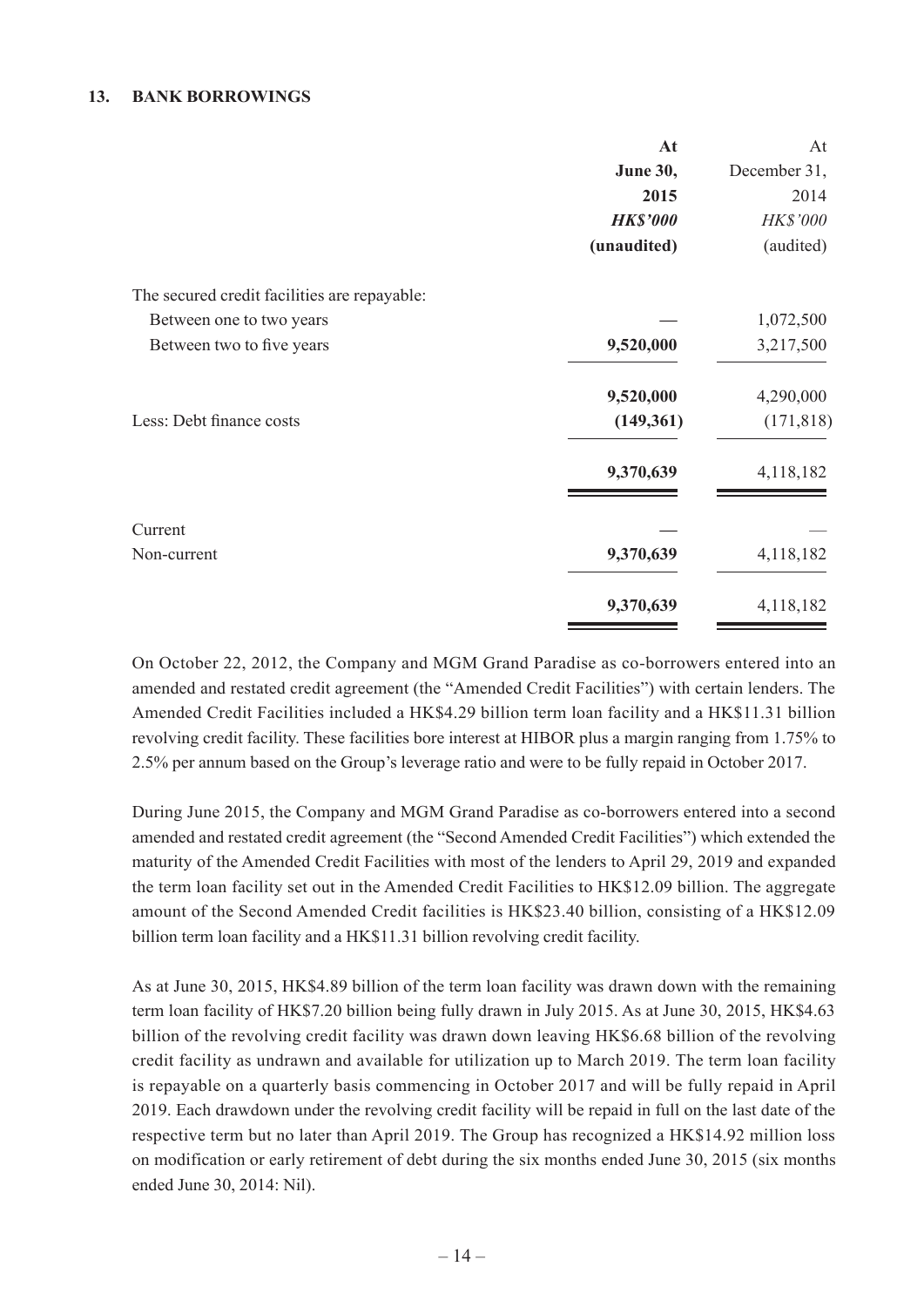The Second Amended Credit Facilities bear interest at HIBOR plus a fixed margin of 1.75% per annum for the first six months and thereafter a variable margin ranging from 1.375% to 2.5% per annum based on the Group's leverage ratio. As at June 30, 2015, the Group paid interest at HIBOR plus 1.75% per annum (December 31, 2014: HIBOR plus 1.75% per annum). The weighted average interest rate on the Group's borrowings for the six months ended June 30, 2015 was 4.28% per annum (six months ended June 30, 2014: 4.10% per annum).

The credit facilities are secured by a charge over the shares of MGM Grand Paradise and some of its subsidiaries as well as most of the assets, including but not limited to property and equipment, land use right premium and bank balances and cash of the Group.

#### **MANAGEMENT DISCUSSION AND ANALYSIS**

#### **BUSINESS OVERVIEW**

MGM MACAU opened in December 2007 and has a casino floor area of approximately 25,459 square meters, with 1,135 slot machines, 427 gaming tables and multiple VIP and private gaming areas. The hotel comprises a 35-storey tower with 582 deluxe rooms, including 468 standard guest rooms, 99 luxury suites and 15 private luxury villas. In addition, the resort offers luxurious amenities, including 8 diverse restaurants and bars, world-class pool and spa facilities, and approximately 1,600 square meters of convertible convention space. The resort's focal point is the signature Grande Praça and features Portuguese-inspired architecture, dramatic landscapes and a glass ceiling rising 25 meters above the floor of the resort. Our property is directly connected to the One Central complex, which features many of the world's leading luxury retailers and includes Mandarin Oriental Hotel and serviced apartments.

Propelled by the solid economic development in China, the Macau gaming market enjoyed strong growth from 2010 until mid-2014. We achieved a good financial performance over this period. Our revenue, adjusted EBITDA and profit attributable to owners of the Company increased by 160.8%, 157.5% and 180.0% respectively in the first half of 2014 compared to the first half of 2011 (the year of our Listing). However, starting from the second half of 2014, significant changes, as discussed below, occurred in the Macau gaming market especially related to policy initiatives introduced by the governments of Macau and China. These changes, together with increased competition, have created a challenging business environment. The Group is responding to the changing business environment by managing its customer segments, focusing on gaming floor and room yields and containing costs. Our revenue, adjusted EBITDA and profit attributable to owners of the Company decreased by 32.9%, 36.2% and 44.0% to HK\$9,203.6 million, HK\$2,435.8 million and HK\$1,700.0 million, respectively for the six months ended June 30, 2015 over the comparable period in 2014.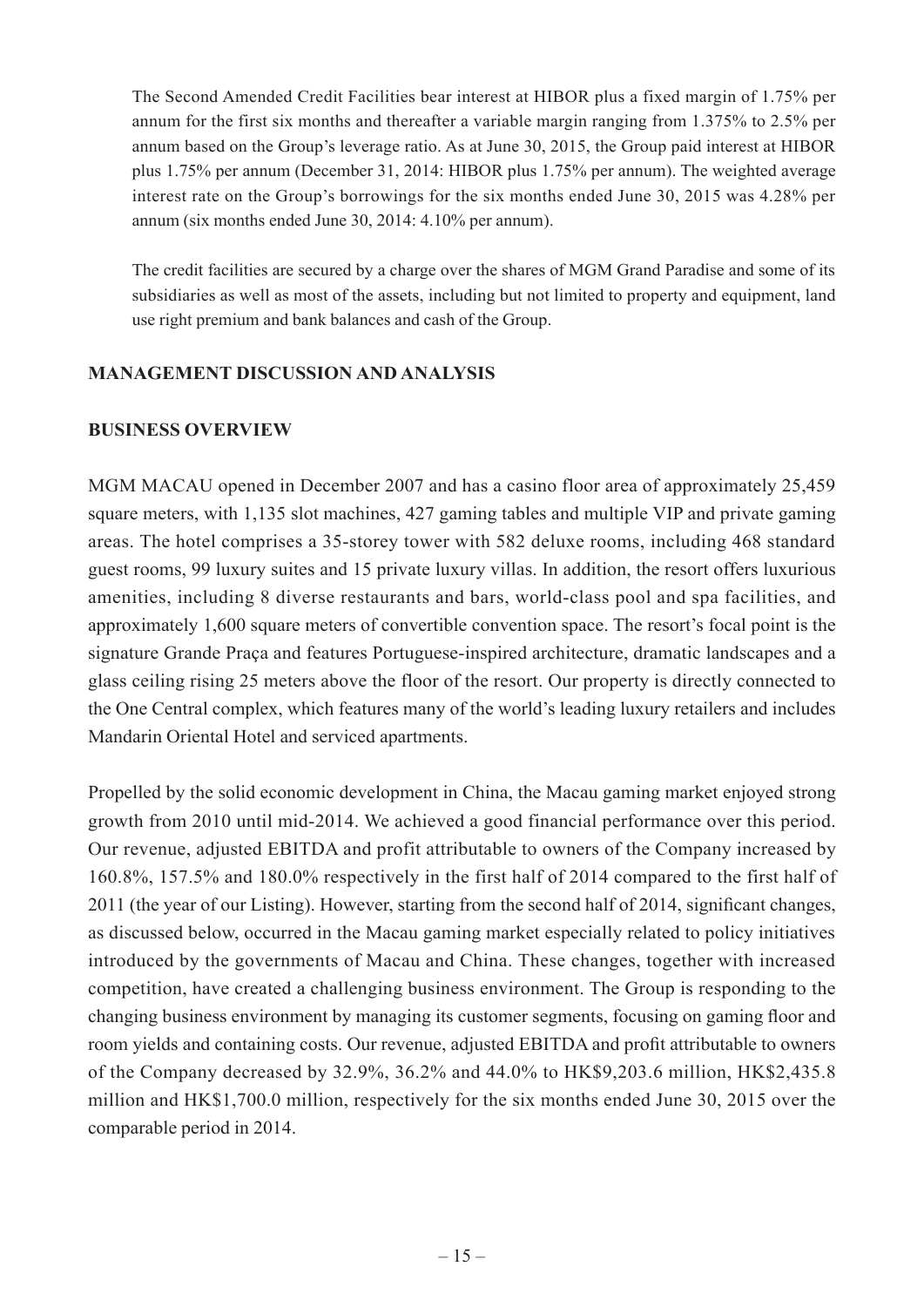#### **Cotai Development**

Construction continued during the first half 2015 on MGM COTAI, an integrated casino, hotel and entertainment complex on the Cotai Land. When completed, our new property will provide a truly unique MGM experience with approximately 1,500 hotel rooms, and up to 1,500 slot machines and 500 gaming tables. Construction works are progressing as planned with the basement nearing completion; focus has been given to podium, tower and external works; structural steel and mechanical, electrical and plumbing works are well advanced; and internal design plans are being finalized. We have passed through the major structural concrete transfer at level 26 of both the North and South Towers and are quickly approaching level 28 as our next floor installation. The Tower "topping out" will occur in early November 2015. We commenced with the façade installation in late March 2015 and are approaching 75% completion in the lower tier. Our Spectacle roof steel installation is progressing well with planned completion by October 2015. The Group remains on schedule for the planned opening of MGM COTAI in the fourth quarter of 2016. The expected total development cost is approximately HK\$24 billion, excluding land costs and capitalized interest.

#### **Macau's Gaming and Tourism Markets**

The first half of 2015 continued to be a challenging time for the Macau gaming market as a result of the changed conditions that began to take effect from mid-2014. Such changes include the introduction of smoking restrictions implemented in October 2014, shorter duration of stay for mainland travelers entering Macau using transit visas implemented in July 2014, certain political initiatives introduced by the China Government which affected high-end or premium players in each of the Group's gaming operations – VIP, main floor and slot machines, as well as slower economic growth in China. These factors resulted in a decrease in total casino gross win in the Macau market by 37.0% to approximately HK\$118.1 billion during the six months ended June 30, 2015 over the comparable period in 2014. All components of gaming revenue in the Macau market were adversely impacted by these changed circumstances. Casino gross win for VIP gaming operations was down 46.5% to approximately HK\$62.0 billion, a much higher rate of decrease, as compared to casino gross win for the mass gaming operations which was down 21.5% to approximately HK\$50.4 billion in the first half of 2015 over the comparable period in 2014.

The Statistics and Census Service of the Macau Government reported that visitor arrivals reached 14.8 million in the first half of 2015 compared to 15.3 million in the first half of 2014, a decrease of 3.5%. Gaming customers travel to Macau typically from nearby regions in Asia including mainland China, Hong Kong, Taiwan, South Korea and Japan. Approximately 90.8% of visitors to Macau in the first half of 2015 were from mainland China, Hong Kong and Taiwan. Visitors from mainland China decreased by 4.2% over the same period in prior year and reached 9.8 million in the first half of 2015.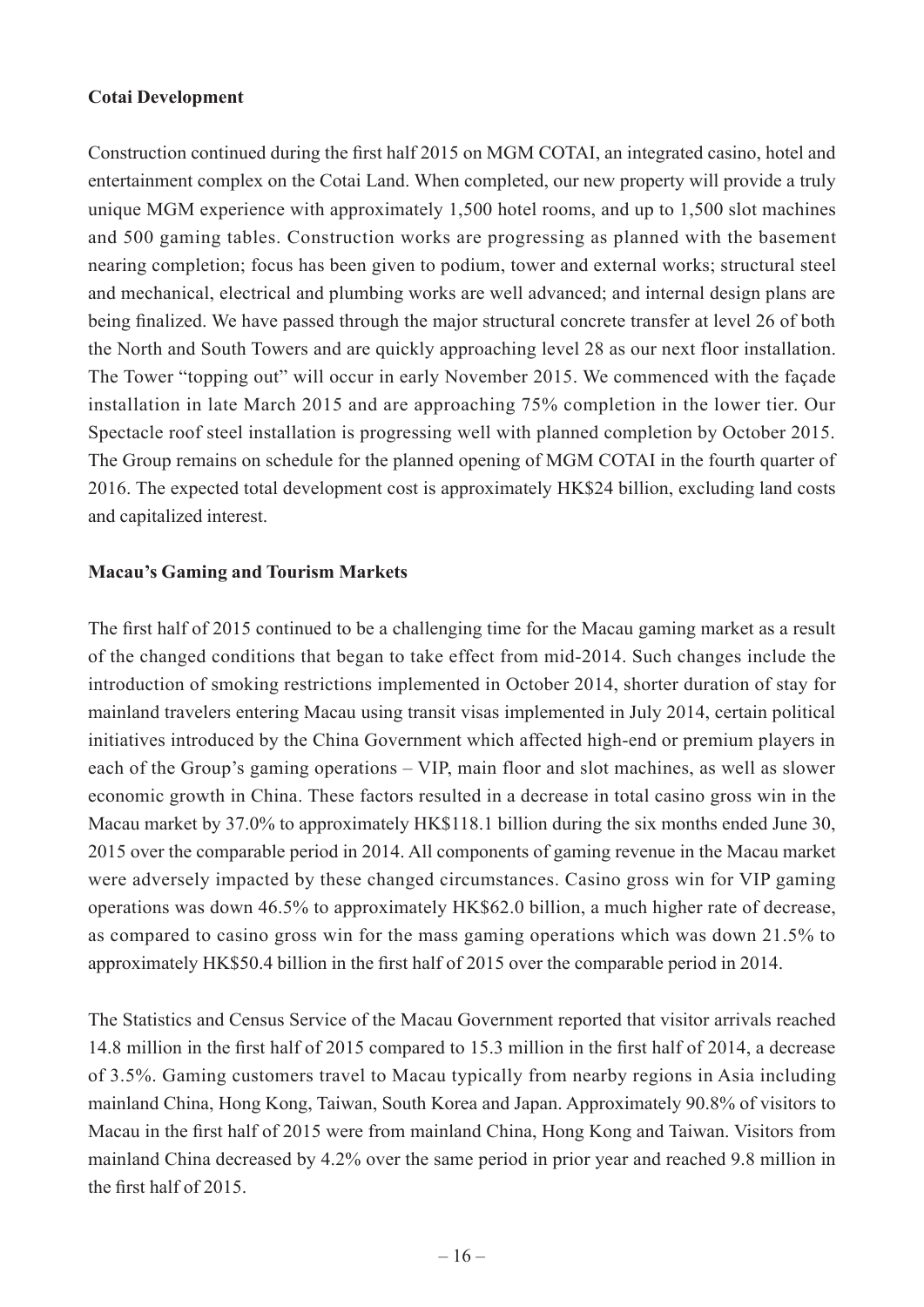Despite the downward trend in overall Macau gaming revenues since the second half of 2014, we are optimistic about the long-term prospect of the market due to a combination of factors. These factors include infrastructure improvements such as construction of a new Taipa ferry terminal, Macau Airport expansion, Hong Kong – Zhuhai – Macau bridge, and expansion of Hengqin border gate capacity, and other infrastructure developments that are expected to facilitate more convenient travel to Macau; the extension of the duration of stay for mainland travelers entering Macau using transit visas implemented in July 2015; the efforts and investments made by gaming concessionaires to solidify Macau as a destination market with superior and diverse integrated resort products, and to create a world class tourism center; as well as the continuous focus on table yield management across the markets.

## **Competition**

Currently, there are six gaming concessionaires in Macau, each of which has commenced casino operating activities and has expansion plans underway. As at June 30, 2015, there were 35 casinos in Macau. Despite market share migration from Macau Peninsula to Cotai, we were able to maintain our overall market share at 9.7%. Our market share in Macau Peninsula reached 19.3% in the first half of 2015 compared to 18.6% in the first half of 2014. We expect that competition in the Macau market will continue to increase in the future as more capacity is brought on line.

Our competition is not limited to the Macau market. We compete with similar business establishments in other parts of Asia as well as elsewhere in the world including, but not limited to, integrated resorts in Vietnam, Korea, Singapore, Philippines, Australia and Las Vegas.

### **Our Competitive Strength and Operating Strategies**

Our competitive strength lies principally in our high quality product and service offerings, our ability to segment and conduct targeted marketing to various customer groups through our M life customer relationship program, our strong analytical capability, and our very effective strategy execution by the operations team.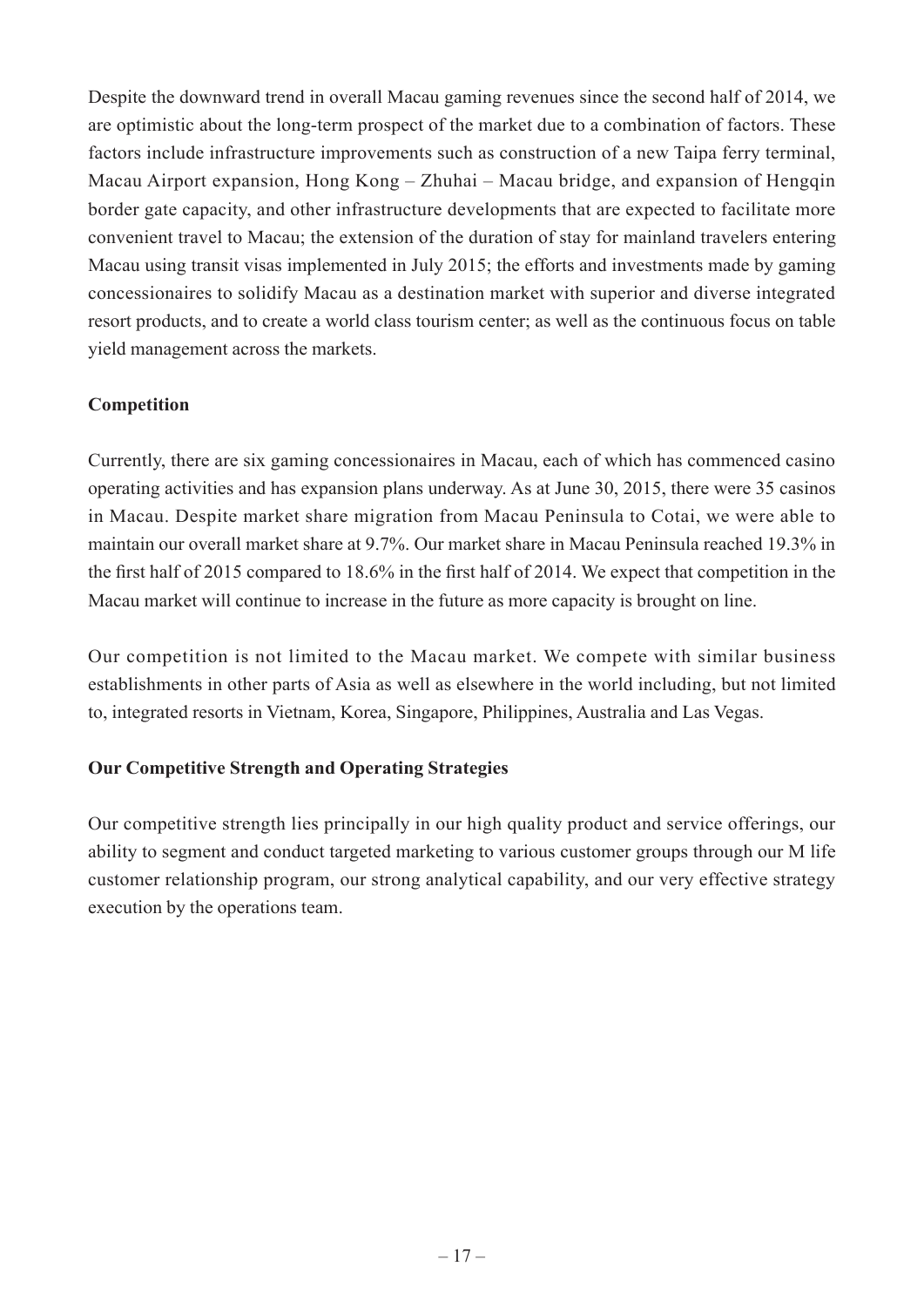Our strategy is to grow our business and earnings by continuously improving customer experience, employee engagement and operational efficiency. We continue to expand and refurbish key gaming areas in our property to provide our high value customers and gaming operators with a first-class facility that embodies luxury, intimacy and inspiration. We also introduce new innovative gaming products to enhance customer experience, and develop technologies to enhance our analytical capability for operations and marketing to help us deliver much more personal and precision marketing efforts. We manage our gaming mix by continuously evaluating table yield, focusing on measuring the number of table open hours in relation to business volume, evaluating the table limits, reallocation of tables while also complying with the Macau Government policy such as the non-smoking regulation, to maximize our table utilization and profitability. We also improve our customer experiences by enhancing our hotel, food and beverage offerings. In addition, we provide regular professional and service training to our employees with the goal of building a culture of executional excellence. We are in the process of introducing our market leading resort life-style curator program, M life, as a vehicle to expand the reach of our current player club, Golden Lion Club, and increase our brand awareness and customer loyalty from our key feeder markets.

#### **Operational Efficiency**

In face of increased competition and the challenging market conditions experienced since the second half of 2014, we have adopted strategies to protect and grow our earnings by focusing on customer experience, employee engagement and operating efficiency. We have introduced key performance indicators ("KPI") to all operating units within our business. Decisions on hiring, scheduling and staffing are made in accordance to KPI which are linked to our business volume and target productivity. We will continue to provide professional and service training to our employees to implement continuous improvement processes and to seek more efficiency opportunities. We are also investing in technologies to enhance our analytical capability for operations and marketing in order to further enhance our overall efficiency.

#### **Segment Information**

The Group currently operates in one operating segment which is the ownership and management of its casino, hotel and food and beverage operations. A single management team reports to the Group's Chief Executive Officer (being the chief operating decision-maker) who allocates resources and assesses performance based on the consolidated revenue, result, assets and liabilities for the period prepared under IFRSs for the entire business. Accordingly, the Group does not present separate segment information.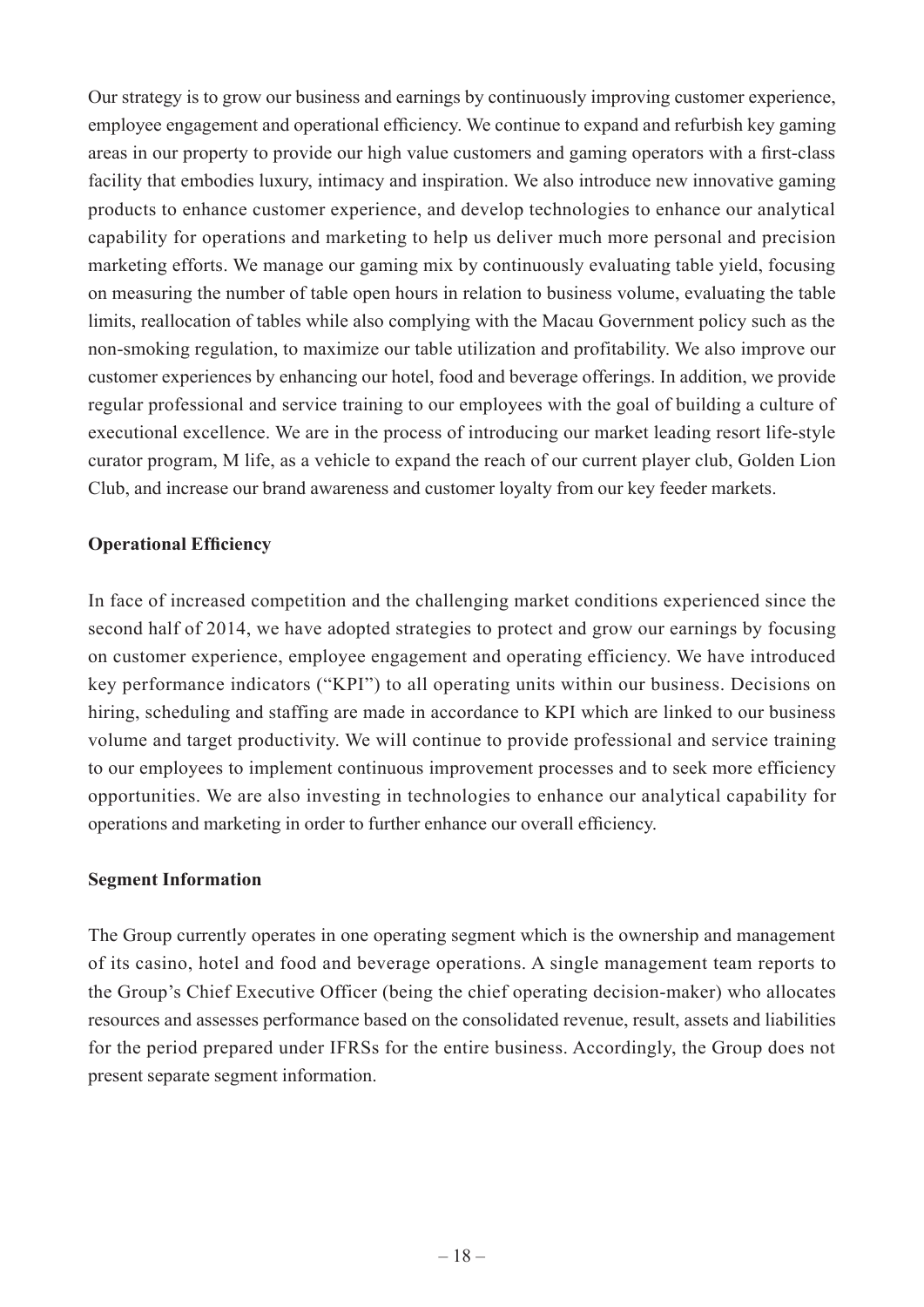### **Discussion of Results of Operations**

**Financial results for the six months ended June 30, 2015 compared to financial results for the six months ended June 30, 2014**

#### **Summary Statistics**

|                                                       | For the six months ended |                 |
|-------------------------------------------------------|--------------------------|-----------------|
|                                                       |                          | June 30,        |
| (in thousands, except for number of gaming tables and | 2015                     | 2014            |
| slot machines, percentage, and REVPAR)                | <b>HK\$'000</b>          | <b>HK\$'000</b> |
| Number of VIP gaming tables                           | 181                      | 229             |
| VIP table games turnover                              | 200,009,896              | 419,984,072     |
| VIP gross table games win                             | 6,550,461                | 12,073,245      |
| VIP table games win percentage                        | 3.3%                     | 2.9%            |
| Average daily gross win per VIP gaming table          | 199.5                    | 291.0           |
| Number of main floor gaming tables                    | 241                      | 194             |
| Main floor gross table games win                      | 3,918,944                | 4,842,369       |
| Average daily gross win per main floor gaming table   | 89.8                     | 137.8           |
| Number of slot machines                               | 1,135                    | 1,249           |
| Slot machine handle                                   | 19,442,301               | 24,835,233      |
| Slot machine gross win                                | 836,372                  | 1,128,130       |
| Slot hold percentage                                  | 4.3%                     | 4.5%            |
| Average daily win per slot                            | 4.1                      | 5.0             |
| Commission and discounts                              | (2,312,292)              | (4,497,187)     |
| Room occupancy rate                                   | 98.2%                    | 98.6%           |
| $REVPAR$ <sup>(1)</sup>                               | 2,343                    | 2,316           |

*Note:*

(1) Revenue per available room, expressed in Hong Kong dollars, arrived after inclusion of services provided for hotel rooms to certain customers and guests without charges.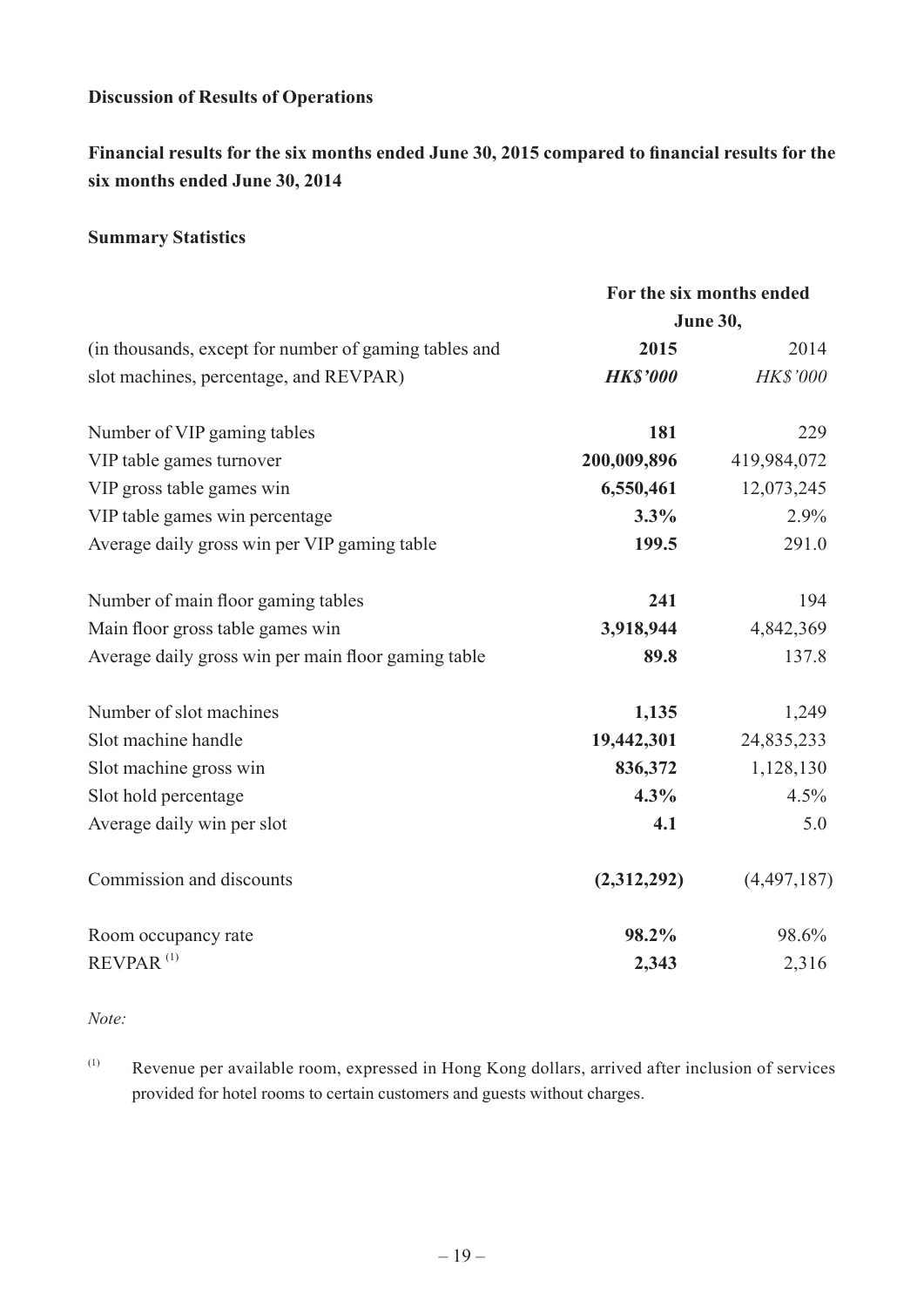### **Operating Revenue**

The following table sets forth the operating revenue for the six months ended June 30, 2015 and 2014.

|                                | For the six months ended |                 |
|--------------------------------|--------------------------|-----------------|
|                                | <b>June 30,</b>          |                 |
|                                | 2015                     | 2014            |
|                                | <b>HK\$'000</b>          | <b>HK\$'000</b> |
| <b>Casino revenue</b>          | 9,036,619                | 13,576,849      |
| VIP gaming operations          | 4,239,479                | 7,581,114       |
| Main floor gaming operations   | 3,961,244                | 4,866,823       |
| Slot machine gaming operations | 835,896                  | 1,128,912       |
| <b>Other revenue</b>           | 166,981                  | 147,029         |
| Hotel rooms                    | 38,828                   | 17,660          |
| Food and beverage              | 103,181                  | 107,001         |
| Retail and others              | 24,972                   | 22,368          |
| <b>Operating revenue</b>       | 9,203,600                | 13,723,878      |

Total operating revenue of HK\$9,203.6 million for the six months ended June 30, 2015 was 32.9% lower than the prior period. The decrease in operating revenue was directly attributable to the changed business conditions in the Macau gaming market that were described previously and which started to impact the Group from the second half of 2014.

#### **Casino Revenue**

Casino revenue decreased by 33.4% to HK\$9,036.6 million for the six months ended June 30, 2015. The components of our gaming operations were:

#### *VIP Gaming Operations*

A significant amount of our VIP casino play is brought to us by gaming promoters, who have historically played an important role in the Macau gaming market. Gaming promoters introduce high-spending VIP players to us and often assist those customers with their travel and entertainment arrangements. In addition, gaming promoters often extend credit to their players. Gaming promoters also rely upon sub-promoters or collaborators to bring in the VIP gaming customers.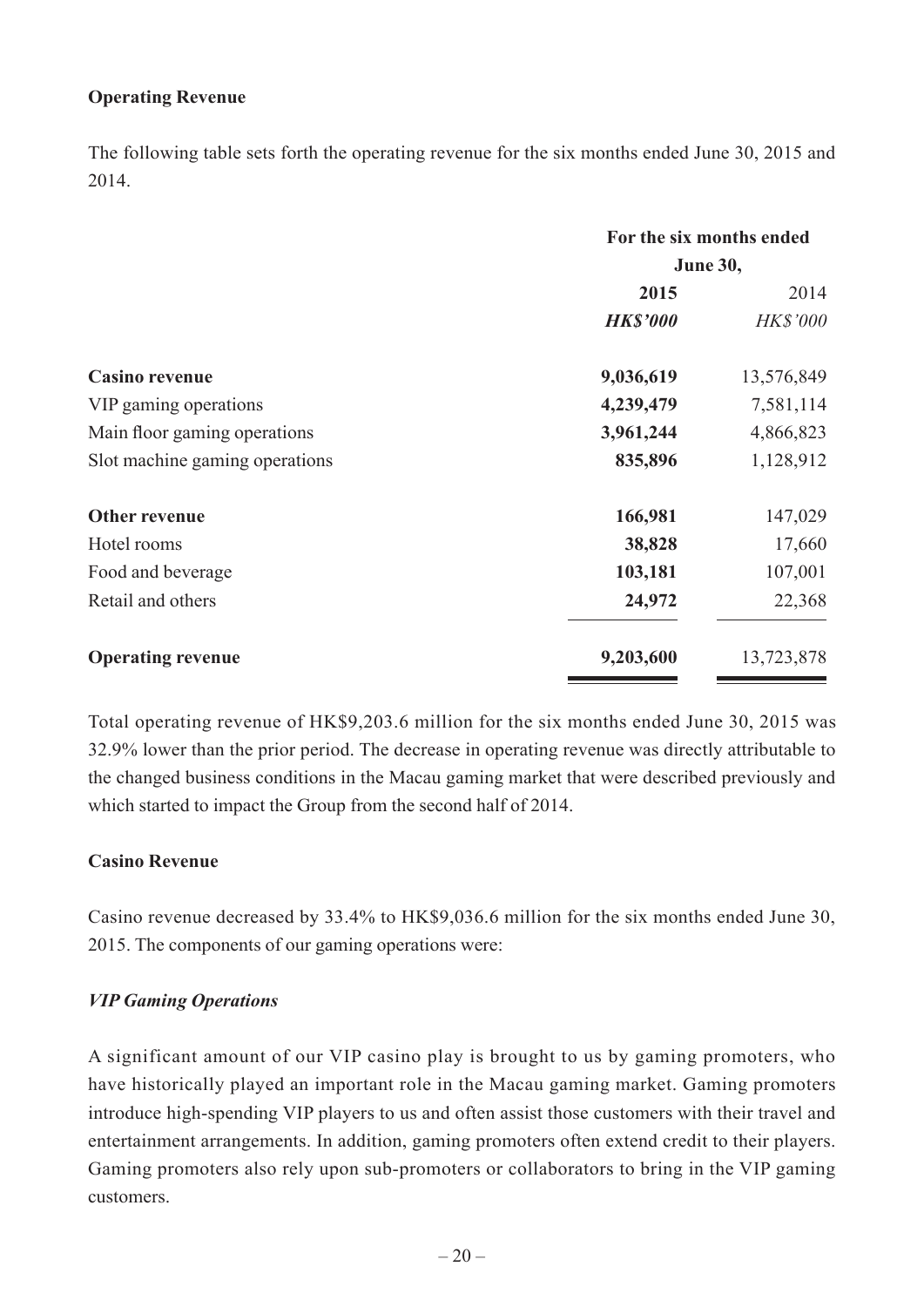In exchange for their services, we compensate the gaming promoters in two ways. Some gaming promoters are paid a percentage of the actual win, plus a monthly allowance based on a percentage of the rolling chip turnover their customers generate, which can be applied to hotel rooms, food and beverage and other discretionary customers-related expenses. Other gaming promoters are paid a percentage of the rolling chip turnover, plus discounted offering on our non-gaming amenities.

The Group has established good business relationships with our gaming promoters. While some have partnered with us since opening, we have been able to add new promoters over the years who have contributed significantly to our growth and also to replace the departing ones due to under-performance to maximize our table utilization and profit. Our commission percentages have remained stable throughout our operating history and consistent with the overall market practice.

In addition to VIP players introduced to us by gaming promoters, we also have in-house VIP players sourced through the Company's own marketing channels. These in-house VIP players typically receive a commission and an allowance for hotel rooms, food and beverage all based on a percentage of the rolling chip turnover.

Revenue from VIP gaming operations decreased by 44.1% to HK\$4,239.5 million for the six months ended June 30, 2015. The decrease in revenue was due to a decrease in VIP table games turnover by 52.4% to HK\$200,009.9 million for the six months ended June 30, 2015. Starting from the second half of 2014 and into the first half of 2015, VIP gaming turnover continued to be adversely impacted by political and macroeconomic factors in China, which is a major source of our VIP gaming customers. The negative impact was partly offset by the increase in our VIP table games win percentage from 2.9% to 3.3% over the comparable periods in 2014 and 2015. For the six months ended June 30, 2015, MGM MACAU had 181 VIP gaming tables in operation, compared with 229 VIP gaming tables for the six months ended June 30, 2014. We continued to reduce the number of VIP gaming tables to reallocate to the main floor gaming operation to optimize profit.

Approximately 80% of the commissions paid to gaming promoters are netted against reported casino revenue, which corresponds to the approximate amount of the commission returned to the VIP players by the gaming promoters, and approximately 20% of the commissions are included in operating expenses, which corresponds to the approximate amount ultimately retained by gaming promoters for their compensation. The total amount of commissions netted against casino revenue was HK\$2,312.3 million and HK\$4,497.2 million for the six months ended June 30, 2015 and 2014, respectively.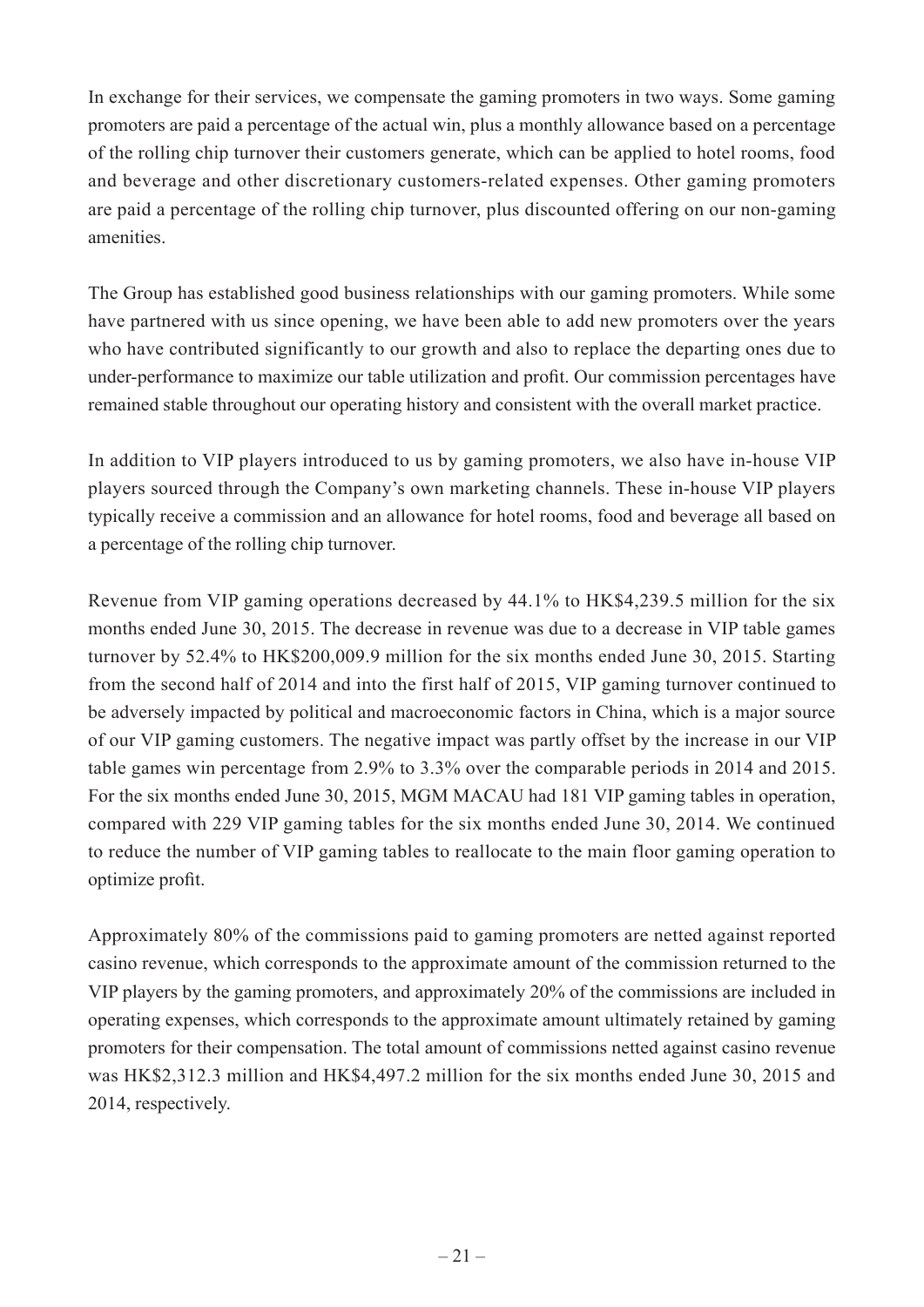Operationally, we continuously work with our current gaming promoters to fully utilize existing space and gaming tables. When appropriate, we reallocate tables to main floor to maximize our yield and profit. In addition, we constantly review our service processes to meet or exceed our customer expectations. Our efforts to grow the VIP business will continue to center around maintaining a close partnership with gaming promoters, enhancing the gaming experience of our customers, and yielding all VIP gaming rooms to maximize table utilization and profit.

#### *Main Floor Gaming Operations*

Main floor gaming operations in the Macau market are also referred to as the "mass gaming operation". Unlike VIP players, main floor players do not receive commissions from the Group. The profit margin from the main floor business is higher than the VIP operation. The main floor business is the most profitable operations for us as well as for the Macau gaming market as a whole. We also believe that this operation represents the most potential for sustainable growth in the future.

For the six months ended June 30, 2015, revenue from main floor gaming operations decreased by 18.6% to HK\$3,961.2 million. The decrease was directly attributable to the changed business conditions in the Macau gaming market such as the transit visa restriction and main floor smoking restriction introduced by the Macau Government both of which became effective from the second half of 2014. Driven by our successful customer segmentation approach with a product and service focus on the mid to premium main floor business, our performance in the mass gaming operation was better than the overall Macau mass gaming market, which was down by 21.5%. In addition, we continued to invest capital to improve the gaming experience of our high value main floor players by creating dedicated exclusive gaming space for their use and reallocating tables from VIP gaming to our main floor gaming areas to maximize our yield and profit. We also leveraged our Golden Lion Club as a vehicle to attract and retain those high value main floor players through exclusive customer service and promotions. For the six months ended June 30, 2015, MGM MACAU had 241 main floor gaming tables in operation, compared with 194 main floor gaming tables for the six months ended June 30, 2014.

Going forward, we will continue to re-examine our main floor gaming areas to maximize table utilization, to expand or refurbish our gaming areas, to innovate our gaming products and to invest in technologies and analytical capability to enhance table productivity and customer retention.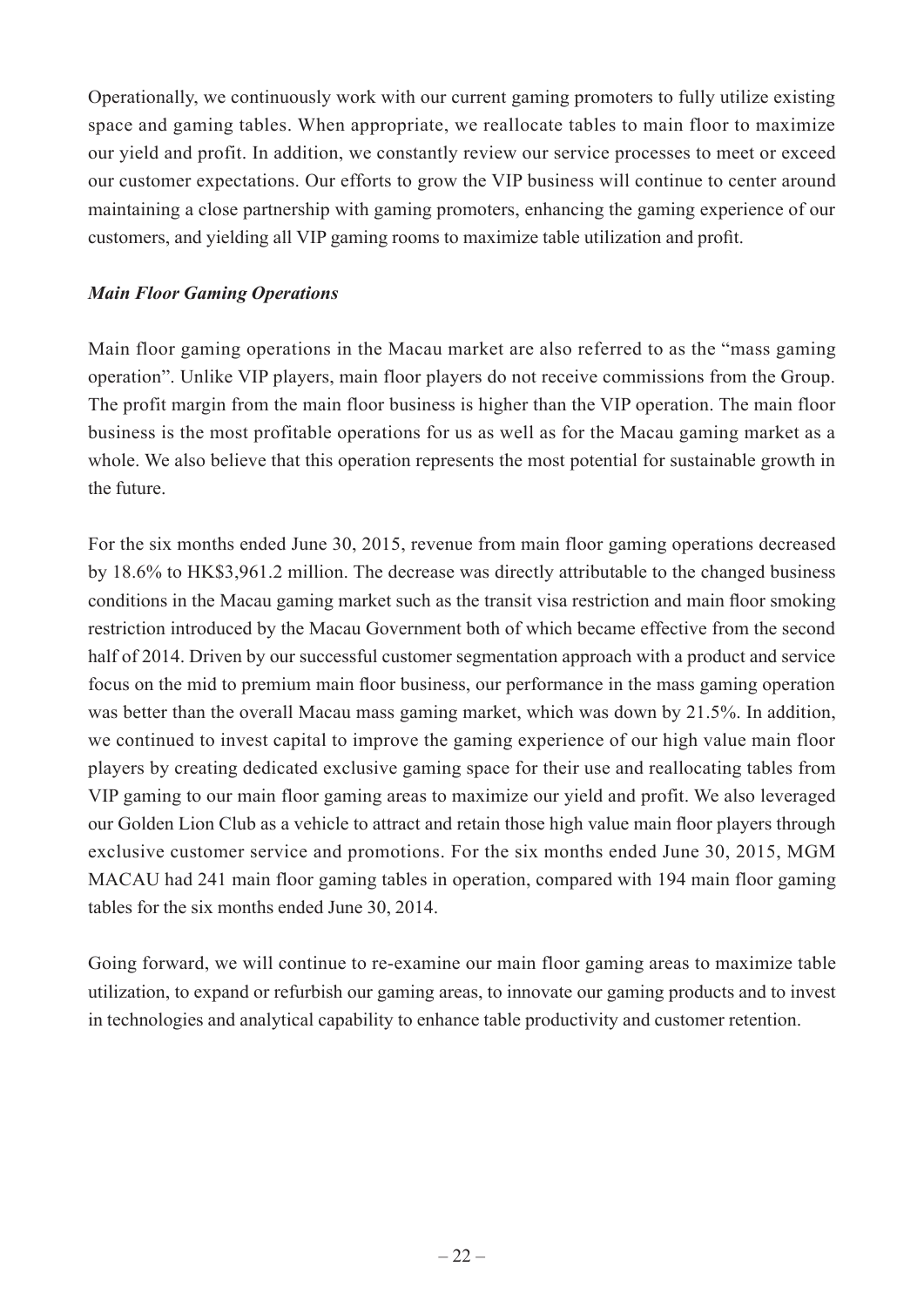#### *Slot Machine Gaming Operations*

Revenue from slot machine gaming operations decreased by 26.0% to HK\$835.9 million for the six months ended June 30, 2015. The decrease in revenue was due to decrease in slot handle by 21.7% to HK\$19,442.3 million for the six months ended June 30, 2015, and the decrease in the number of slot machines in operation from 1,249 to 1,135 over the comparable periods in 2014 and 2015. Similar to our main floor gaming operations, both decreases were due primarily to the changed business conditions in the Macau gaming market such as transit visa restriction and main floor smoking ban rule, as well as the decrease in our slot machine win percentage from 4.5% to 4.3% in the first half of 2015.

Operationally, we continue to re-examine the mix of our games in operation to maximize our casino profitability, and continue to develop M life to increase our brand awareness and customer loyalty simultaneously. In conjunction with the M life rollout, we are also developing technologies to enhance our analytical capability to help us deliver much more personal and precision marketing efforts.

### *Non-gaming Attractions and Branding Activities*

We recognize the importance of brand awareness in growing the gaming operation. As a result, we have enhanced our marketing activities to take advantage of our internationally recognized brand. Brand-building initiatives are driven through promotions, events, strategic alliances and public relation activities. The following are some of the exhibits and events organized in the first half of 2015:

- Art Exhibition in L2 Showcase featuring themed artworks by artists from Macau;
- MGM Water Aurora, featuring an eight-meter-tall water-sky aquarium with fish darting among multi-hued corals located in our Grande Praça;
- monumental installation Valkyrie Octopus created by the world-renowned contemporary Portuguese artist Joana Vasconcelos specifically created to complement the aquarium;
- "MGM Biennial of the Lions Beyond the Roar" unique lion sculptures dressed elaborately by 50 French and Chinese artists which were displayed all around the landmarks of Macau, the Macau Museum of Art and MGM MACAU;
- "Red Sandalwood Art Exhibition of Old Beijing City Gates" reinventing the ancient charm of old Beijing city through sublime red sandalwood craftsmanship.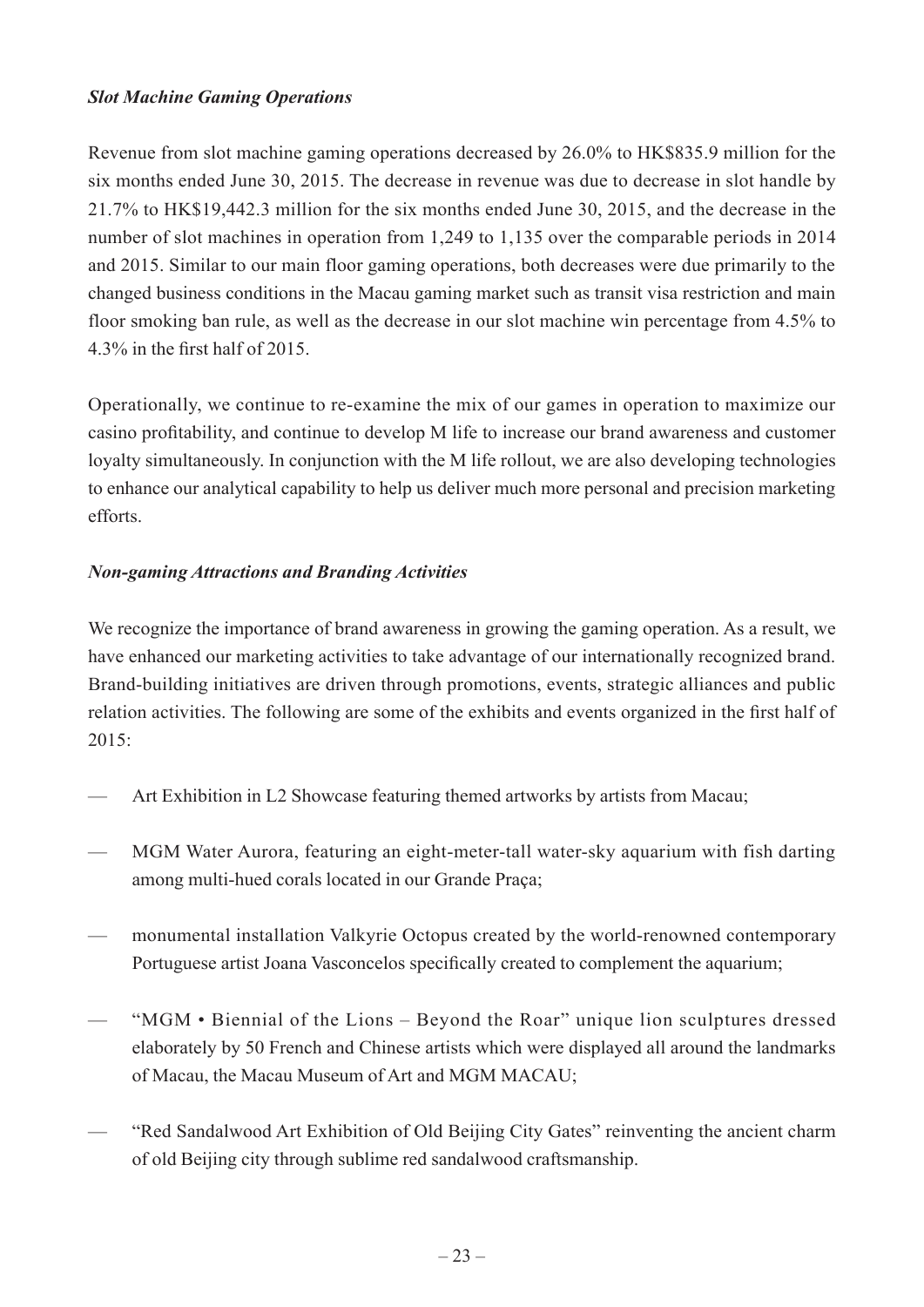These exhibits and events attracted visitors to our property and have created a sense of anticipation among our customers, local communities and tourists, about the activities at MGM MACAU.

#### **Other Revenue**

Other revenue, which includes hotel rooms, food and beverage and retail and others, increased by 13.6% to HK\$167.0 million for the six months ended June 30, 2015. The increase was primarily due to increase in hotel rooms revenue, which excludes promotional allowances in our condensed consolidated statement of profit or loss and other comprehensive income, from our hotel guests. The non-gaming facilities and services are critical for MGM MACAU to establish its brand and maintain its popularity in Macau and the region, in order to encourage visitations and extend the length of customers' stay within MGM MACAU.

#### **Operating Costs and Expenses**

The following table sets forth the major operating costs and expenses for the six months ended June 30, 2015 and 2014.

|                                     | For the six months ended |                 |
|-------------------------------------|--------------------------|-----------------|
|                                     | <b>June 30,</b>          |                 |
|                                     | 2015                     | 2014            |
|                                     | <b>HK\$'000</b>          | <b>HK\$'000</b> |
| Special gaming tax and special levy |                          |                 |
| to the Macau Government             | 4,486,435                | 7,115,851       |
| Inventories consumed                | 167,731                  | 187,774         |
| Staff costs                         | 1,004,945                | 970,360         |
| Other expenses and losses           | 1,405,924                | 1,959,239       |
| Depreciation and amortization       | 395,764                  | 393,869         |
| Finance costs                       | 37,204                   | 60,558          |
| Taxation                            | 7,476                    | 7,476           |

### *Special gaming tax and special levy to the Macau Government*

Special gaming tax and special levy to the Macau Government decreased by 37.0% to HK\$4,486.4 million for the six months ended June 30, 2015. This decrease resulted directly from the decrease in gross casino revenue during the current period.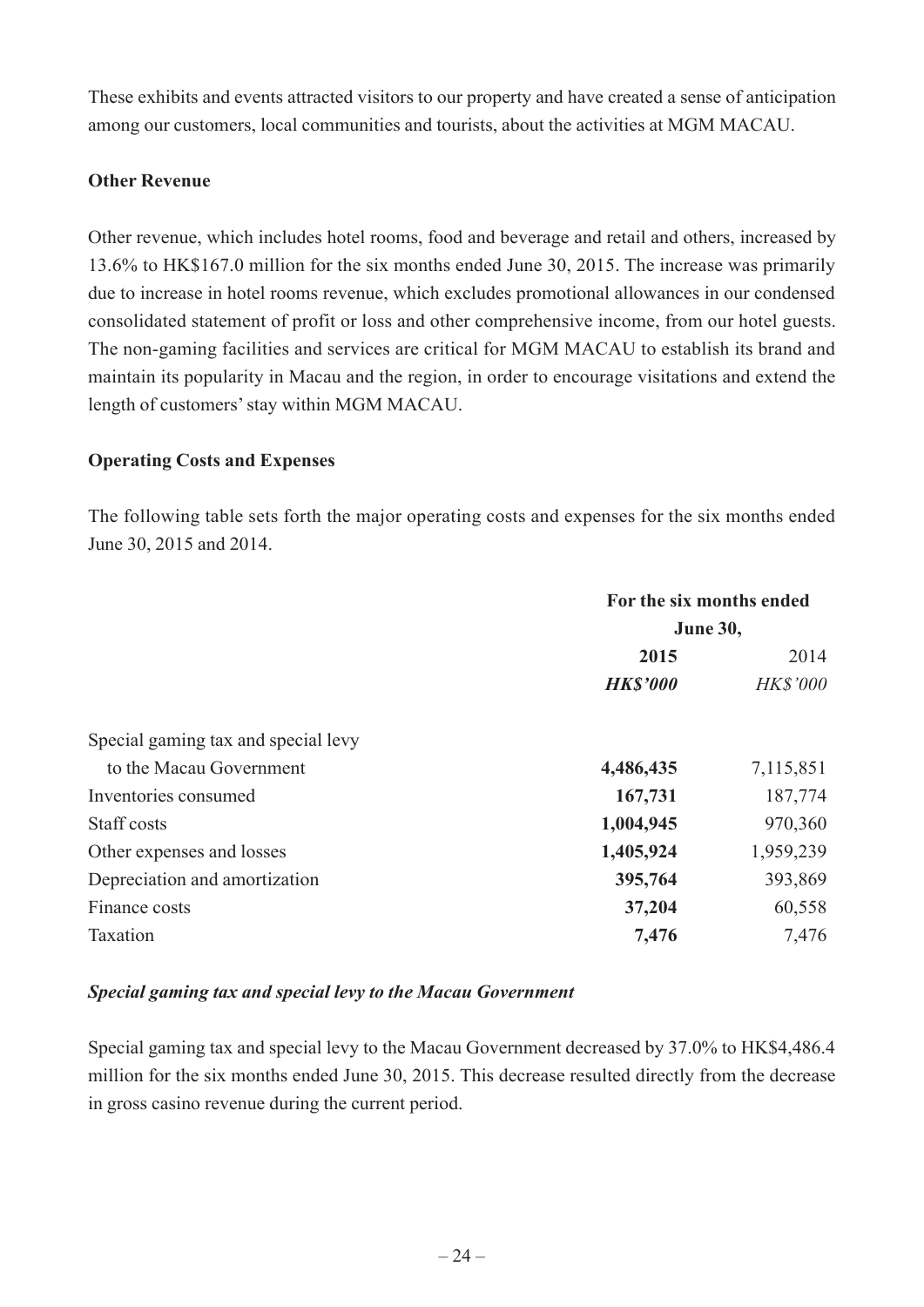#### *Inventories consumed*

Inventories consumed decreased by 10.7% to HK\$167.7 million for the six months ended June 30, 2015. This decrease was primarily due to decrease in consumptions of supplies, including gaming supplies such as cards and other supplies in response to the decrease in our business activities during the current period.

### *Staff costs*

Staff costs increased slightly by 3.6% to HK\$1,004.9 million for the six months ended June 30, 2015. The increase was primarily due to a 5% staff salary increment to line level staff implemented in March 2015 which was partly offset by a slight decrease in the number of full-time equivalent (FTE) over the comparable periods in 2014 and 2015.

#### *Other expenses and losses*

Other expenses and losses decreased by 28.2% to HK\$1,405.9 million for the six months ended June 30, 2015, which mainly result from:

*Junket commissions.* Junket commissions decreased by 49.1% from HK\$1,025.2 million to HK\$522.3 million over the comparable periods in 2014 and 2015. The decrease resulted directly from the lower VIP gross table games win in the first half of 2015.

*License fee and marketing fees.* License fee and marketing fees due to related companies decreased by 32.7% from HK\$251.5 million to HK\$169.2 million over the comparable periods in 2014 and 2015. The decrease resulted directly from the decrease in revenue in the first half of 2015.

*Allowance for doubtful debts, net.* Allowance for doubtful debts, net increased by 244.3% from HK\$55.2 million to HK\$190.1 million over the comparable periods in 2014 and 2015. There were no changes in the allowance for doubtful debts policy; the increase in provision primarily resulted from the changed business conditions in the Macau gaming market that were described previously which started to impact the Group from the second half of 2014, as a result, more casino debtors defaulted in repayment of their debts and/or their creditworthiness has deteriorated during the period.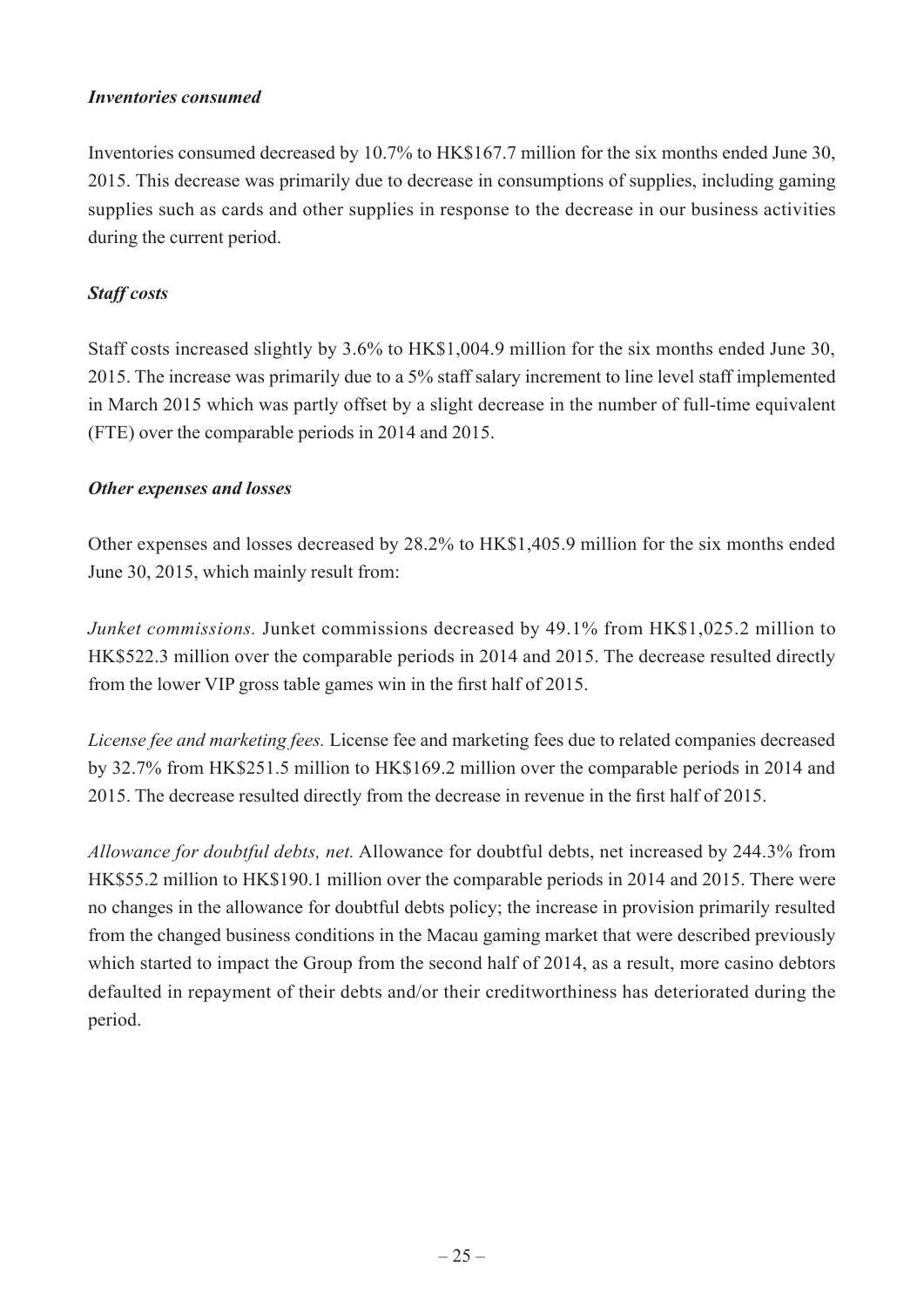#### *Depreciation and amortization*

Depreciation and amortization remained flat at HK\$395.8 million and HK\$393.9 million for the six months ended June 30, 2015 and 2014 respectively, which was primarily due to some new furniture and equipment placed into service and offset by the impact of full depreciation of certain assets in the first half of 2015.

#### *Finance costs*

Finance costs decreased by 38.6% from HK\$60.6 million to HK\$37.2 million over the comparable period in 2014 and 2015. During the six months ended June 30, 2015, total borrowing costs increased by HK\$25.5 million over the comparable period in 2014 due to increased bank borrowings because of funding requirements for MGM COTAI development. HK\$122.3 million of total borrowing costs was capitalized to construction in progress during the current period (six months ended June 30, 2014: HK\$73.4 million).

#### *Taxation*

Taxation for the six months ended June 30, 2015 and 2014 related to dividend withholding tax for the respective periods granted by the Macau Government in December 2012. Details of taxation are set out in note 7 to the condensed consolidated financial statements.

#### **Profit attributable to owners of the Company**

Profit attributable to owners of the Company decreased by 44.0% from HK\$3,035.2 million to HK\$1,700.0 million over the comparable periods in 2014 and 2015.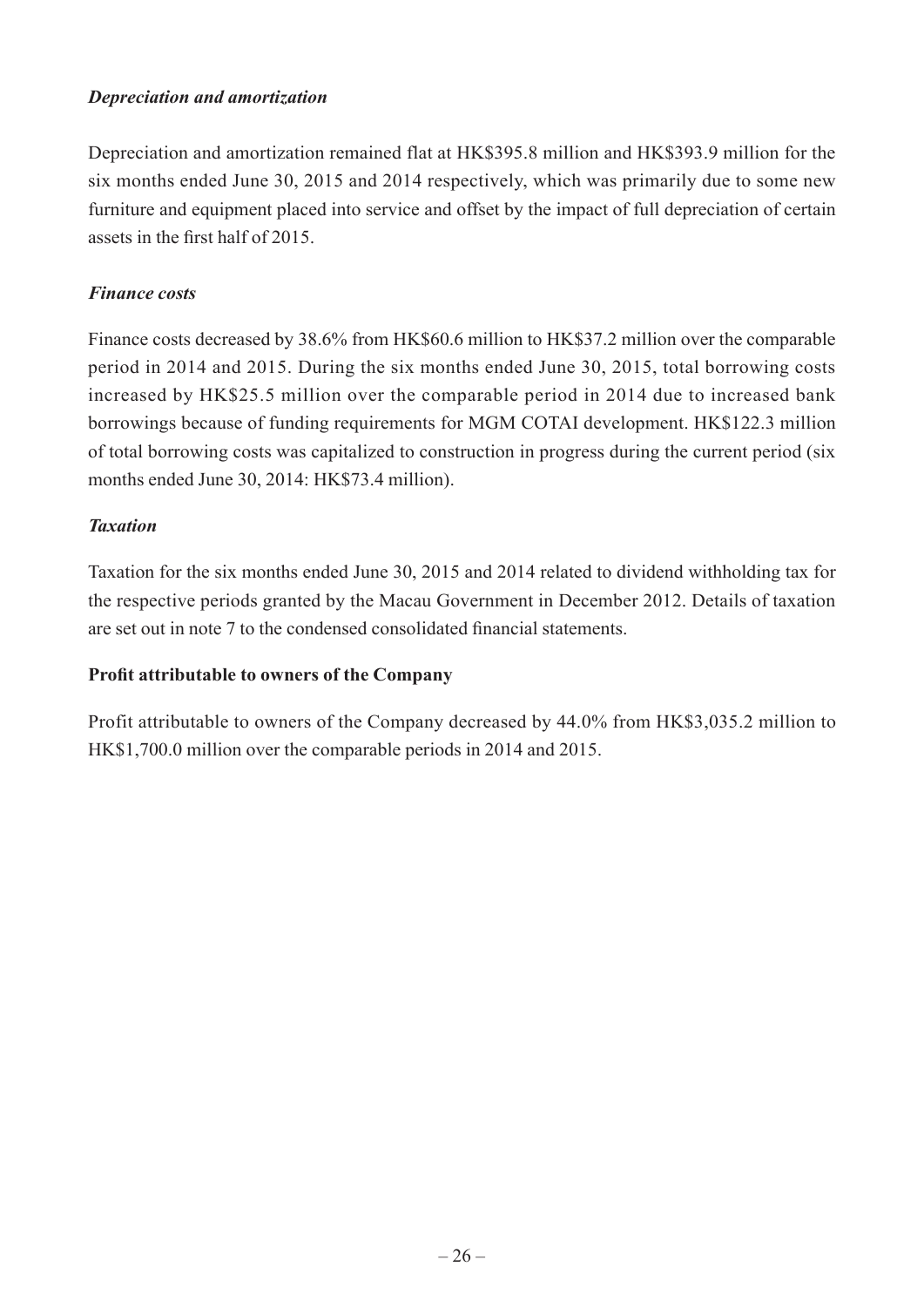### **Adjusted EBITDA**

The following table sets forth a quantitative reconciliation of Adjusted EBITDA to its most directly comparable IFRS measurement, profit attributable to owners of the Company, for the six months ended June 30, 2015 and 2014.

|                                              | For the six months ended |                 |
|----------------------------------------------|--------------------------|-----------------|
|                                              | <b>June 30,</b>          |                 |
|                                              | 2015                     | 2014            |
|                                              | <b>HK\$'000</b>          | <b>HK\$'000</b> |
| Profit attributable to owners of the Company | 1,700,032                | 3,035,187       |
| Add/(less):                                  |                          |                 |
| Depreciation and amortization                | 395,764                  | 393,869         |
| Interest income                              | (2,031)                  | (9,144)         |
| Finance costs                                | 37,204                   | 60,558          |
| Net foreign currency difference              | 120                      | 2,708           |
| Taxation                                     | 7,476                    | 7,476           |
| Share-based payments                         | 46,579                   | 25,190          |
| Corporate expenses                           | 218,102                  | 292,378         |
| Pre-opening costs                            | 26,085                   | 11,035          |
| Property charges and other                   | 6,422                    | (1,624)         |
| Adjusted $EBITDA(1)$ (unaudited)             | 2,435,753                | 3,817,633       |

#### *Note:*

(1) Adjusted EBITDA is profit before finance costs, taxation, depreciation and amortization, interest income, net foreign currency difference, share-based payments, pre-opening costs, corporate expenses which mainly include administrative expenses of the corporate office and license fee paid to a related company, and property charges and other non-recurring expenses. Adjusted EBITDA is used by management as the primary measure of the Group's operating performance and to compare our operating performance with that of our competitors. During the current period, management included the corporate expenses as one of the reconciliation items and a corresponding adjustment was made to the 2014 comparative amount. Adjusted EBITDA should not be considered in isolation, construed as an alternative to profit or operating profit as reported under IFRS or other combined operations or cash flow data, or interpreted as an alternative to cash flow as a measure of liquidity. Adjusted EBITDA presented in this report may not be comparable to other similarly titled measures of other companies operating in the gaming or other business sectors.

<u> Andreas Andrew Andrew Andrew Andrew Andrew Andrew Andrew Andrew Andrew Andrew Andrew Andrew Andrew Andrew Andrew Andrew Andrew Andrew Andrew Andrew Andrew Andrew Andrew Andrew Andrew Andrew Andrew Andrew Andrew Andrew An</u>

<u> Album a shekara ta 1999 na shekara ta 1991 na shekara ta 1991 na shekara ta 1991 na shekara ta 1991 na shekara ta 1991 na shekara ta 1991 na shekara ta 1991 na shekara ta 1991 na shekara ta 1991 na shekara ta 1991 na she</u>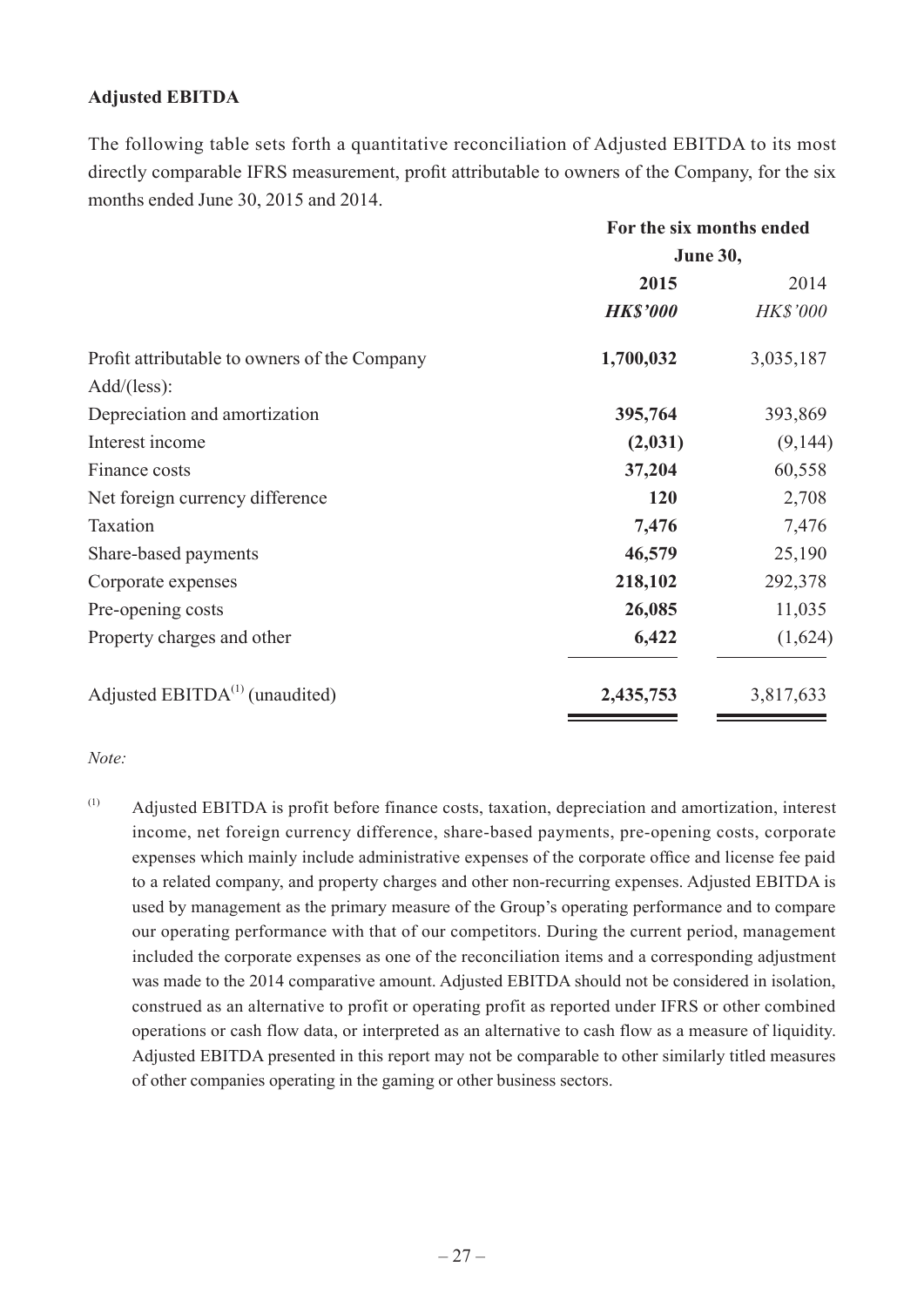### **LIQUIDITY AND CAPITAL RESOURCES**

### **Capital Resources**

We funded our working capital, operating expenses and capital expenditures from equity, bank borrowings, and cash generated from our operations. As at June 30, 2015, our bank and cash balances were HK\$4,047.7 million. Such balance is available for operations, new development activities including MGM COTAI and enhancement to our existing property. In addition, HK\$7.20 billion of term loan facility and HK\$6.68 billion of revolving credit facility under the HK\$23.4 billion credit facilities were undrawn as at June 30, 2015 and are available for utilization up to July 2015 and March 2019 respectively, and may be used for proper corporate purposes of the Group and future development opportunities including MGM COTAI.

In the ordinary course of business, in response to market demands and client preferences and in order to increase revenue, we have made and will continue to make enhancements and refinements to MGM MACAU. We have incurred and will continue to incur capital expenditures related to these enhancements and refinements. In addition, we are focusing on the development of MGM COTAI and will continue to incur capital expenditures for constructing this property.

Taking into consideration our financial resources, including the Group's cash and cash equivalents, bank borrowings and internally generated funds, we believe that we have sufficient available funds to meet our financial obligations for the following 12 months.

#### **Gearing Ratio**

The gearing ratio is an indicator of the Group's capital structure and capacity. The gearing ratio is calculated as net debt divided by equity plus net debt. Net debt comprised bank borrowings, net of debt finance costs, less bank balances and cash. Equity comprised all capital and reserves of the Group. The following table presents the calculation of the Group's gearing ratio as at June 30, 2015 and December 31, 2014.

|                                            | As at<br><b>June 30,</b><br>2015<br><b>HK\$'000</b> | As at<br>December 31,<br>2014<br><b>HK\$'000</b> |
|--------------------------------------------|-----------------------------------------------------|--------------------------------------------------|
| Bank borrowings, net of debt finance costs | 9,370,639                                           | 4,118,182                                        |
| Less: bank balances and cash               | (4,047,710)                                         | (4,232,187)                                      |
| Net debt                                   | 5,322,929                                           | (114,005)                                        |
| Total equity                               | 4,056,334                                           | 6,341,523                                        |
| Total capital<br>Gearing ratio             | 9,379,263<br>56.8%                                  | 6,227,518                                        |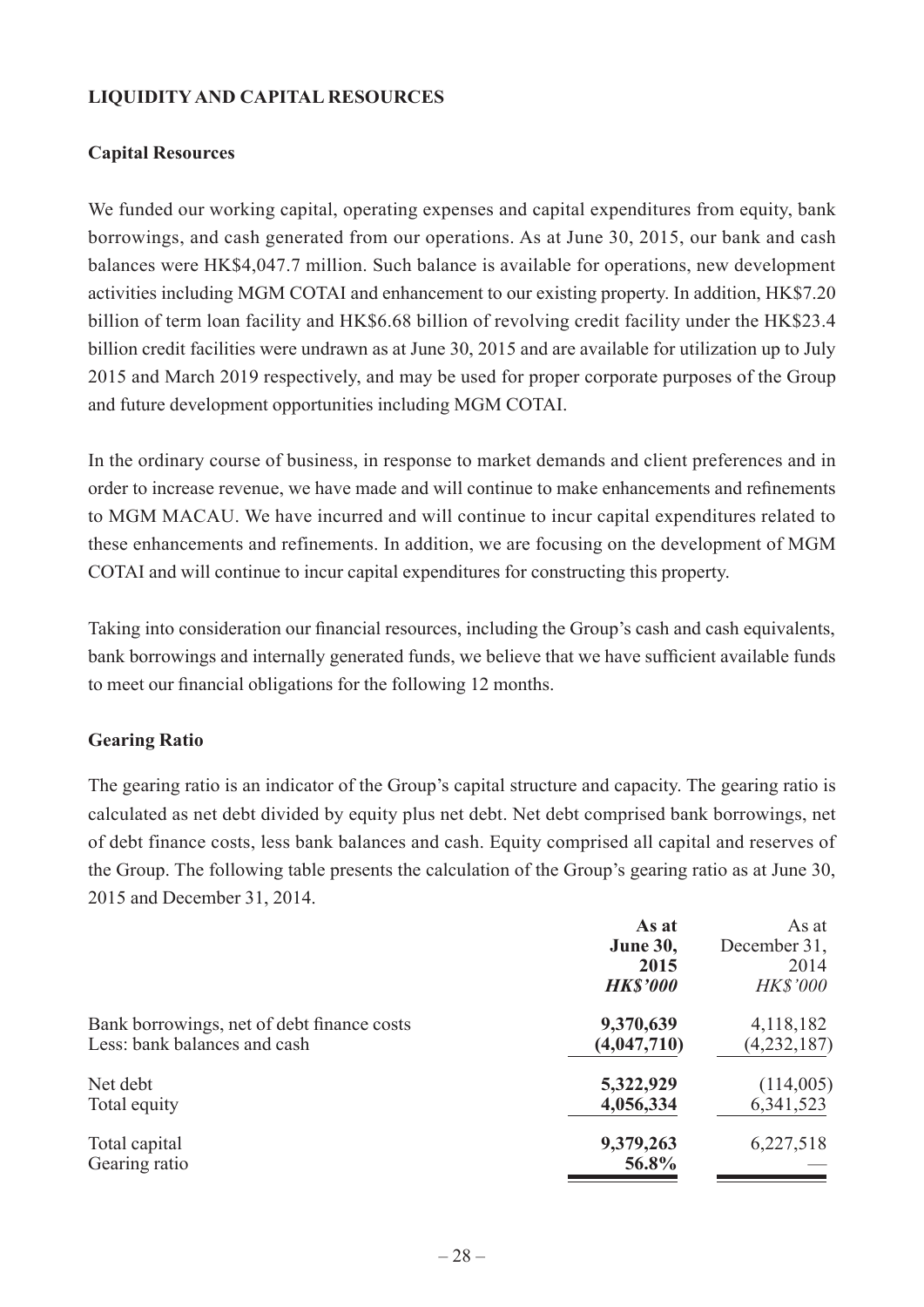Our gearing ratio increased as at June 30, 2015 primarily due to increased indebtedness from additional drawdown of HK\$600.0 million of term loan facility and HK\$4.63 billion of revolving credit facility during the current period.

## **Group Cash Flows**

The following table presents a summary of the Group's cash flows for the six months ended June 30, 2015 and 2014.

|                                                          | For the six months ended |                 |
|----------------------------------------------------------|--------------------------|-----------------|
|                                                          | <b>June 30,</b>          |                 |
|                                                          | 2015                     | 2014            |
|                                                          | <b>HK\$'000</b>          | <b>HK\$'000</b> |
| Net cash generated from operating activities             | 1,114,014                | 3,622,696       |
| Net cash used in investing activities                    | (2,044,903)              | (1,457,735)     |
| Net cash generated from/(used in) financing activities   | 746,412                  | (4,950,274)     |
| Net decrease in cash and cash equivalents                | (184, 477)               | (2,785,313)     |
| Cash and cash equivalents at the beginning of the period | 4,232,187                | 7,884,805       |
| Cash and cash equivalents at the end of the period       | 4,047,710                | 5,099,492       |
|                                                          |                          |                 |

## *Net cash generated from operating activities*

Our net cash generated from operating activities was primarily affected by decreased operating income generated by MGM Grand Paradise and changes in working capital. Net cash from operating activities was HK\$1,114.0 million for the six months ended June 30, 2015 compared to HK\$3,622.7 million for the six months ended June 30, 2014. The decrease mainly resulted from the decrease in profit attributable to owners of the Company as a result of lower gaming revenue and increase in payment for payables and accrued charges during the current period.

## *Net cash used in investing activities*

Net cash used in investing activities was HK\$2,044.9 million for the six months ended June 30, 2015 compared to HK\$1,457.7 million for the six months ended June 30, 2014. The major components of the cash flow used in investing activities related to payments for the design and construction of MGM COTAI and renovation work carried out throughout MGM MACAU, and purchase of property and equipment in total amounting to HK\$1,838.4 million and HK\$1,344.4 million for the six months ended June 30, 2015 and 2014, respectively. Other amounts paid related to land use right premium in both periods and developers' fees paid during the current period.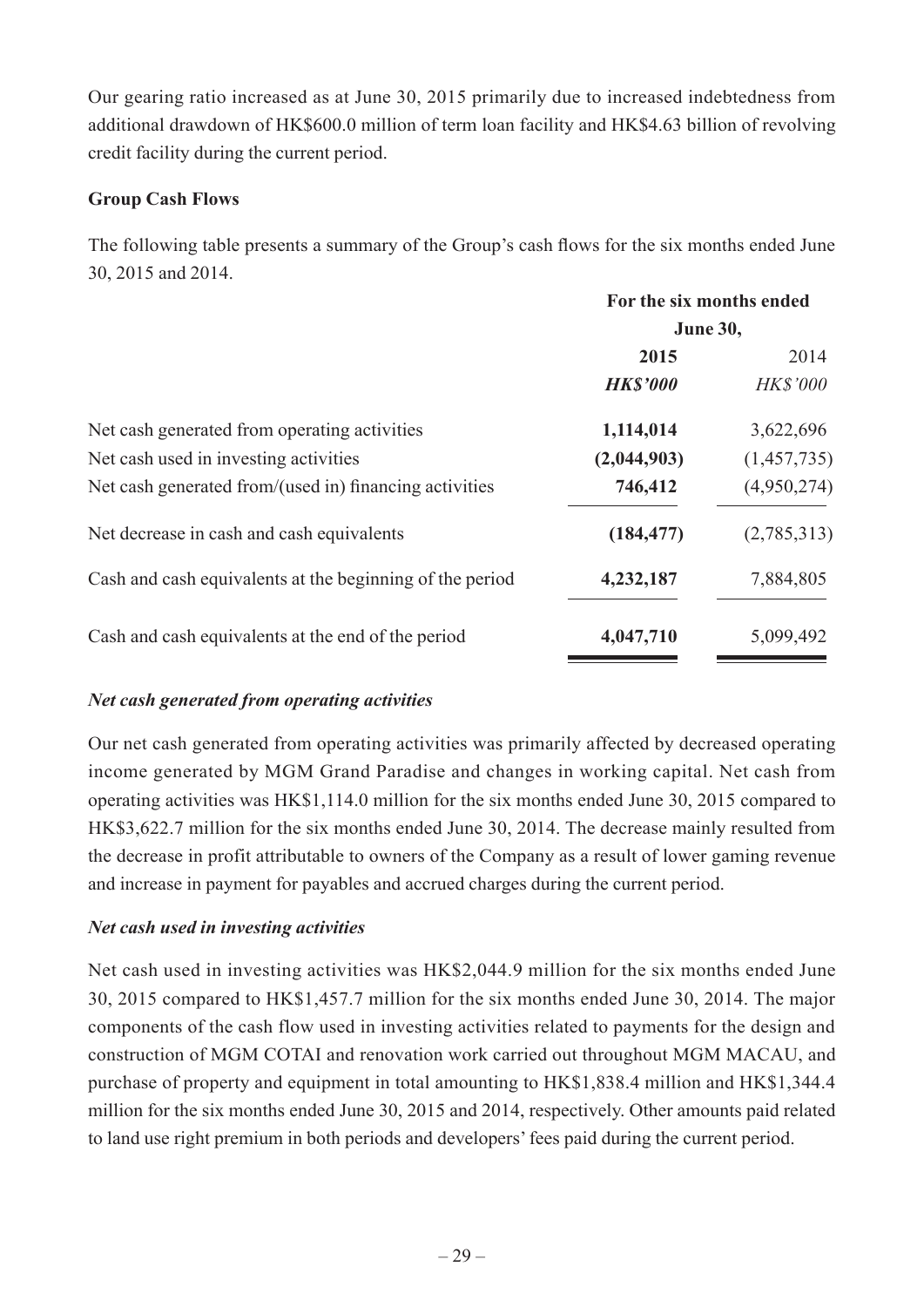### *Net cash generated from/(used in) financing activities*

Net cash generated from financing activities was HK\$746.4 million for the six months ended June 30, 2015 compared to net cash used in financing activities of HK\$4,950.3 million for the six months ended June 30, 2014. The increase in cash from financing activities was due to HK\$5,230.0 million of Second Amended Credit Facilities drawn in the current period and was partly offset by the HK\$4,031.8 million dividend payments and payment of HK\$353.8 million for debt finance costs during the period compared to the HK\$4,864.1 million dividend payments in prior period.

## **Capital Commitments**

Future commitments in respect of renovation of MGM MACAU and design and construction of the MGM COTAI that are not recorded in the condensed consolidated financial statements herein are as follows:

| As at           | As at           |
|-----------------|-----------------|
| <b>June 30,</b> | December 31,    |
| 2015            | 2014            |
| <b>HK\$'000</b> | <b>HK\$'000</b> |
| 10,353,208      | 9,808,188       |
| 7,729,690       | 8,814,903       |
| 18,082,898      | 18,623,091      |
|                 |                 |

### **Indebtedness**

As at June 30, 2015 and December 31, 2014, the Group had drawn down its Second Amended Credit Facilities and Amended Credit Facilities in amounts HK\$9,520.0 million and HK\$4,290.0 million respectively. The Group had HK\$13,880.0 million and HK\$11,310.0 million available to draw under the MGM Grand Paradise credit facilities as at June 30, 2015 and December 31, 2014 respectively.

### **Contingent Liabilities**

As at June 30, 2015 and December 31, 2014, the Group had given bank guarantees totaling HK\$300.1 million in relation to our gaming subconcession.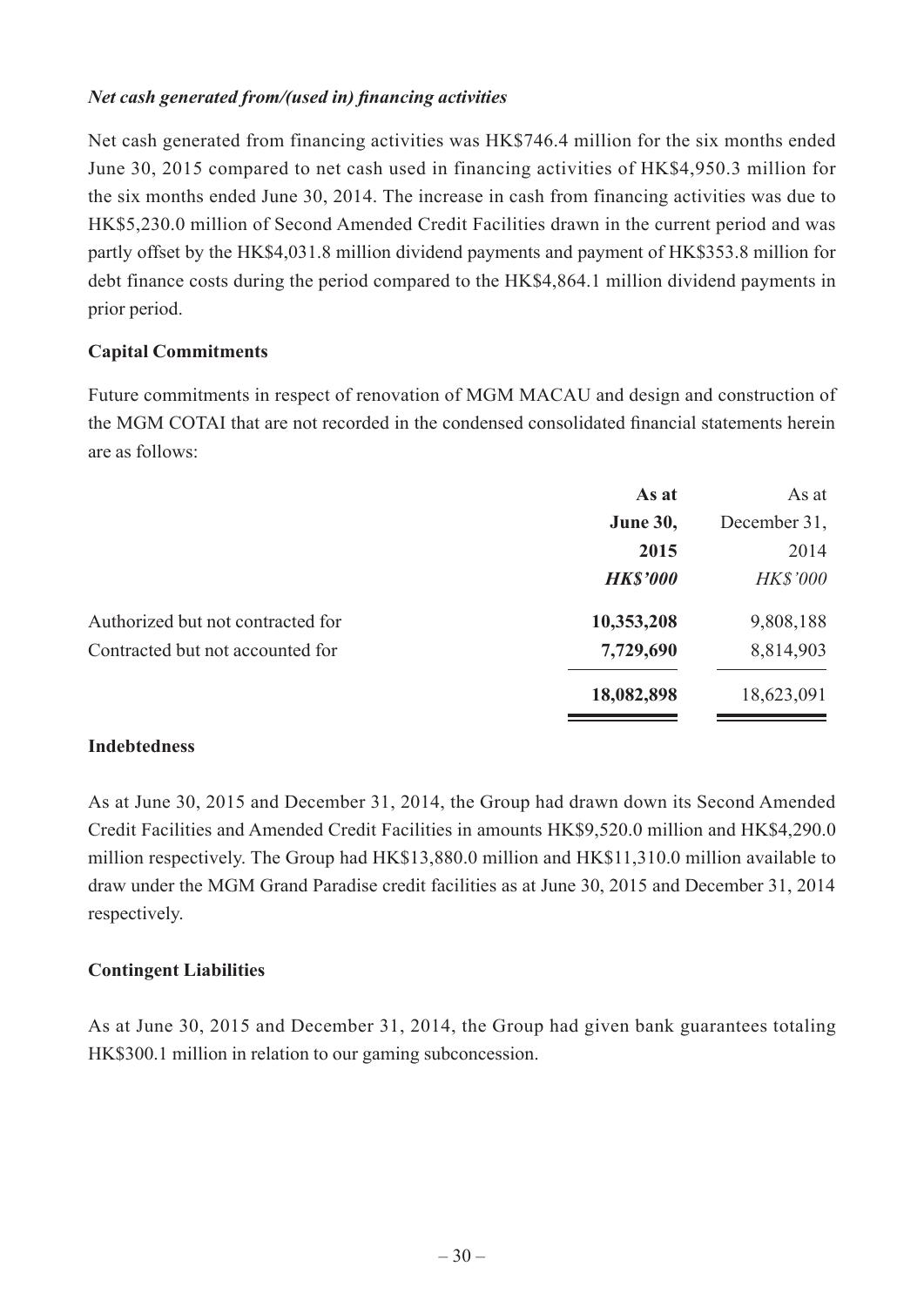## **Term Loan Facility and Revolving Credit Facility**

## *Overview*

On October 22, 2012, the Company and MGM Grand Paradise as co-borrowers entered into an amended and restated credit agreement (the "Amended Credit Facilities") with certain lenders. The Amended Credit Facilities included a HK\$4.29 billion term loan facility and a HK\$11.31 billion revolving credit facility.

On June 9, 2015, the Company and MGM Grand Paradise as co-borrowers entered into a second amended and restated credit agreement (the "Second Amended Credit Facilities") with certain lenders. The Second Amended Credit Facilities were effective on June 12, 2015, which extended the maturity of the Amended Credit Facilities to April 29, 2019 and expanded the term loan facility set out in the Amended Credit Facilities to HK\$12.09 billion. The aggregate amount of the Second Amended Credit facilities is HK\$23.40 billion, consisting of a HK\$12.09 billion term loan facility and a HK\$11.31 billion revolving credit facility. Borrowings under the Second Amended Credit Facilities may be used for proper corporate purposes of the Group and future development opportunities including MGM COTAI.

As at June 30, 2015, the Group incurred and paid miscellaneous charges and bank fees of approximately HK\$363.8 million in relation to the Second Amended Credit Facilities.

## *Principal and Interest*

As at June 30, 2015, HK\$4.89 billion of the term loan facility was drawn down with the remaining term loan facility of HK\$7.20 billion being fully drawn in July 2015. As at June 30, 2015, HK\$4.63 billion of the revolving credit facility was drawn down leaving HK\$6.68 billion of the revolving credit facility as undrawn and available for utilization up to March 2019. The term loan facility is repayable on a quarterly basis commencing in October 2017 and will be fully repaid in April 2019. Each drawdown under the revolving credit facility will be repaid in full on the last date of the respective term but no later than April 2019.

The Second Amended Credit Facilities bear interest at HIBOR plus a fixed margin of 1.75% per annum for the first six months and thereafter a variable margin that may increase to a maximum of 2.5% per annum or decrease to a minimum of 1.375% per annum based on the Group's leverage ratio. As at June 30, 2015, the Group paid interest at HIBOR plus a margin of 1.75% per annum.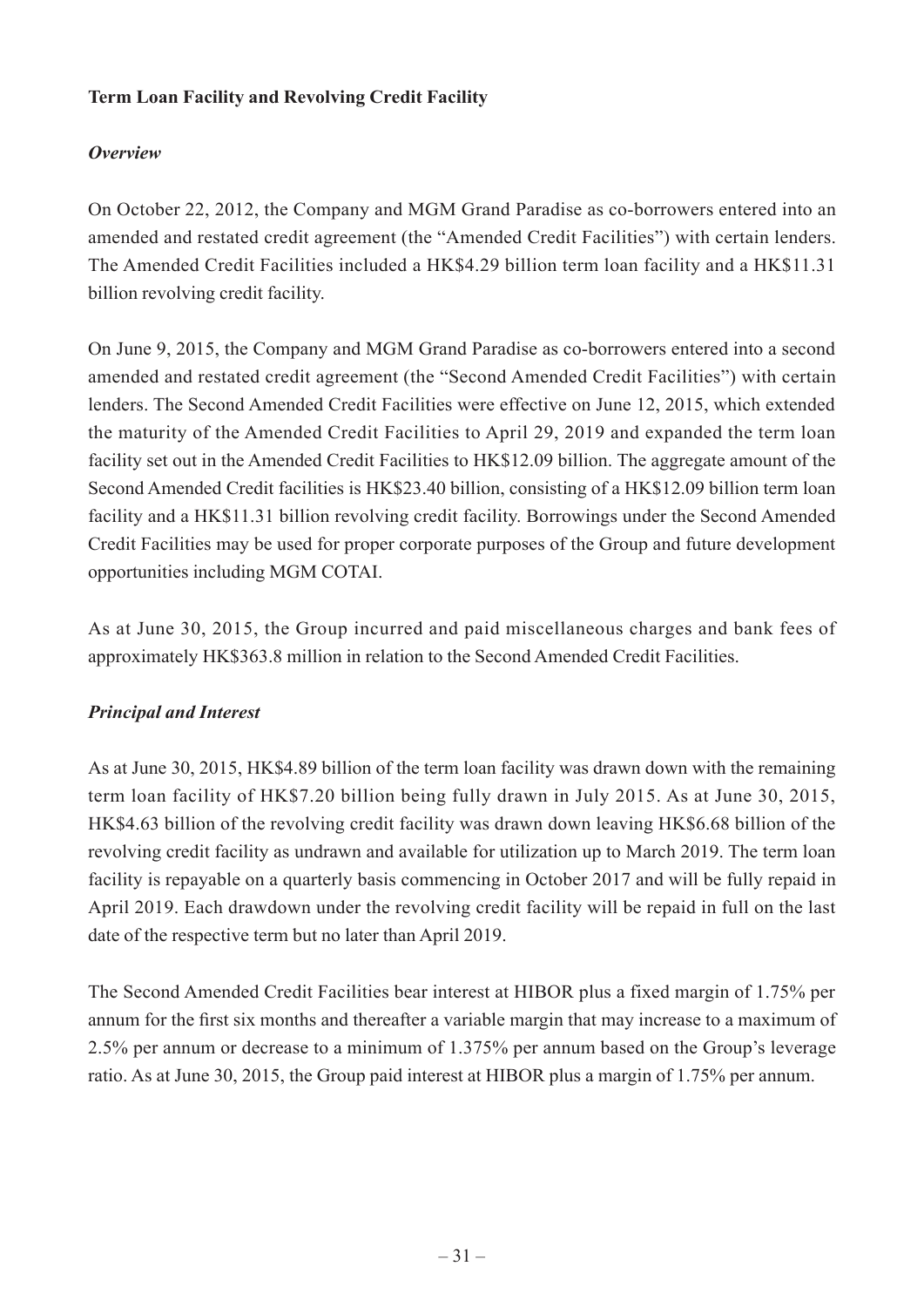#### *General Covenants*

The Second Amended Credit Facilities contain general covenants restricting the ability of the obligor group (the Company and certain of its subsidiaries, namely the Restricted Group) to, among other things, enter into, dispose of or amend to certain commitments and/or investments. There are customary permitted exceptions to these restrictions and requirements for lenders' approval.

#### *Financial Covenants*

The Restricted Group is required to maintain a leverage ratio at the end of each quarter while the loans are outstanding. The leverage ratio is to be kept within 4.50 to 1.00 for each quarter and reduced to no greater than 4.00 to 1.00 for each quarter after the first anniversary of opening of MGM COTAI. In addition, the Group is required to maintain an interest coverage ratio of no less than 2.50 to 1.00 at each quarter end.

#### *Compliance with Covenants*

The Group has complied with the general and financial covenants contained in the Second Amended Credit Facilities and the Amended Credit Facilities as set forth above for the six months ended June 30, 2015 and 2014.

#### *Mandatory Prepayments*

The Second Amended Credit Facilities contain mandatory prepayment provisions which include, among other things, prepayment of all outstanding loans, together with accrued interest and all other amounts due thereunder, upon a change of control or sale of the MGM Grand Paradise business or COTAI project.

#### *Dividend Restrictions*

The Group is not allowed to declare, make or pay any dividends while any default is outstanding or will result from such dividend payment or if its pro forma leverage ratio exceeds 4.00 multiples as result of such dividend payment. To the extent its leverage ratio falls below 4.00 multiples but still exceeds 3.50, the Group may only pay dividends up to US\$300 million, including if any has been paid during preceding 12-month period. As at June 30, 2015, our leverage ratio was approximately 1.78.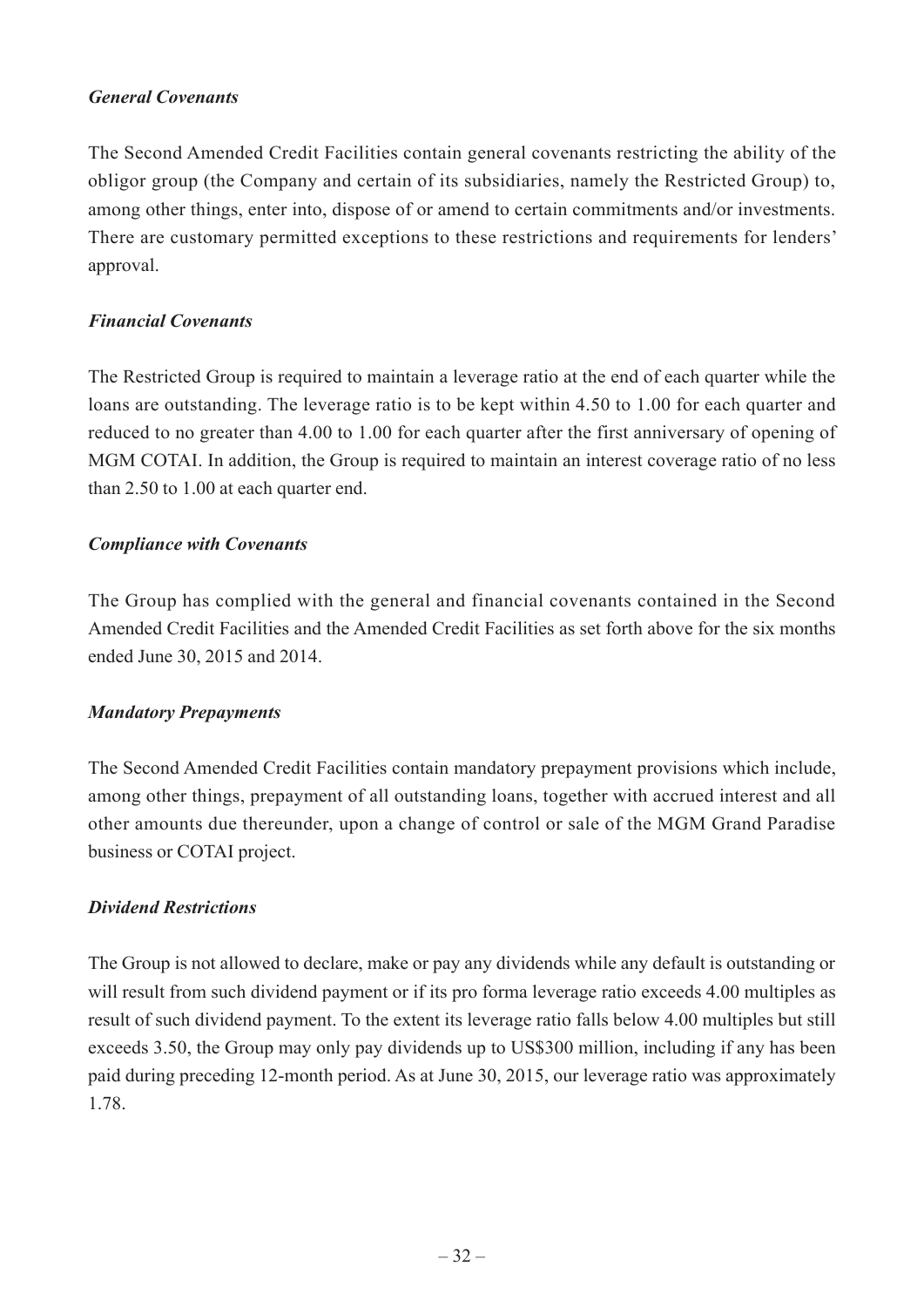### *Events of Default*

The Second Amended Credit Facilities contain certain events of default, and certain insolvencyrelated proceedings relating to the Group. Pursuant to the Second Amended Credit Facilities, a divestment of holdings in the Company by MGM Resorts International below 50% control or any holdings in MGM Grand Paradise by the Company would constitute a change of control and trigger mandatory prepayment of the outstanding loan balances.

### *Security and Guarantees*

Collateral for the term loan and revolving credit facility consists of most of the assets, including but not limited to property and equipment, land use right and bank balances and cash of the Group and the shares of MGM Grand Paradise and some of its subsidiaries. Certain of the Company's direct and indirect subsidiaries (where applicable) have executed guarantees as security.

### **QUANTITATIVE AND QUALITATIVE DISCLOSURE ABOUT MARKET RISK**

Market risk is the risk of loss arising from adverse changes in market rates and conditions, such as inflation, interest rates, and foreign currency exchange rates.

#### *Foreign Exchange Risk*

The cash received from gaming activities is primarily in HK\$. The Group reports gross gaming win to the Macau Government in Patacas and gaming taxes are paid in HK\$. Our operating expenses and capital expenditures are primarily denominated in Patacas and HK\$. The value of a Pataca is directly linked to the value of a HK\$, and accordingly, we do not expect fluctuations in the values of these currencies to have a material impact on our operations. The majority of the Group's foreign currency exposure comprises assets denominated in US\$, Taiwan Dollars and Singapore Dollars. The exchange rate of the HK\$ is pegged to the US\$ and has remained relatively stable.

#### *Interest Rate Risk*

One of the Group's primary exposures to market risk is interest rate risk associated with our bank credit facilities that bear interest based on floating rates. Interest rate risk is managed by maintaining a level of cash and cash equivalents which management considers adequate to finance our operations and mitigate the effects of fluctuations in cash flows. We do not hedge our interest rate risk.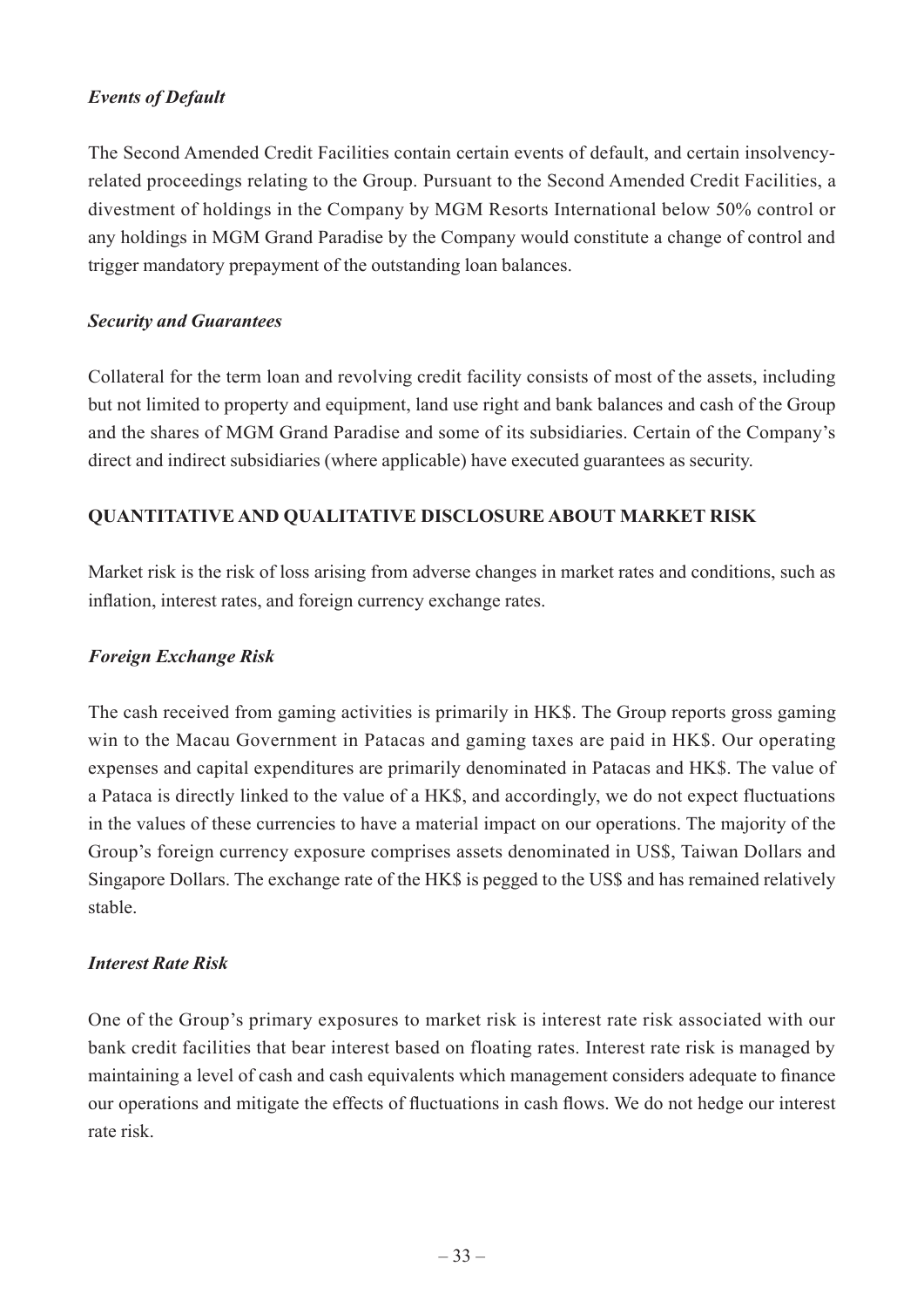## *Credit Risk*

The Group's maximum exposure to credit risk which will cause a financial loss to the Group due to failure to discharge an obligation by the counterparties and guarantees provided by the Group is arising from:

- the carrying amount of the respective recognized financial assets as stated in the condensed consolidated statement of financial position; and
- the amount of contingent liabilities in relation to a guarantee issued by the Group

The Group has a concentration of credit risk with a small number of gaming promoters, all of which are domiciled in Macau. Any adverse changes in the business environment and financial performance of those gaming promoters may impact the recoverability of the trade receivables. Should there be any change in circumstances pertaining to these gaming promoters, it would have a material effect to the carrying amount of trade receivables.

In order to minimize the credit risk, the management of the Group has delegated a team responsible for determination of credit limits, credit approvals and other monitoring procedures to ensure that follow-up action is taken to recover overdue debts. In addition, the Group reviews the recoverable amount of each individual debt at the end of the reporting period to ensure that adequate impairment losses are made for irrecoverable amounts. In this regard, the Group believes that no significant credit risk is inherent in the Group's trade receivables which are not provided for.

The credit risk on the Group's bank balances and cash is limited because the counterparties are banks with high credit standing in Hong Kong and Macau.

### **OFF BALANCE SHEET ARRANGEMENTS**

The Group has not entered into any transactions with special purpose entities nor do we engage in any transactions involving derivatives that would be considered speculative positions. The Group does not have any retained or contingent interest in assets transferred to an unconsolidated entity.

### **INTERIM DIVIDEND AND CLOSURE OF REGISTER OF MEMBERS**

On August 4, 2015, the Directors recommended and declared payment of Interim Dividend of HK\$0.156 per Share, amounting to approximately HK\$592.8 million in aggregate, representing approximately 35% of the Group's profit attributable to owners of the Company for the six months ended June 30, 2015.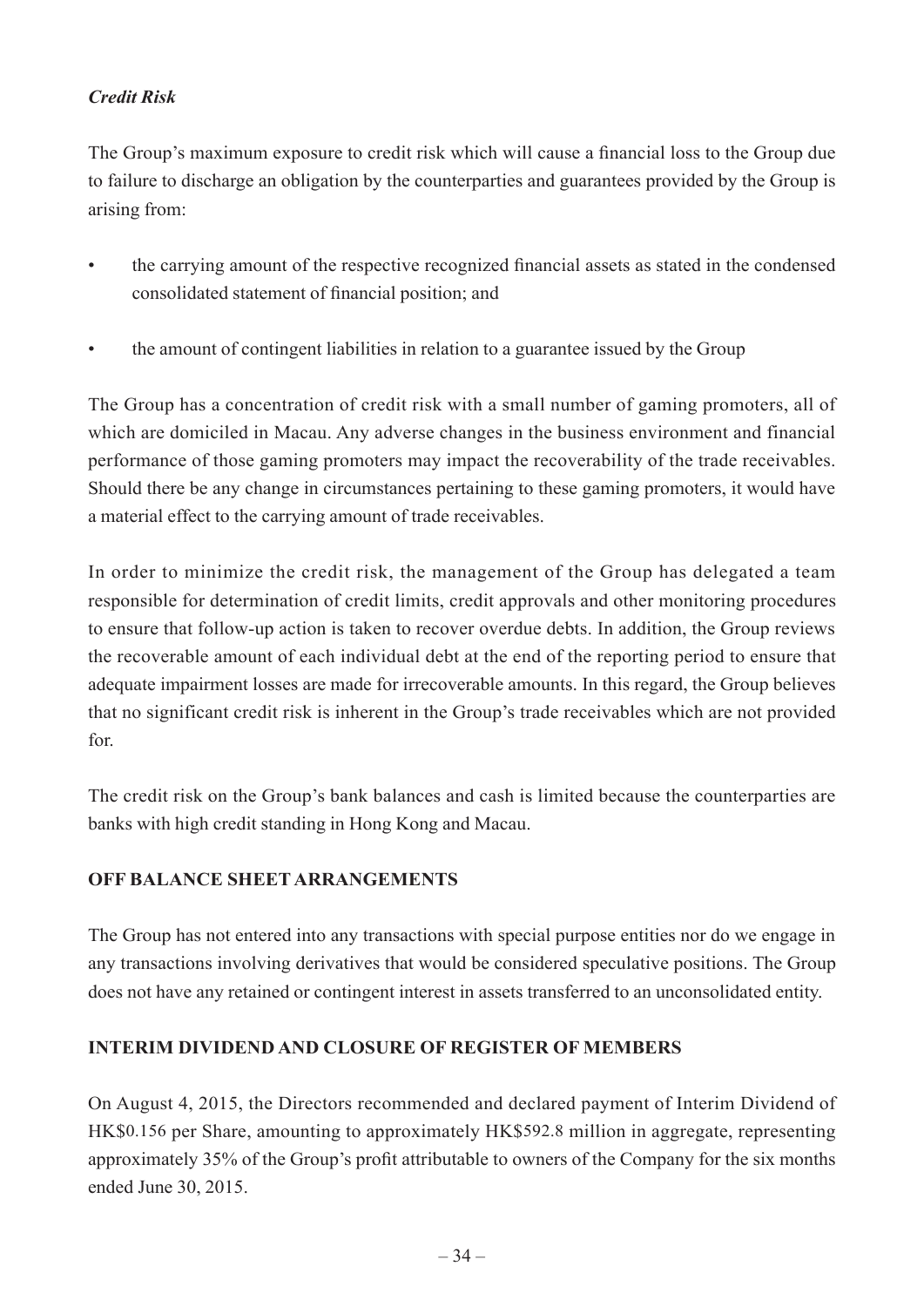The register of members of the Company will be closed from August 20, 2015 (Thursday) to August 24, 2015 (Monday), both days inclusive, during which period no transfer of Shares of the Company will be effected, for the purpose of ascertaining the members who are entitled to the Interim Dividend. In order to qualify for the Interim Dividend, all duly completed transfer forms accompanied by the relevant share certificates must be lodged with the Company's branch share registrar in Hong Kong, Computershare Hong Kong Investor Services Limited at Shops 1712- 1716, 17th Floor, Hopewell Centre, 183 Queen's Road East, Wanchai, Hong Kong, for registration no later than 4:30 p.m. on August 19, 2015.

## **PURCHASE, SALE OR REDEMPTION OF COMPANY'S LISTED SECURITIES**

There has been no exercise of any conversion or subscription rights, nor any purchase, sale or redemption by the Group of its listed Shares during the six months ended June 30, 2015.

## **CORPORATE GOVERNANCE PRACTICES**

The Directors recognize the importance of good corporate governance in the management of the Group. During the six months from January 1, 2015 to June 30, 2015, the Company has complied with the code provisions of the Corporate Governance Code as set out in Appendix 14 to the Listing Rules.

## **COMPLIANCE WITH COMPANY'S CODE FOR SECURITIES TRANSACTIONS BY DIRECTORS AND OFFICERS**

The Company has adopted its code of conduct regarding securities transactions by Directors and officers (the "Securities Code") on terms which are more exacting than the required standard set out in the Model Code. The Company has made specific enquiry of all Directors who have confirmed in writing their compliance with the required standard set out in the Securities Code and the Model Code throughout the six months ended June 30, 2015.

### **REVIEW OF UNAUDITED CONDENSED CONSOLIDATED FINANCIAL STATEMENTS**

The Group's unaudited condensed consolidated financial statements for the reporting period have been reviewed by the Company's Audit Committee members, being Russell Francis Banham (Chairperson), Daniel J. D'Arrigo, Zhe Sun and Peter Man Kong Wong and by the Company's auditor in accordance with Hong Kong Standard on Review Engagements 2410, "Review of Interim Financial Information Performed by the Independent Auditor of the Entity" issued by the Hong Kong Institute of Certified Public Accountants.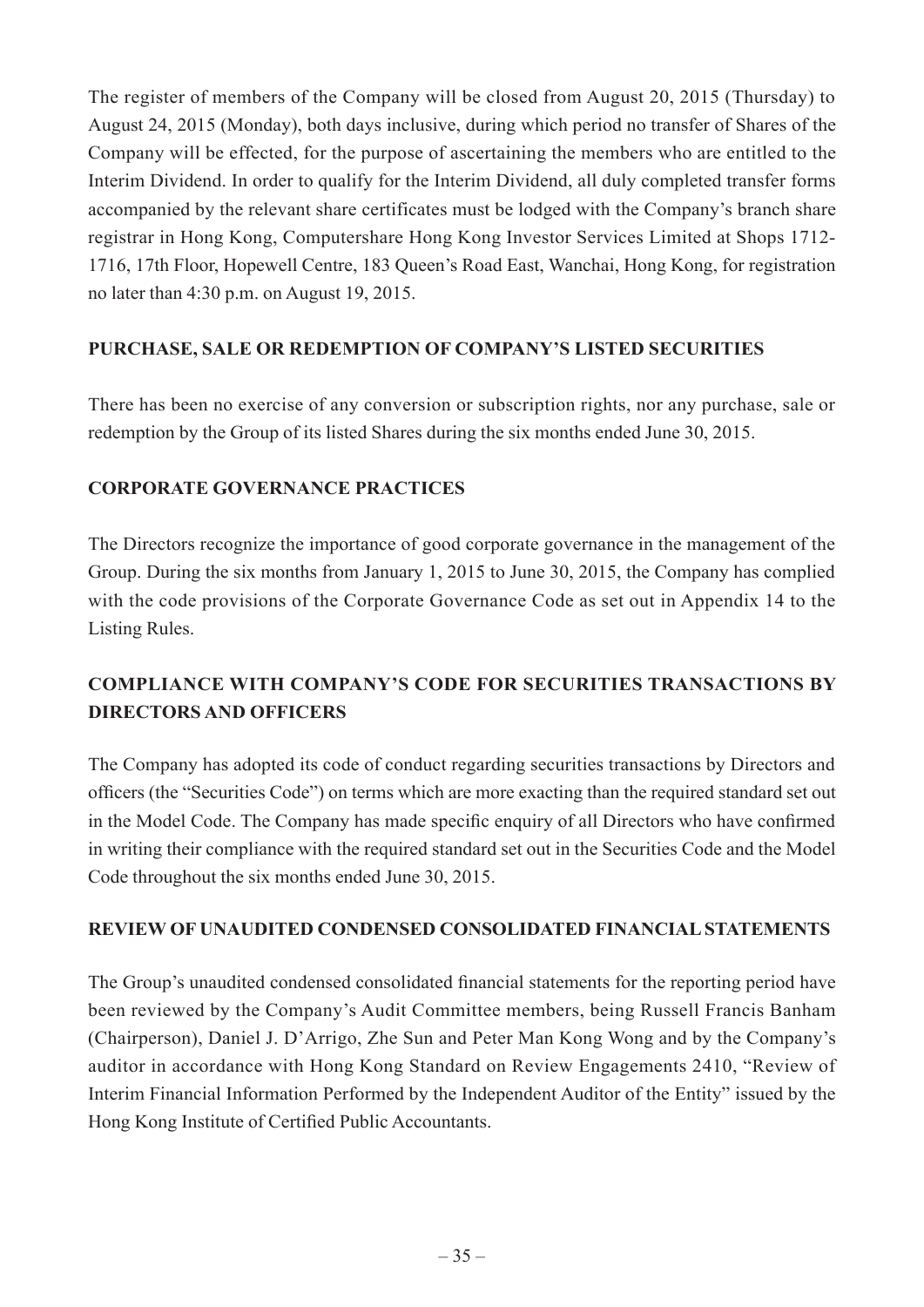## **PUBLICATION OF INTERIM REPORT**

The Company's interim report for the six months ended June 30, 2015 containing all the relevant information required by Appendix 16 to the Listing Rules and other applicable laws and regulations will be dispatched to Shareholders and published on the websites of Hong Kong Stock Exchange (www.hkexnews.hk) and the Company (www.mgmchinaholdings.com) in due course.

### **DEFINITIONS AND GLOSSARY USED IN THIS ANNOUNCEMENT**

| "Board"                     | the board of Directors of our Company                                                                                                                                                                                 |
|-----------------------------|-----------------------------------------------------------------------------------------------------------------------------------------------------------------------------------------------------------------------|
| "casino"                    | a gaming facility that provides casino games consisting<br>of table games, slot machines and other electronic games<br>and other games of chance                                                                      |
| "casino revenue"            | revenue from casino gaming activities (gross table games<br>win and gross slot win), calculated net of commissions<br>and discounts and in accordance with IFRS                                                       |
| "China" or "mainland China" | the People's Republic of China excluding, for the purpose<br>of this announcement for geographical and statistical<br>references only and except where the context otherwise<br>requires, Hong Kong, Macau and Taiwan |
| "chips"                     | tokens, usually in the form of plastic discs issued by a<br>casino to patrons in exchange for cash or credit, which<br>may be used (in lieu of cash) to place bets on gaming<br>tables                                |
| "Company" or "MGM China"    | MGM China Holdings Limited, a company incorporated<br>in the Cayman Islands on July 2, 2010 as an exempted<br>company with limited liability                                                                          |
| "Concessionaire"            | the holder of a concession for the operation of casino<br>games in Macau                                                                                                                                              |
| "Cotai"                     | an area of reclaimed land located between the islands of<br>Taipa and Coloane in Macau                                                                                                                                |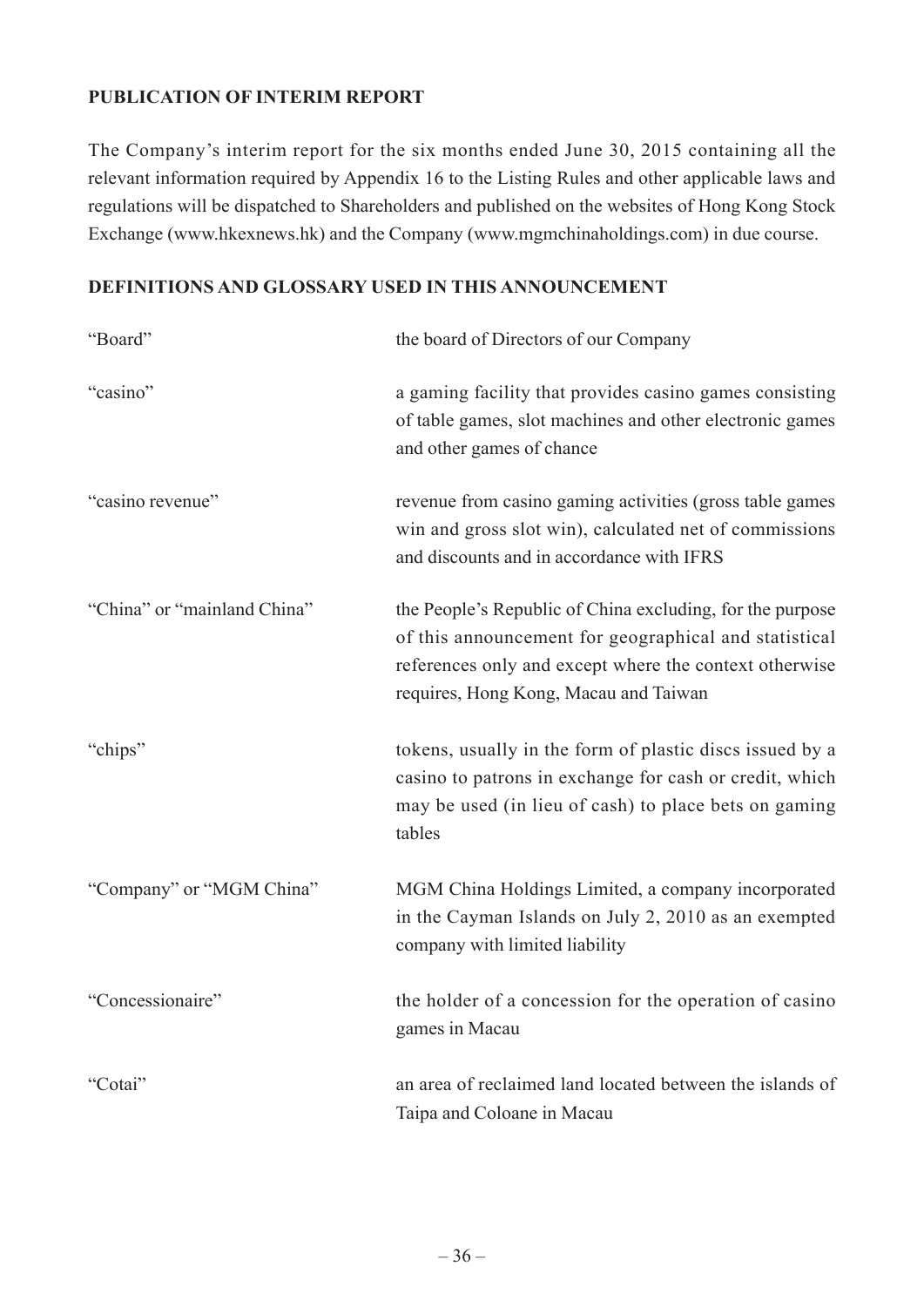| "Cotai Land"                                    | a plot of land with an area of 71,833 square meters located<br>in Cotai leased from the Macau Government for an initial<br>term of 25 years since January 9, 2013                                                                                                                                                                                                                          |
|-------------------------------------------------|--------------------------------------------------------------------------------------------------------------------------------------------------------------------------------------------------------------------------------------------------------------------------------------------------------------------------------------------------------------------------------------------|
| "Director(s)"                                   | the director(s) of our Company                                                                                                                                                                                                                                                                                                                                                             |
| "drop"                                          | the sum of markers exchanged for chips at the gaming<br>table and the amount of cash deposited in a gaming table's<br>drop box                                                                                                                                                                                                                                                             |
| "EBITDA"                                        | earnings before interest, tax, depreciation and amortization                                                                                                                                                                                                                                                                                                                               |
| "gaming area"                                   | a gaming facility that provides casino games consisting<br>of table games, electronic games, slot machines and other<br>casino games but has not been designated as a casino by<br>the Macau Government                                                                                                                                                                                    |
| "gaming promoters"                              | individuals or corporations licensed by and registered<br>with the Macau Government to promote games of fortune<br>and chance or other casino games to patrons, through the<br>arrangement of certain services, including the extension<br>of credit, transportation, accommodation, dining and<br>entertainment, whose activity is regulated by the Gaming<br><b>Promoters Regulation</b> |
| "gross gaming revenue" or<br>"gross gaming win" | the total win generated by all casino gaming activities<br>combined, calculated before deduction of commissions<br>and discounts                                                                                                                                                                                                                                                           |
| "gross slot win"                                | the amount of slot handle that is retained as winnings. We<br>record this amount and gross table games win as casino<br>revenue after deduction of a portion of commissions and<br>discounts                                                                                                                                                                                               |
| "gross table games win"                         | the amount of drop (in our main floor casino operation)<br>or turnover (in our VIP casino operation) that is retained<br>as winnings. We record this amount and gross slot<br>win as casino revenue after deduction of a portion of<br>commissions and discounts                                                                                                                           |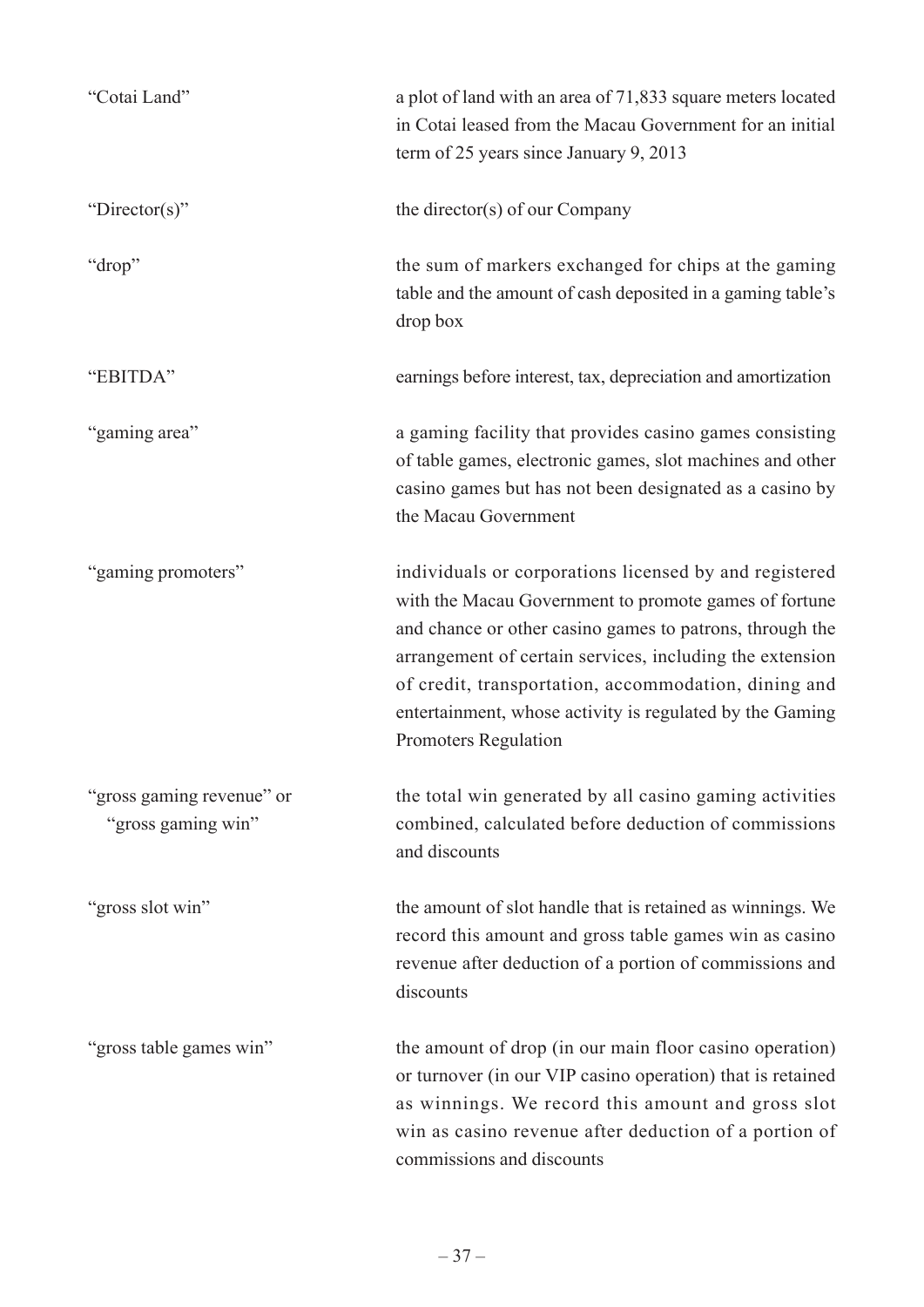| "Group", "we", "us" or "our"    | our Company and its subsidiaries, or any of them, and the<br>businesses carried on by such subsidiaries, except where<br>the context makes it clear that the reference is only to the<br>Company itself and not to the Group                                                                                                                                                                                                                                                                               |
|---------------------------------|------------------------------------------------------------------------------------------------------------------------------------------------------------------------------------------------------------------------------------------------------------------------------------------------------------------------------------------------------------------------------------------------------------------------------------------------------------------------------------------------------------|
| "HIBOR"                         | Hong Kong InterBank Offer Rate                                                                                                                                                                                                                                                                                                                                                                                                                                                                             |
| "high value main floor players" | consists of predominantly walk-in, day-trip visitors to<br>Macau from China. Our premium mass market clients<br>generally do not take advantage of our luxury amenities<br>to the same degree as VIP clients, but they are offered a<br>variety of premium mass market amenities and customer<br>relationship programs, such as reserved space on the<br>regular gaming floor and various other services, that are<br>unavailable to the general mass market                                               |
| "Hong Kong"                     | the Hong Kong Special Administrative Region of The<br>People's Republic of China                                                                                                                                                                                                                                                                                                                                                                                                                           |
| "HK\$"                          | Hong Kong dollars, the lawful currency of Hong Kong                                                                                                                                                                                                                                                                                                                                                                                                                                                        |
| "Hong Kong Stock Exchange"      | The Stock Exchange of Hong Kong Limited                                                                                                                                                                                                                                                                                                                                                                                                                                                                    |
| "IFRS"                          | <b>International Financial Reporting Standards</b>                                                                                                                                                                                                                                                                                                                                                                                                                                                         |
| "In-house VIP Program"          | an internal marketing program wherein we directly market<br>our casino resorts to gaming clients, including to high-end<br>or premium players. These players are invited to qualify<br>for a variety of gaming rebate programs whereby they<br>earn cash commissions and room, food and beverage and<br>other complimentary allowances based on their turnover<br>level. We often extend credit to these players based upon<br>knowledge of the players, their financial background and<br>payment history |
| "Las Vegas"                     | the Las Vegas gaming market as defined by the Nevada<br><b>Gaming Control Board</b>                                                                                                                                                                                                                                                                                                                                                                                                                        |
| "Listing"                       | the initial listing of the Shares on the Main Board of the<br>Hong Kong Stock Exchange on June 3, 2011                                                                                                                                                                                                                                                                                                                                                                                                     |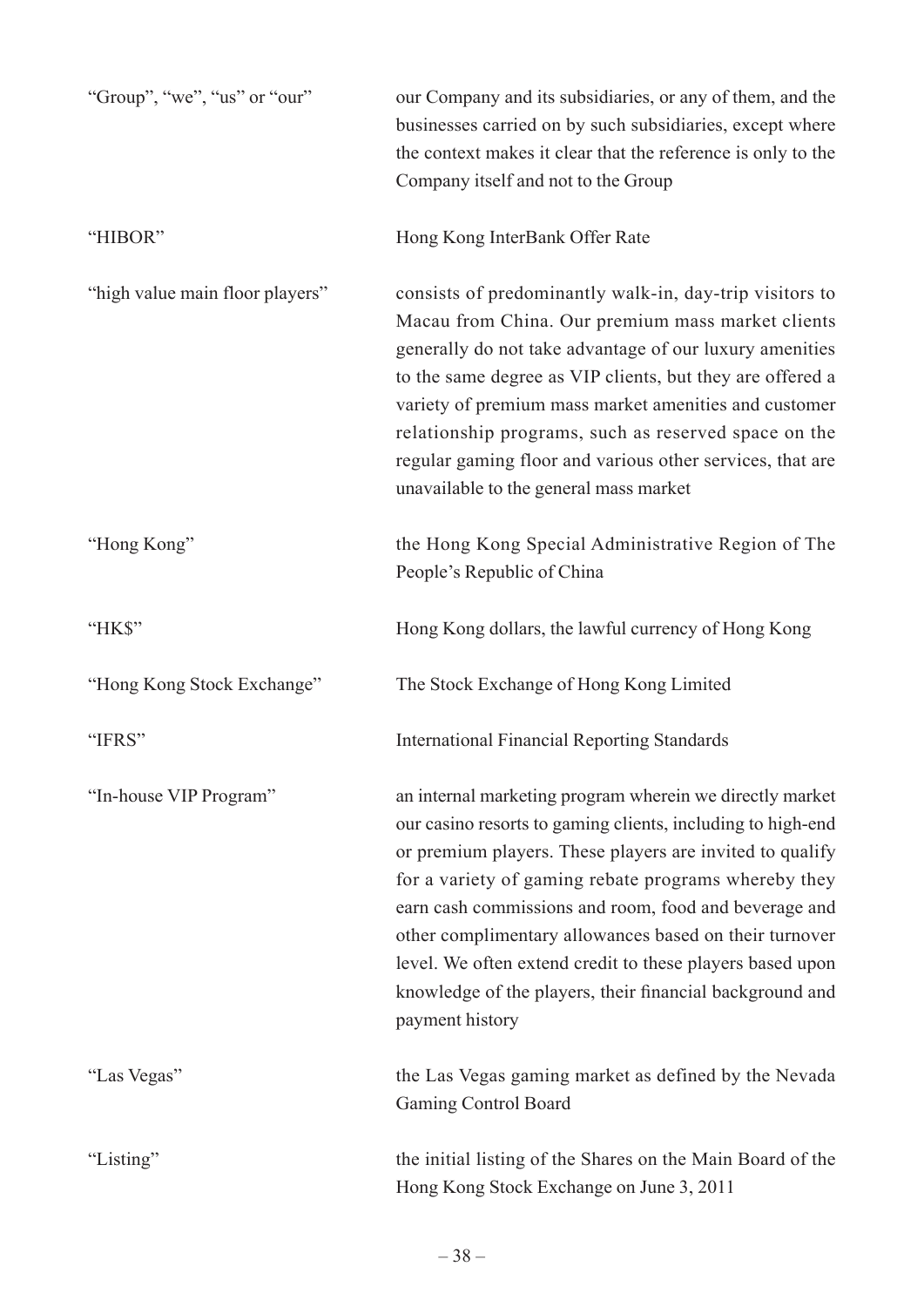| "Listing Rules"               | the Rules Governing the Listing of Securities on The<br>Stock Exchange of Hong Kong Limited, as amended,<br>supplemented or otherwise modified from time to time                                                  |
|-------------------------------|-------------------------------------------------------------------------------------------------------------------------------------------------------------------------------------------------------------------|
| "Macau"                       | the Macau Special Administrative Region of The People's<br>Republic of China                                                                                                                                      |
| "Macau Government"            | the local government of Macau                                                                                                                                                                                     |
| "main floor"                  | consists of the full range of our gaming products offered<br>to our mass market players                                                                                                                           |
| "main floor players"          | non-rolling chip players or cash chip players                                                                                                                                                                     |
| "marker"                      | evidence of indebtedness by a player to the casino or<br>gaming operator                                                                                                                                          |
| "MGM COTAI"                   | our another integrated casino, hotel and entertainment<br>complex on the Cotai Land                                                                                                                               |
| "MGM Grand Paradise"          | MGM Grand Paradise Limited, a private company<br>limited by shares ("sociedade anónima") incorporated<br>on June 17, 2004 under the laws of Macau, one of three<br>Subconcessionaires and one of our subsidiaries |
| "MGM MACAU" or "our property" | our sole resort and casino property in Macau owned by<br><b>MGM Grand Paradise</b>                                                                                                                                |
| "MGM Resorts International"   | MGM Resorts International, a company incorporated in<br>Delaware and listed on the New York Stock Exchange<br>under the ticker symbol MGM, and our controlling<br>Shareholder                                     |
| "Model Code"                  | the Model Code for Securities Transactions by Directors<br>of Listed Issuers set out in Appendix 10 to the Listing<br>Rules                                                                                       |
| "occupancy rate"              | the number of total hotel room nights occupied as a<br>percentage of the number of total hotel room nights<br>available                                                                                           |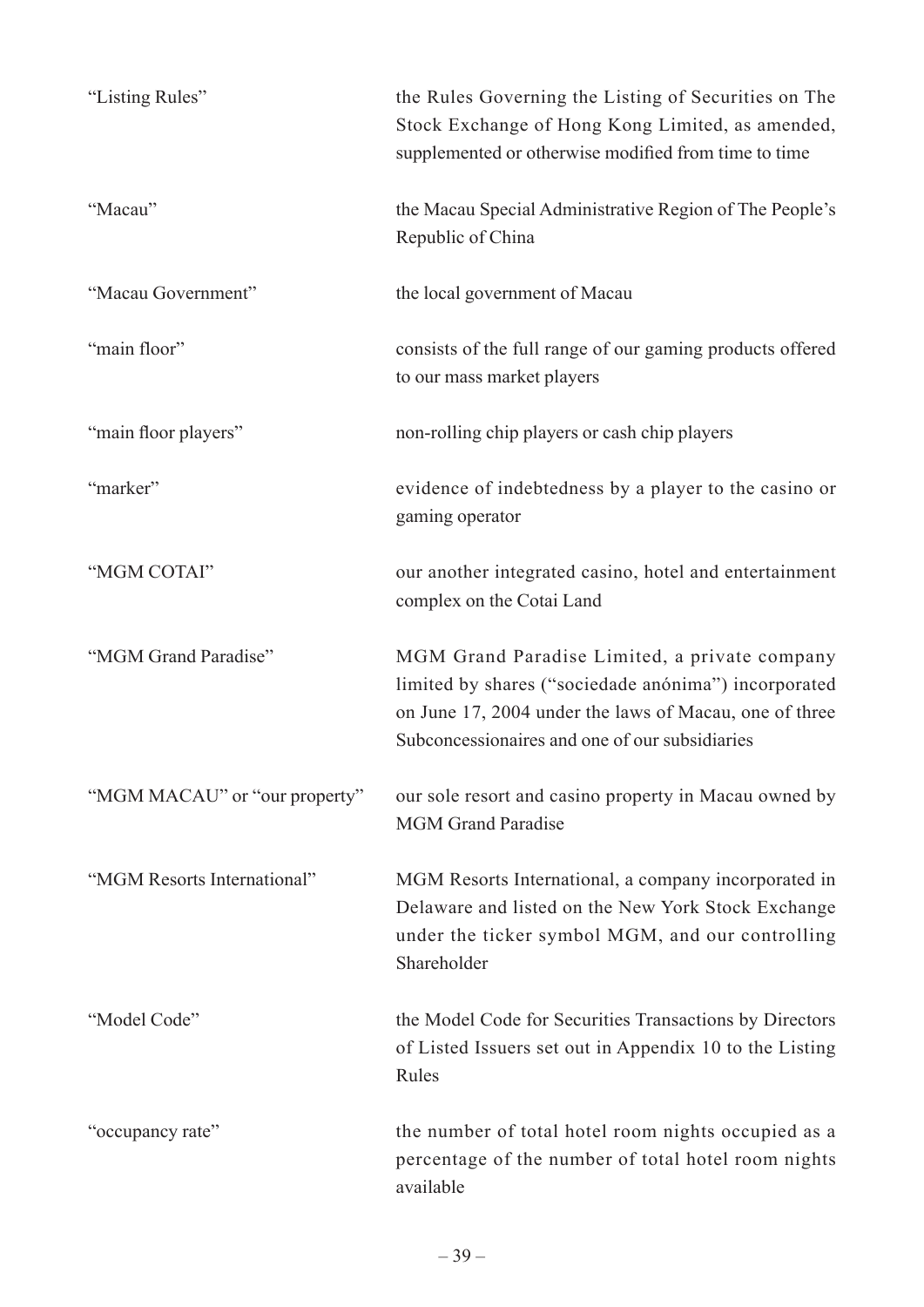| "Pataca" or "MOP"                              | Macau Pataca, the lawful currency of Macau                                                                                                                                                                                                                         |
|------------------------------------------------|--------------------------------------------------------------------------------------------------------------------------------------------------------------------------------------------------------------------------------------------------------------------|
| "rolling chip"                                 | a physically identifiable chip that is used to track<br>VIP wagering volume for purposes of calculating<br>commissions and other allowances payable to gaming<br>promoters and individual VIP players                                                              |
| "Share $(s)$ "                                 | ordinary share(s) with a nominal value of HK\$1 each in<br>the share capital of our Company                                                                                                                                                                        |
| "Shareholder(s)"                               | holder(s) of Share(s) of the Company from time to time                                                                                                                                                                                                             |
| "SJM"                                          | Sociedade de Jogos de Macau, S.A., one of three<br>Concessionaires                                                                                                                                                                                                 |
| "slot handle"                                  | the total value of slot machine credits wagered resulting<br>from coins and bank notes in the drop box, plus the<br>value of any electronic money transfers made to the slot<br>machine through the use of a cashless wagering system                              |
| "slot machines"                                | gaming machines operated by a single player and<br>electronic multiple-player gaming machines                                                                                                                                                                      |
| "Subconcession" or<br>"Subconcession Contract" | the tripartite Subconcession Contract for the Exploitation<br>of Games of Fortune and Chance or Other Games in<br>Casino in the Special Administrative Region of Macau<br>entered into among SJM, MGM Grand Paradise and the<br>Macau Government on April 19, 2005 |
| "Subconcessionaire(s)"                         | the holder(s) of a subconcession for the operation of<br>casino games in Macau                                                                                                                                                                                     |
| "table games"                                  | typical casino games, including card games such as<br>baccarat, blackjack and sic bo as well as craps and<br>roulette                                                                                                                                              |
| "turnover"                                     | the sum of all rolling chip wagers which represents<br>wagers won by our relevant subsidiary (non-negotiable<br>chip purchase plus nonnegotiable chip exchange minus<br>non-negotiable chip return)                                                                |